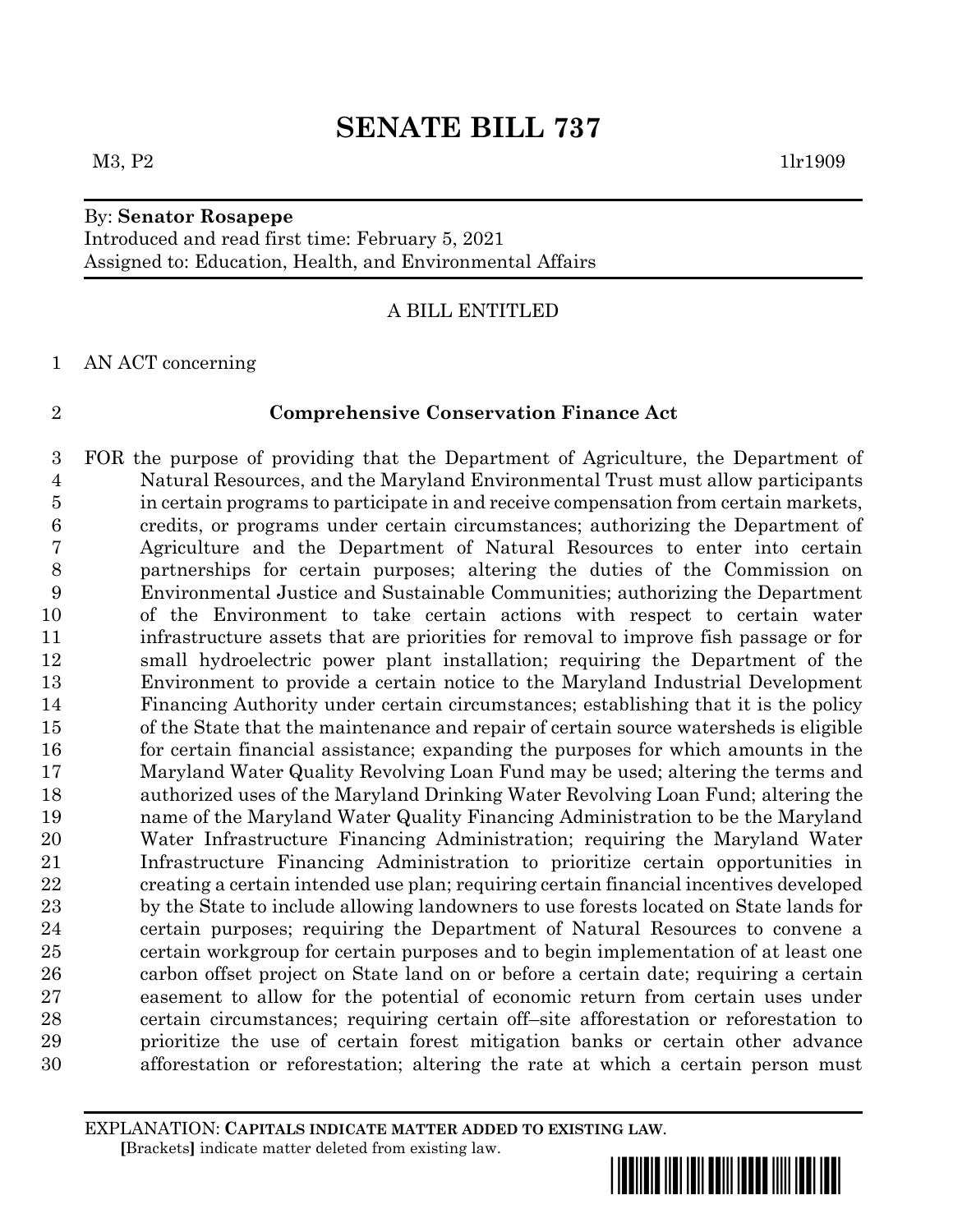contribute money to the Forest Conservation Fund under certain circumstances on or after a certain date; requiring certain money deposited to the Forest Conservation Fund to be used to purchase forest mitigation credits in the same county or watershed after a certain period of time; authorizing certain money deposited in the Forest Conservation Fund or in a local forest conservation fund to be spent on the purchase of forest mitigation bank credits; authorizing the Secretary of Natural Resources to purchase certain environmental outcomes from certain projects through certain intergovernmental agreements with other states under certain circumstances; altering certain references to the BayStat Program and BayStat Subcabinet to instead refer to the Bay Cabinet; requiring the Department of Natural Resources to prepare a certain final work and expenditure plan and requiring the plan to be informed by a certain analysis beginning with the plan prepared for a certain fiscal year; altering the purposes for which the Chesapeake and Atlantic Coastal Bays 2010 Trust Fund may be used; altering the factors that the Bay Cabinet must encourage and consider in evaluating certain Trust Fund applications; altering the name of the BayStat Program Scientific Advisory Panel to be the Trust Fund Program Scientific and Financial Advisory Panel; requiring the Trust Fund Program Scientific and Financial Advisory Panel to analyze and compare certain distributions and strategies, quantify the relative effectiveness of certain distributions and strategies, and make a certain report on or before a certain date; authorizing the Bay Cabinet agencies to maintain a certain amount from the Trust Fund for certain purposes; providing that the use of pay–for–success contracts by the Department of Natural Resources is subject to certain provisions of the State procurement law; authorizing the use of pay–for–success contracting at the procurement officer's discretion; stating certain findings and declarations of the General Assembly; authorizing a unit to enter into a pay–for–success contract only under certain circumstances; authorizing certain units to enter into pay–for–success contracts with certain aggregators to procure certain environmental outcomes projects or already certified environmental outcomes; requiring a certain pay–for–success contract to include certain plans, statements, requirements, provisions, and terms; authorizing a certain pay–for–success contract to include certain provisions; establishing the Green and Blue Infrastructure Policy Advisory Commission; providing for the composition, chair, and staffing of the Commission; prohibiting a member of the Commission from receiving certain compensation, but authorizing the reimbursement of certain expenses; requiring the Commission to study and make recommendations regarding certain matters; requiring the Commission to report its findings and recommendations to the Secretary of the Environment, the Governor, and the General Assembly on or before a certain date each year; establishing the Task Force on State and Local Government Accounting for Natural Capital; providing for the composition, chair, and staffing of the Task Force; prohibiting a member of the Task Force from receiving certain compensation, but authorizing the reimbursement of certain expenses; requiring the Task Force to study and make recommendations regarding certain matters; requiring the Task Force to report its findings and recommendations to the Governor and the General Assembly on or before a certain date; defining certain terms; altering certain definitions; making stylistic changes; providing for the termination of certain provisions of this Act; and generally relating to environmental financing and pay–for–success contracting.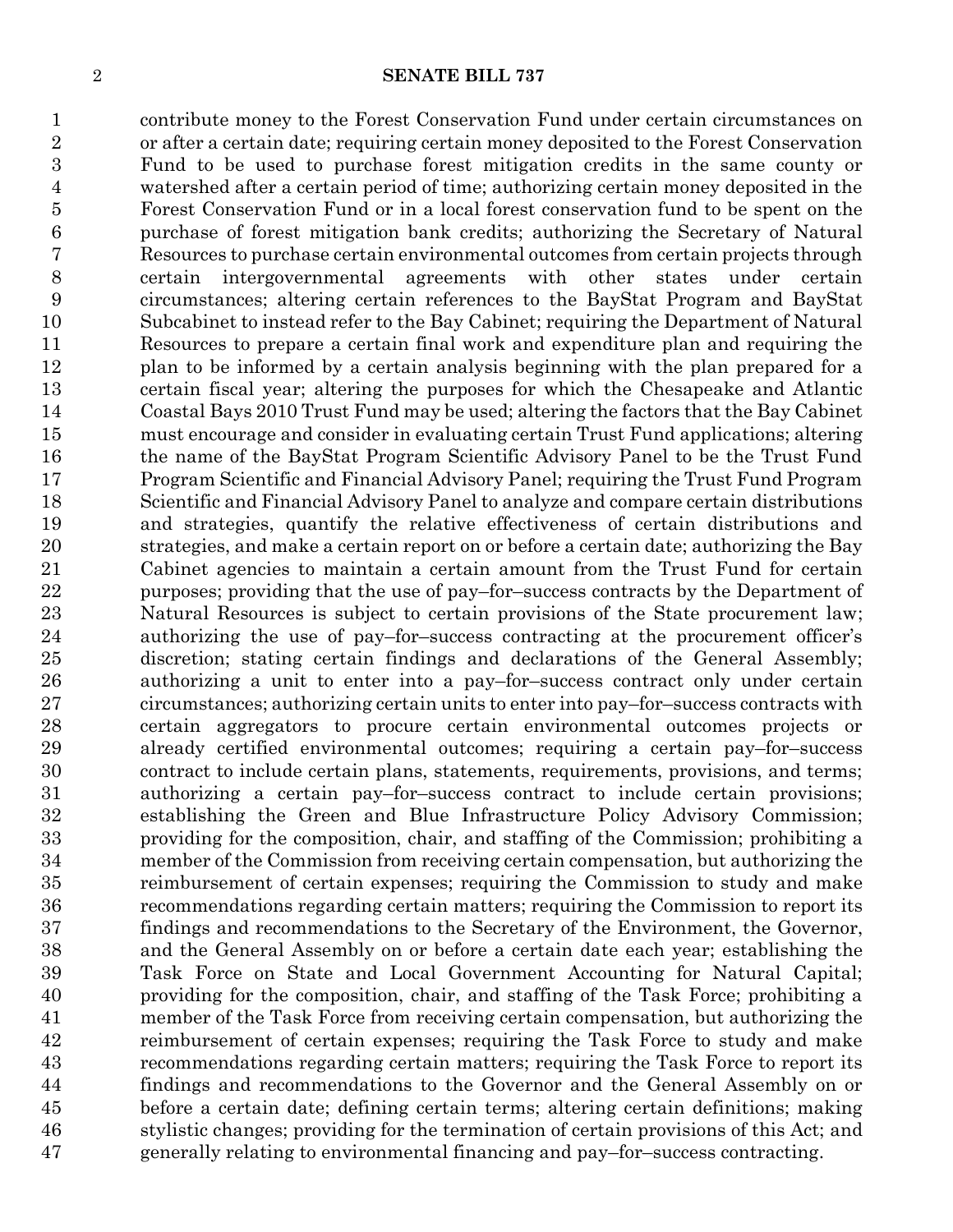- BY repealing and reenacting, with amendments,
- Article Agriculture
- Section 8–702
- Annotated Code of Maryland
- (2016 Replacement Volume and 2020 Supplement)
- BY repealing and reenacting, without amendments,
- Article Environment
- 8 Section  $1-701(a)$  and (b) and  $5-509(a)$
- Annotated Code of Maryland
- (2013 Replacement Volume and 2020 Supplement)
- BY repealing and reenacting, with amendments,
- Article Environment
- Section 1–701(h) and 5–509(b)
- Annotated Code of Maryland
- (2013 Replacement Volume and 2020 Supplement)
- BY repealing and reenacting, with amendments,
- Article Environment
- Section 9–1601, 9–1602, 9–1604(c), 9–1605(a)(1) and (d), and 9–1605.1(a)(1), (d), and
- (e) to be under the amended subtitle "Subtitle 16. Maryland Water
- Infrastructure Financing Administration"
- Annotated Code of Maryland
- (2014 Replacement Volume and 2020 Supplement)
- BY adding to
- Article Environment
- Section 9–1605.1(f)
- Annotated Code of Maryland
- (2014 Replacement Volume and 2020 Supplement)
- BY repealing and reenacting, with amendments,
- Article Natural Resources
- Section 3–201, 5–102, 5–1607(a), and 5–1610
- Annotated Code of Maryland
- (2018 Replacement Volume and 2020 Supplement)
- BY adding to
- Article Natural Resources
- Section 5–9A–05(p) and 5–1610.2
- Annotated Code of Maryland
- (2018 Replacement Volume and 2020 Supplement)
- BY repealing and reenacting, with amendments,
- Article Natural Resources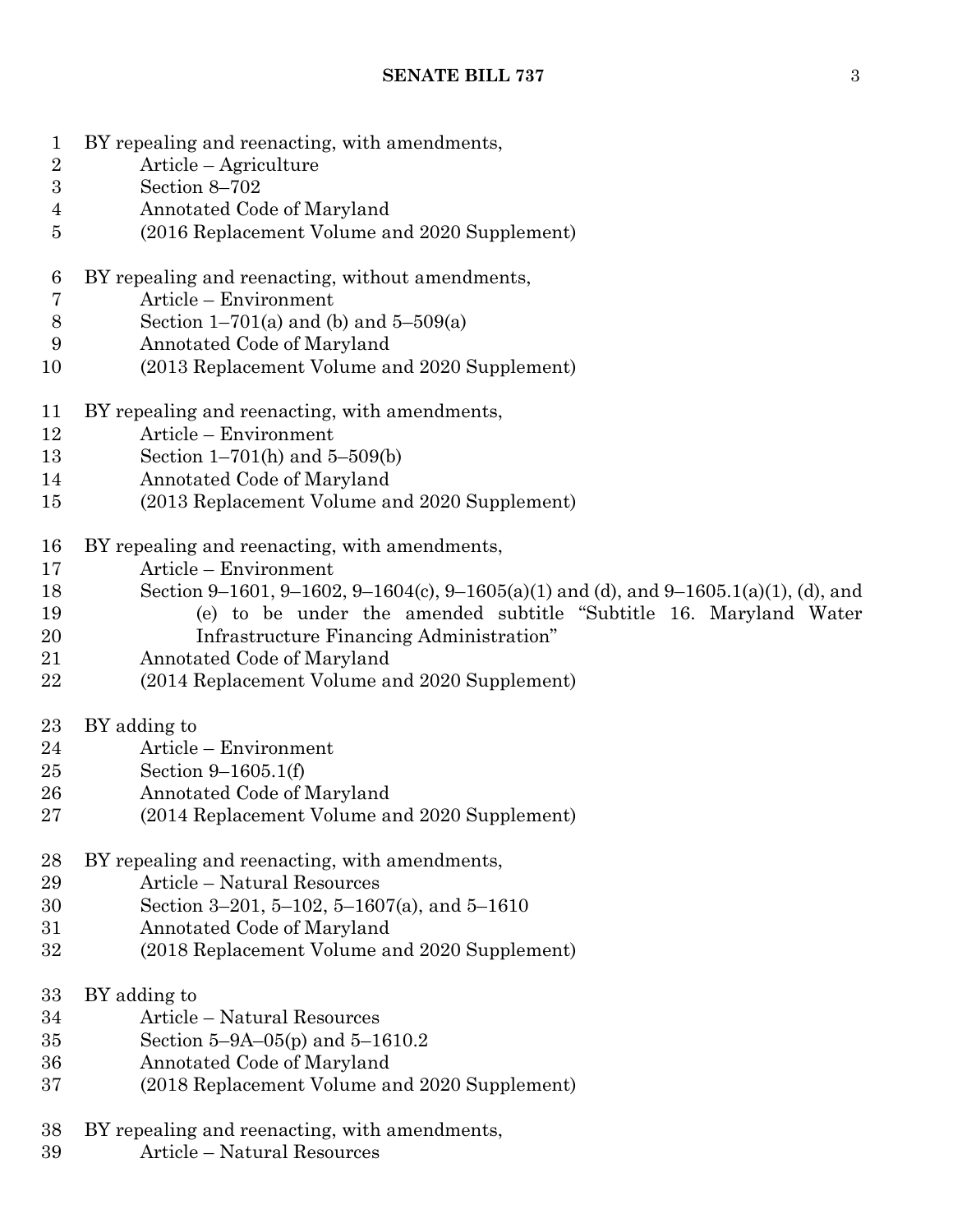| 1<br>$\overline{2}$ | Section 8-203, 8-2A-01, 8-2A-03, and 8-2A-04<br>Annotated Code of Maryland         |
|---------------------|------------------------------------------------------------------------------------|
| 3                   | (2012 Replacement Volume and 2020 Supplement)                                      |
| $\overline{4}$      | BY adding to                                                                       |
| 5                   | Article – Natural Resources                                                        |
| 6                   | Section 8-207                                                                      |
| 7                   | Annotated Code of Maryland                                                         |
| 8                   | (2012 Replacement Volume and 2020 Supplement)                                      |
| 9                   | BY repealing and reenacting, without amendments,                                   |
| 10                  | Article – State Finance and Procurement                                            |
| 11                  | Section $10A-101(a)$                                                               |
| 12                  | Annotated Code of Maryland                                                         |
| 13                  | (2015 Replacement Volume and 2020 Supplement)                                      |
| 14                  | BY repealing and reenacting, with amendments,                                      |
| 15                  | Article – State Finance and Procurement                                            |
| 16                  | Section 10A-101(d), 13-101, and 13-102                                             |
| 17                  | Annotated Code of Maryland                                                         |
| 18                  | (2015 Replacement Volume and 2020 Supplement)                                      |
| 19                  | BY adding to                                                                       |
| 20                  | Article – State Finance and Procurement                                            |
| 21                  | Section 13-112.1                                                                   |
| 22                  | Annotated Code of Maryland                                                         |
| 23                  | (2015 Replacement Volume and 2020 Supplement)                                      |
| 24                  | BY adding to                                                                       |
| 25                  | Article – Environment                                                              |
| 26                  | Section 5–1401 through 5–1403 to be under the new subtitle "Subtitle 14. Green and |
| 27                  | Blue Infrastructure Policy Advisory Commission"                                    |
| 28                  | Annotated Code of Maryland                                                         |
| 29                  | (2013 Replacement Volume and 2020 Supplement)                                      |
| 30                  | SECTION 1. BE IT ENACTED BY THE GENERAL ASSEMBLY OF MARYLAND,                      |
| 31                  | That the Laws of Maryland read as follows:                                         |
| 32                  | Article – Agriculture                                                              |
| 33                  | $8 - 702.$                                                                         |
|                     |                                                                                    |

 (a) **(1)** The General Assembly finds and declares that agriculturally related nonpoint sources of water pollution may potentially contribute to the degradation of the water resources of this State and that prevention and control efforts have been hampered because of the cost and lack of income producing potential in many agricultural practices designed to protect water quality.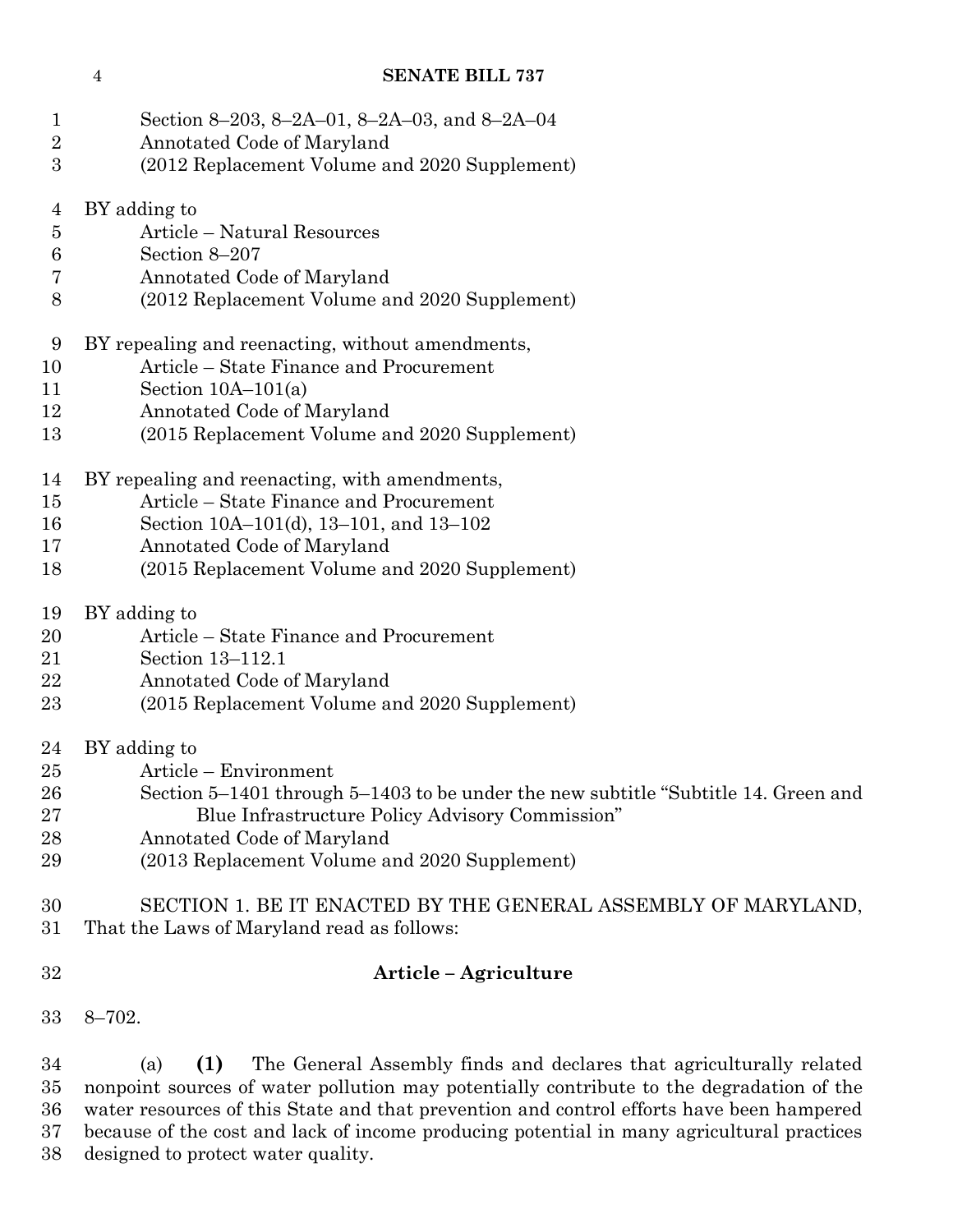**(2)** To assist in the implementation of agricultural practices which minimize water pollution from erosion, animal wastes, nutrients, and agricultural chemicals, a cost sharing program between the State and eligible applicants is established for the public benefit.

 (b) The cost sharing program established under this subtitle shall be implemented in conjunction with the "Agricultural Water Quality Management Program for the Control of Sediment and Animal Wastes" of the State Soil Conservation Committee as well as other State and local programs to control water pollution.

 **(C) THE DEPARTMENT MAY NOT PROHIBIT OR LIMIT, THROUGH ANY CONTRACT, EASEMENT, OR AGREEMENT, A PARTICIPANT IN THE COST–SHARING PROGRAM ESTABLISHED UNDER THIS SUBTITLE FROM PARTICIPATING IN AND RECEIVING COMPENSATION FROM GREENHOUSE GAS MARKETS, CARBON CREDITS, OR SOIL CARBON PROGRAMS, IF THE PURPOSE OF THE COMPENSATION IS TO ACHIEVE ADDITIONAL CONSERVATION BENEFITS THAT ARE CONSISTENT WITH THE STATE'S CHESAPEAKE BAY CONSERVATION GOALS.**

 **(D) THE DEPARTMENT MAY ENTER INTO PARTNERSHIPS, THROUGH FORMAL CONTRACTS OR MEMORANDA OF UNDERSTANDING, WITH PRIVATE SECTOR ORGANIZATIONS WITH EXPERIENCE IN CARBON OFFSET MARKETS OR PROGRAMS IN ORDER TO:**

 **(1) CREATE STATEWIDE OR REGIONAL PARTNERSHIPS FOR THE PURPOSE OF MINIMIZING THE COSTS AND MAXIMIZING THE BENEFITS OF VOLUNTARY ENROLLMENT OF FARMLAND IN CARBON OFFSET MARKET PROGRAMS; AND**

 **(2) ASSIST PRIVATE LANDOWNERS WITH THE AGGREGATION OF PROJECTS TO MAKE THE PROJECTS MORE SALEABLE IN CARBON OFFSET MARKET PROGRAMS.**

- **Article – Environment**
- 1–701.

 (a) In this section, "environmental justice" means equal protection from environmental and public health hazards for all people regardless of race, income, culture, and social status.

 (b) There is a Commission on Environmental Justice and Sustainable Communities.

(h) The Commission shall: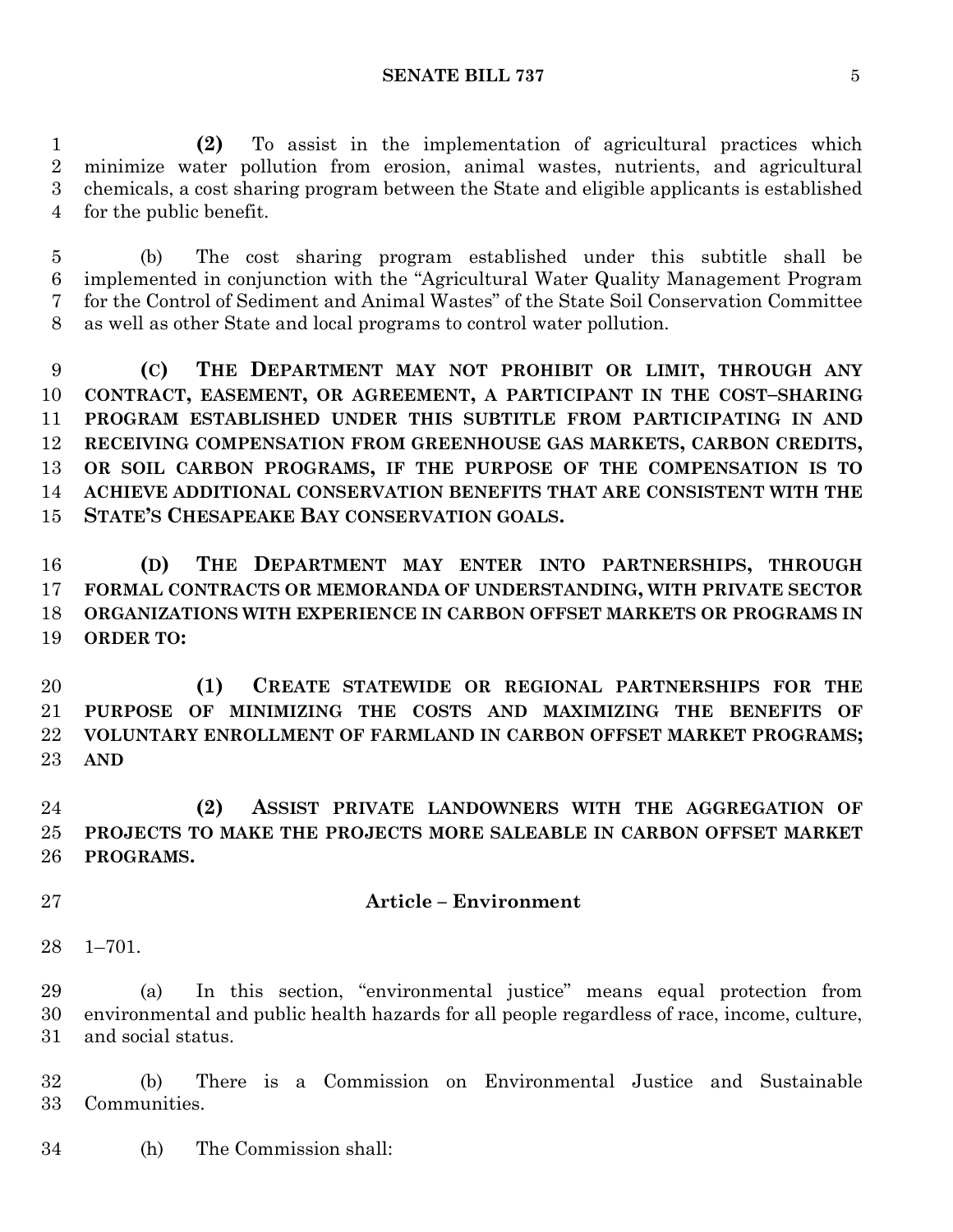(1) Advise State government agencies on environmental justice and related community issues;

 (2) Review and analyze the impact of current State laws and policies on the issue of environmental justice and sustainable communities;

 (3) Assess the adequacy of State and local government laws to address the issue of environmental justice and sustainable communities;

 (4) Coordinate with the Children's Environmental Health and Protection Advisory Council on recommendations related to environmental justice and sustainable communities;

 (5) Develop criteria to assess whether communities in the State may be experiencing environmental justice issues; **[**and**]**

 (6) Recommend options to the Governor for addressing issues, concerns, or problems related to environmental justice that surface after reviewing State laws and policies, including prioritizing areas of the State that need immediate attention**; AND**

# **(7) RECOMMEND OPTIONS TO THE SECRETARY FOR ENSURING THAT THE DEPARTMENT IS MAKING PROGRESS IN ADVANCING THE HUMAN RIGHT TO SAFE, CLEAN, AFFORDABLE, AND ACCESSIBLE WATER FOR CONSUMPTION, COOKING, SANITATION, HEALTH, AND RECREATION PURPOSES**.

5–509.

(a) (1) In this section the following words have the meanings indicated.

 (2) "Asset owner" means the owner or person having control of a water infrastructure asset.

(3) "Association" means:

 (i) A homeowners association, as defined in § 11B–101 of the Real Property Article;

 (ii) A council of unit owners, as defined in § 11–101 of the Real Property Article; or

 (iii) Any other entity owning or controlling a water infrastructure asset, the owners or members of which are owners of property adjacent to or benefited by the water infrastructure asset.

(4) "Association member" means an owner or a member of an association.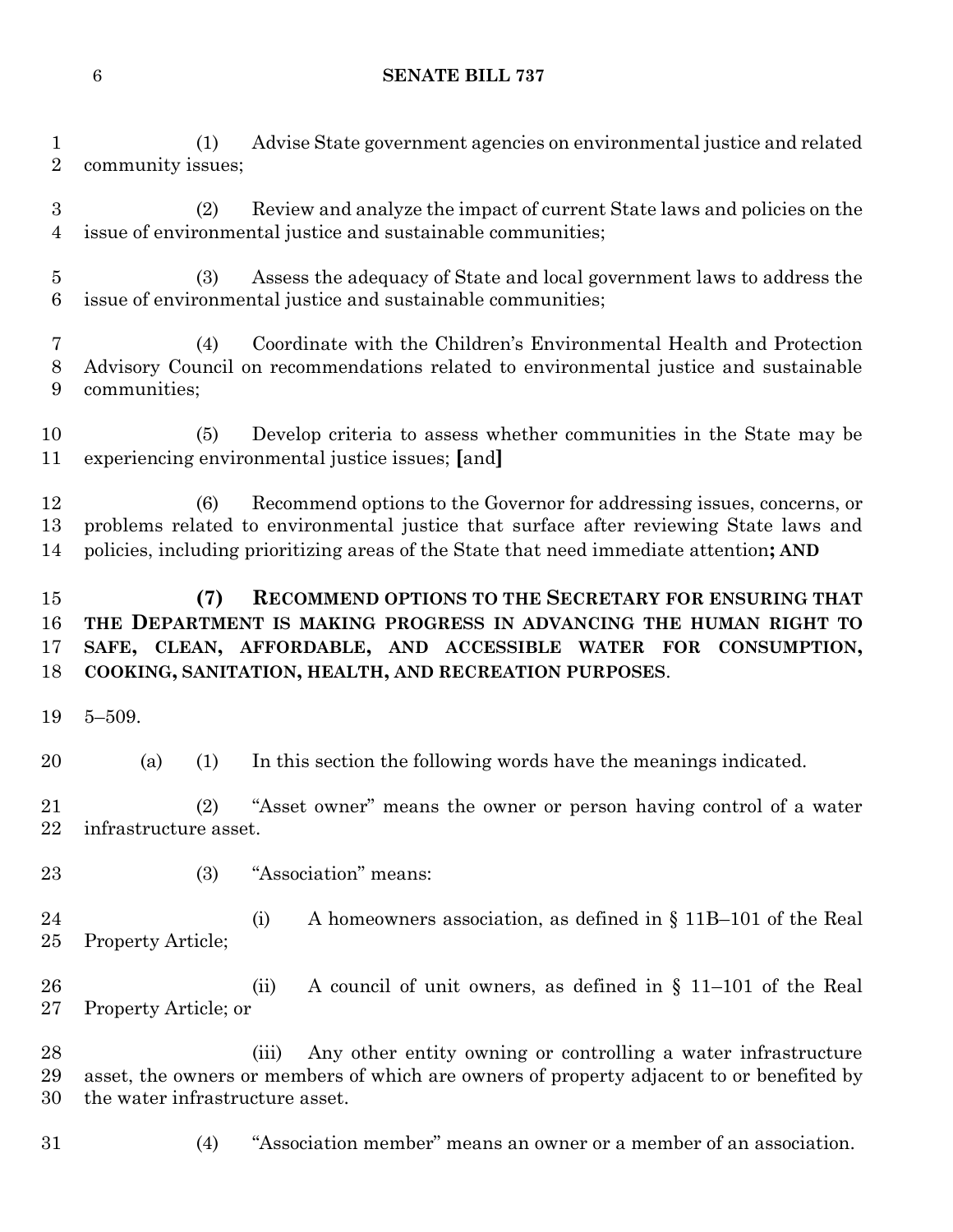(5) "Water infrastructure asset" means a reservoir, a dam, or any other waterway construction.

 (b) (1) On complaint or the Department's own initiative, the Department may investigate or examine any water infrastructure asset.

 (2) If the Department determines that the water infrastructure asset is unsafe, needs repair, or should be removed because the water infrastructure asset is unsafe and not repairable, the Department shall notify the asset owner in writing to repair or remove the water infrastructure asset, as the situation warrants.

 (3) The repair or removal work shall be completed within a reasonable time, which time shall be prescribed in the Department's notice.

 **(4) (I) IF THE DEPARTMENT DETERMINES THAT, IN ADDITION TO MEETING THE CRITERIA SPECIFIED IN PARAGRAPH (2) OF THIS SUBSECTION, THE WATER INFRASTRUCTURE ASSET IS A PRIORITY FOR REMOVAL TO IMPROVE FISH PASSAGE OR IS A PRIORITY FOR SMALL HYDROELECTRIC POWER PLANT INSTALLATION, THE DEPARTMENT MAY:**

 **1. PARTNER WITH THE ASSET OWNER AND AN ORGANIZATION THAT PROVIDES RESOURCES AND EXPERTISE TO PLAN, DESIGN, OR FINANCE CHANGES TO WATER INFRASTRUCTURE ASSETS FOR THE PURPOSE OF REPAIRING, REMOVING, OR RETROFITTING THE ASSET IN A MANNER CONSISTENT WITH THE DEPARTMENT'S OBJECTIVES; OR**

 **2. PRIORITIZE THE USE OF ENVIRONMENTAL OUTCOMES ARISING FROM THE REPAIR, REMOVAL, OR RETROFIT OF THE WATER INFRASTRUCTURE ASSET IN ANY ENVIRONMENTAL MITIGATION PROGRAM IDENTIFIED BY THE DEPARTMENT.**

 **(II) FOR THE PURPOSE OF SEEKING FINANCIAL ASSISTANCE UNDER TITLE 5, SUBTITLE 4 OF THE ECONOMIC DEVELOPMENT ARTICLE, THE DEPARTMENT SHALL PROVIDE NOTICE TO THE MARYLAND INDUSTRIAL DEVELOPMENT FINANCING AUTHORITY OF:**

 **1. ANY WATER INFRASTRUCTURE ASSET IDENTIFIED AS A PRIORITY FOR SMALL HYDROELECTRIC POWER PLANT INSTALLATION UNDER THIS PARAGRAPH; AND**

 **2. THE REPAIR, RETROFIT, OR REMOVAL MEASURES IDENTIFIED FOR THE WATER INFRASTRUCTURE ASSET IN THE NOTICE PROVIDED UNDER PARAGRAPH (2) OF THIS SUBSECTION.**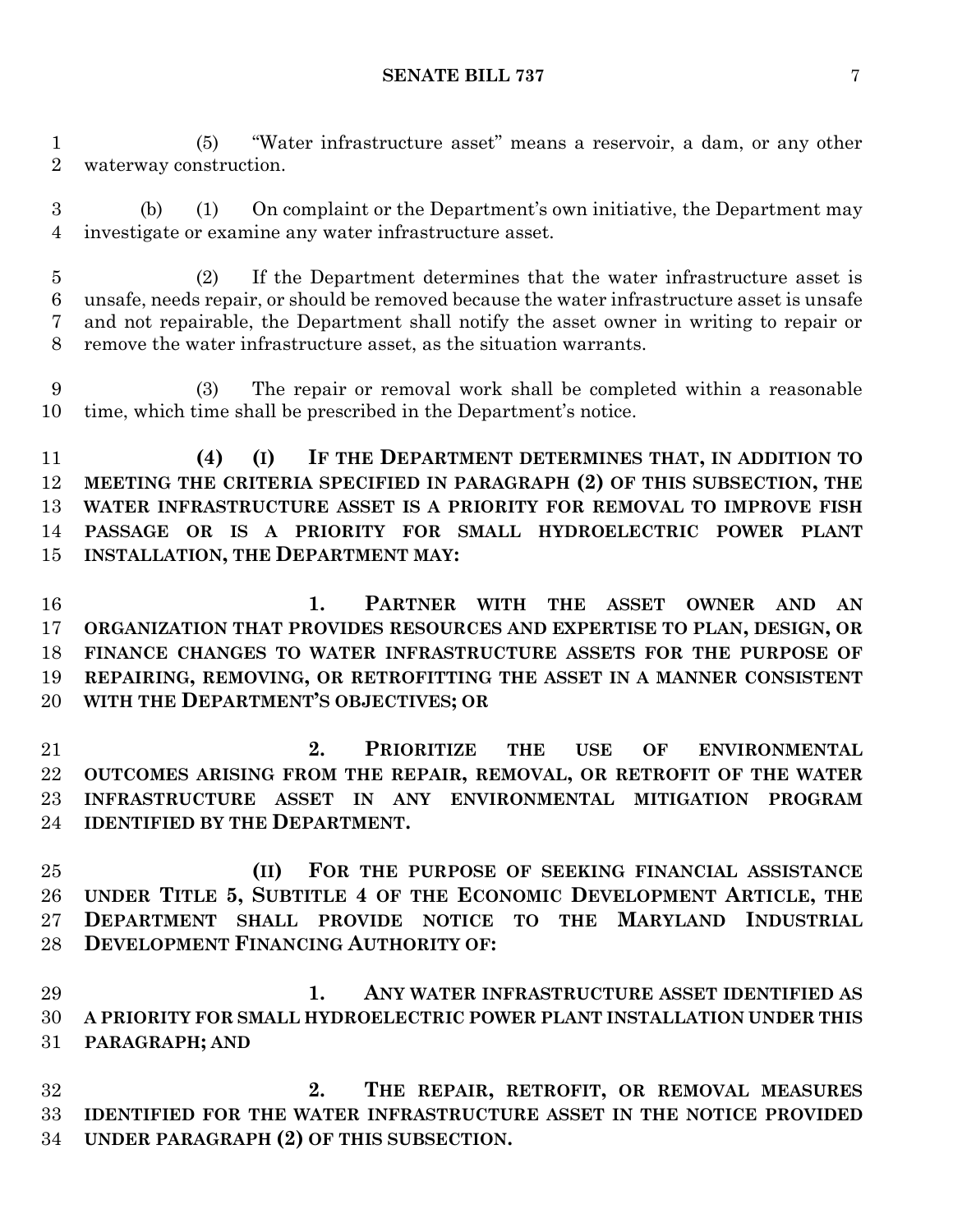**SENATE BILL 737** Subtitle 16. Maryland Water **[**Quality**] INFRASTRUCTURE** Financing Administration. 9–1601. (a) Unless the context clearly requires otherwise, in this subtitle the following words have the meanings indicated. (b) "Administration" means the Maryland Water **[**Quality**] INFRASTRUCTURE** Financing Administration. (c) "Bay Restoration Fund" means the Bay Restoration Fund established under § 9–1605.2 of this subtitle. (d) "Biological nutrient removal" means a biological nutrient removal technology capable of reducing the nitrogen in wastewater effluent to not more than 8 milligrams per liter, as calculated on an annually averaged basis. (e) **(1) "BLUE INFRASTRUCTURE" MEANS A WATER–BASED NATURAL OR ENGINEERED ELEMENT THAT: (I) ABSORBS AND FILTERS POLLUTANTS; (II) PROTECTS COMMUNITIES FROM FLOODING OR STORM SURGE; (III) REDUCES EROSION; OR (IV) SEQUESTERS CARBON. (2) "BLUE INFRASTRUCTURE" INCLUDES: (I) ENHANCED OR RESTORED OYSTER REEFS; (II) ENHANCED OR RESTORED SEAGRASS BEDS; (III) SHELLFISH AQUACULTURE PROJECTS; AND (IV) ENHANCED OR RESTORED COASTAL MARSHES.**

**(F)** "Board" means the Board of Public Works.

 **[**(f)**] (G)** "Bond" means a bond, note, or other evidence of obligation of the Administration issued under this subtitle, including a bond or revenue anticipation note, notes in the nature of commercial paper, and refunding bonds.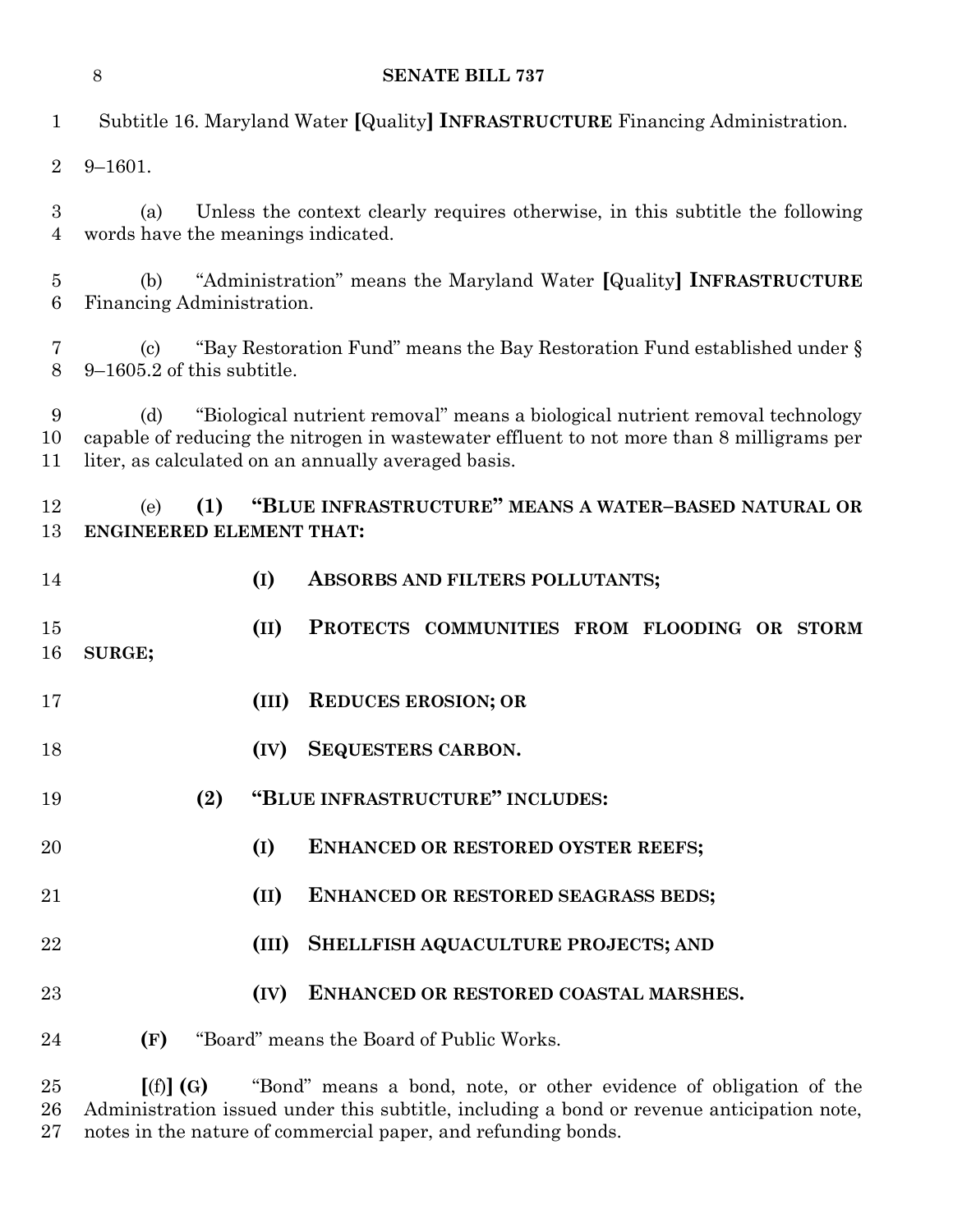**[**(g)**] (H)** "Bond resolution" means the resolution or resolutions of the Director, including the trust agreement, if any, authorizing the issuance of and providing for the terms and conditions applicable to bonds.

 **[**(h)**] (I)** "Borrower" means a local government or a person as defined in § 1–101(h) of this article who has received a loan.

 **[**(i)**] (J)** "Chesapeake and Atlantic Coastal Bays Nonpoint Source Fund" means the Chesapeake and Atlantic Coastal Bays Nonpoint Source Fund established under § 9–1605.3 of this subtitle.

 **[**(j)**] (K)** "Community sewerage system" means a publicly or privately owned sewerage system that serves at least two lots.

**[**(k)**] (L)** "Director" means the Director of the Administration.

 **[**(l)**] (M)** "Drinking Water Loan Fund" means the Maryland Drinking Water Revolving Loan Fund.

 **[**(m)**] (N)** "Eligible costs" means the costs identified under § 9–1605.2(i) of this subtitle.

**[**(n)**] (O)** "Enhanced nutrient removal" means:

 (1) An enhanced nutrient removal technology that is capable of reducing the nitrogen and phosphorus concentrations in wastewater effluent to concentrations of not more than 3 milligrams per liter total nitrogen and not more than 0.3 milligrams per liter total phosphorus, as calculated on an annually averaged basis; or

 (2) If the Department has determined that the concentrations under item (1) of this subsection are not practicable for a wastewater facility, the lowest average annual wastewater effluent nitrogen and phosphorus concentrations that the Department determines are practicable for that facility.

 **(P) "ENVIRONMENTAL OUTCOME" MEANS A COMMODITY THAT IS MODELED OR DIRECTLY MEASURED AS A SINGLE, QUANTIFIABLE, AND CERTIFIED UNIT OF IMPROVEMENT TO THE ENVIRONMENT, INCLUDING A NUTRIENT OR CARBON BENEFIT.**

 **[**(o)**] (Q)** "Equivalent dwelling unit" means a measure of wastewater effluent where one unit is equivalent to:

 (1) If a local government or billing authority for a wastewater facility has established a definition for "equivalent dwelling unit" on or before January 1, 2004, the average daily flow of wastewater effluent that the local government or billing authority has established to be equivalent to the average daily flow of wastewater effluent discharged by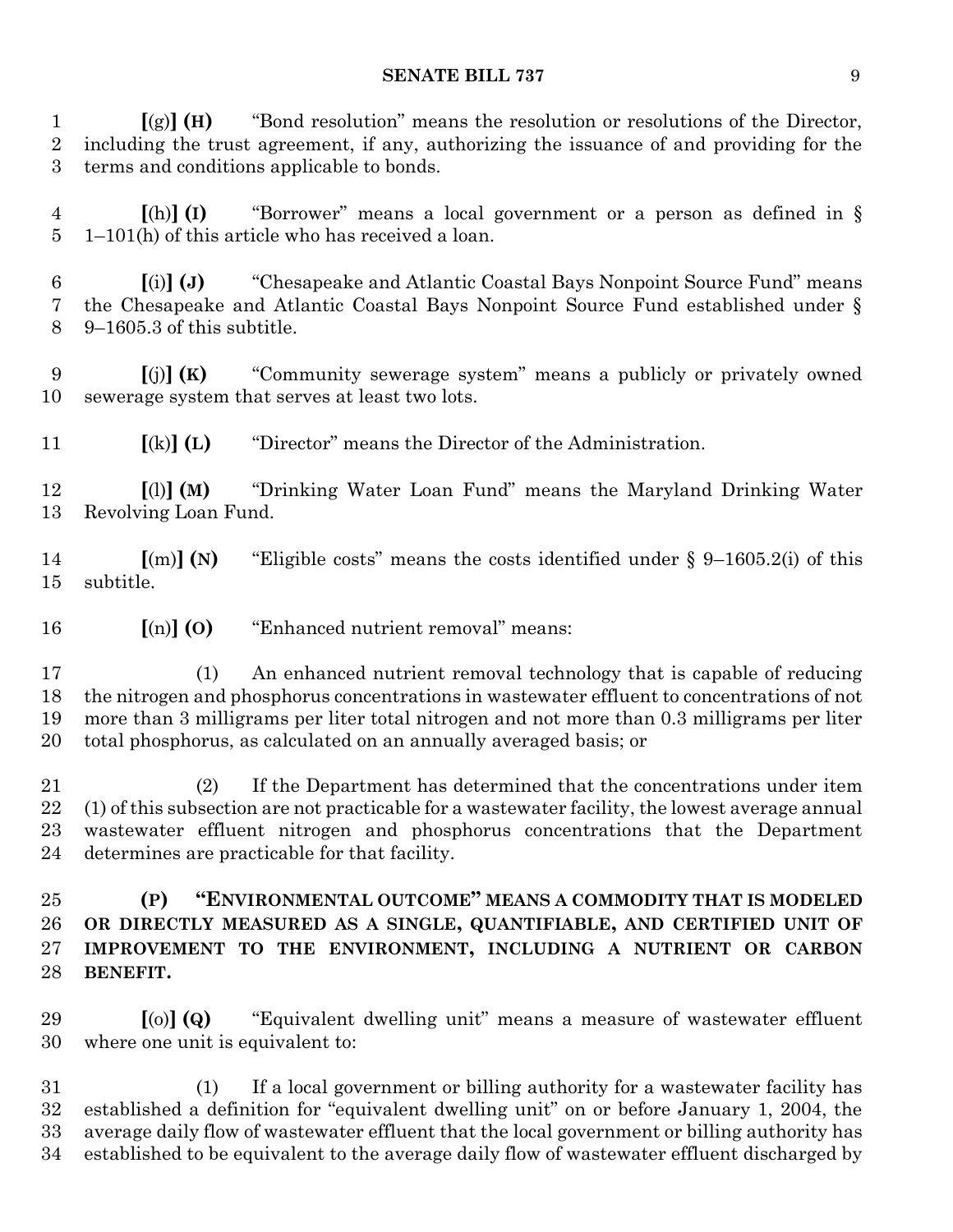a residential dwelling, which may not exceed 250 gallons; or

 (2) If a local government or billing authority has not established a definition for "equivalent dwelling unit" on or before January 1, 2004, or if a local government or billing authority has established a definition that exceeds 250 gallons of wastewater effluent per day, an average daily flow of 250 gallons of wastewater effluent.

 **[**(p)**] (R)** "Facility" means a wastewater facility or all or a portion of a water supply system as defined in § 9–201(u) of this title.

 **[**(q)**] (S)** "Federal Safe Drinking Water Act" means Title XIV of the Public Health Service Act, P.L. 93–523, as amended, 42 U.S.C. § 300f, et seq., and the rules and regulations promulgated thereunder.

 **[**(r)**] (T)** "Federal Water Pollution Control Act" means the Water Pollution Control Act of 1972, P.L. 92–500, as amended, 33 U.S.C. § 1251, et seq., and rules and regulations promulgated thereunder.

 **[**(s)**] (U)** "Fund" means a fund established by this subtitle, including the Water Quality Fund, the Drinking Water Loan Fund, the Bay Restoration Fund, and the Chesapeake and Atlantic Coastal Bays Nonpoint Source Fund.

**[**(t)**] (V)** "Grant" means a grant from the Administration to a grantee.

 **[**(u)**] (W)** "Grant agreement" means a written agreement between the Administration and a grantee with respect to a grant.

**[**(v)**] (X)** "Grantee" means the grant recipient.

 **(Y) (1) "GREEN INFRASTRUCTURE" MEANS A LAND–BASED NATURAL OR ENGINEERED ELEMENT THAT:**

- 
- **(I) ABSORBS AND FILTERS POLLUTANTS;**
- **(II) PROTECTS COMMUNITIES FROM FLOODING OR STORM SURGE;**
- **(III) REDUCES EROSION; OR**
- **(IV) SEQUESTERS CARBON.**
- **(2) "GREEN INFRASTRUCTURE" INCLUDES:**

 **(I) ENHANCED OR RESTORED NATURAL LANDSCAPE FEATURES, SUCH AS FORESTS, RIPARIAN BUFFERS, HEADWATERS, OR**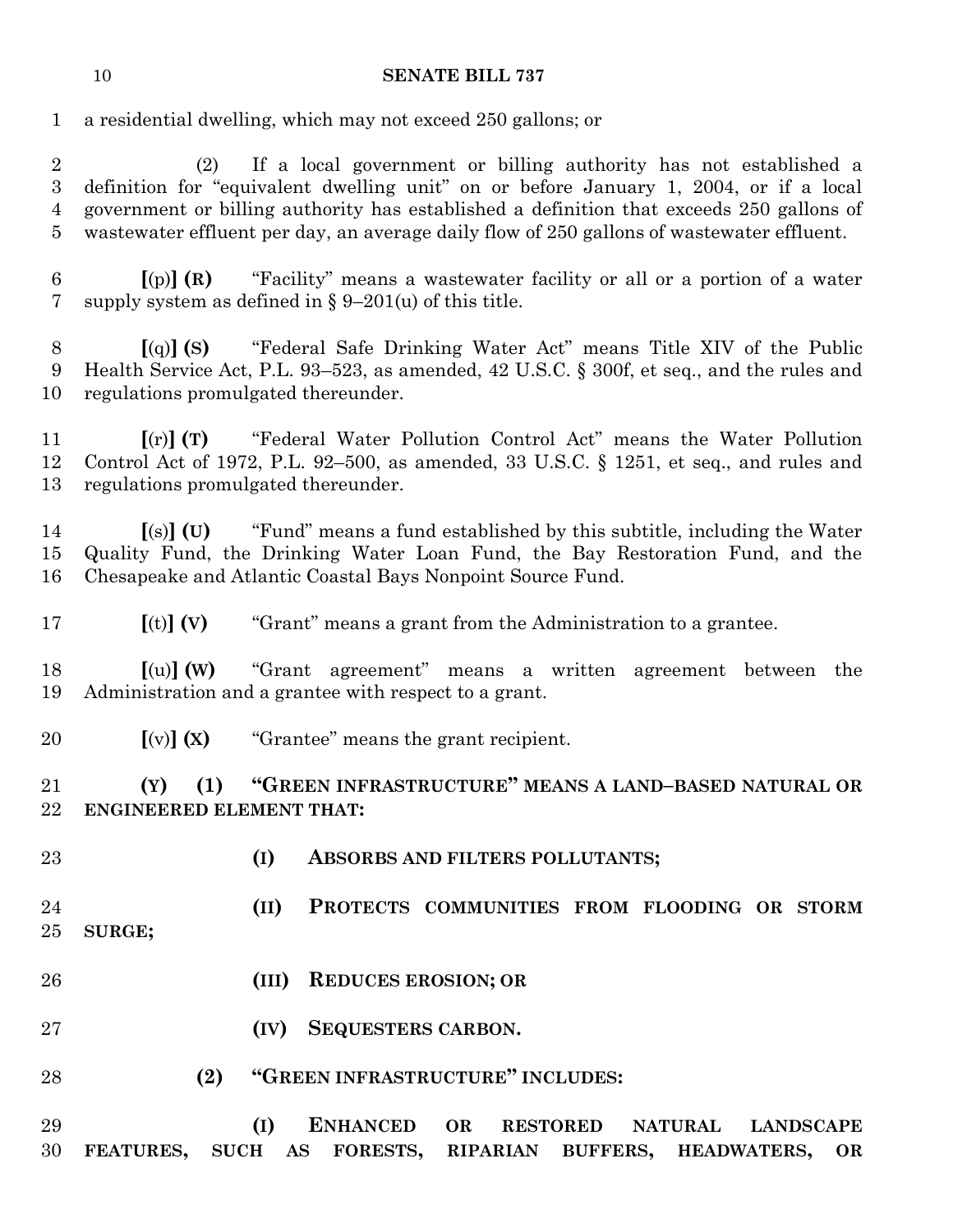| 1                    | FLOODPLAINS;              |                                                                                                                                                                                                                                                                                |
|----------------------|---------------------------|--------------------------------------------------------------------------------------------------------------------------------------------------------------------------------------------------------------------------------------------------------------------------------|
| $\overline{2}$       |                           | (II)<br><b>RAIN GARDENS;</b>                                                                                                                                                                                                                                                   |
| 3                    |                           | (III)<br>PERMEABLE PAVEMENT;                                                                                                                                                                                                                                                   |
| 4                    |                           | POCKET PARKS;<br>(IV)                                                                                                                                                                                                                                                          |
| $\overline{5}$       |                           | <b>BIOSWALES;</b><br>(V)                                                                                                                                                                                                                                                       |
| 6                    |                           | <b>GREEN ROOFS;</b><br>(VI)                                                                                                                                                                                                                                                    |
| 7                    |                           | (VII) INFILTRATION PLANTERS;                                                                                                                                                                                                                                                   |
| 8                    |                           | (VIII) TREE PLANTINGS OR TREE BOXES; AND                                                                                                                                                                                                                                       |
| 9<br>10              | LANDSCAPE IRRIGATION.     | RAINWATER HARVESTING FOR NONPOTABLE USES SUCH AS<br>(IX)                                                                                                                                                                                                                       |
| 11                   | [(w)](z)                  | "Lender" has the meaning stated in $\S 9$ –1606.1 of this subtitle.                                                                                                                                                                                                            |
| 12                   | $[(x)]$ (AA)              | "Linked deposit" has the meaning stated in $\S 9-1606.1$ of this subtitle.                                                                                                                                                                                                     |
| 13<br>14             | $[(y)]$ (BB)<br>subtitle. | "Linked deposit loan" has the meaning stated in $\S$ 9-1606.1 of this                                                                                                                                                                                                          |
| 15<br>16             | $[(z)]$ (CC)<br>subtitle. | "Linked deposit program" has the meaning stated in $\S 9-1606.1$ of this                                                                                                                                                                                                       |
| 17<br>18<br>19<br>20 | Loan Fund.                | [(aa)] (DD) "Loan" means a loan from the Administration to a borrower for the<br>purpose of financing all or a portion of the cost of a wastewater facility, if the loan is from<br>the Water Quality Fund, or water supply system, if the loan is from the Drinking Water     |
| 21<br>22             |                           | $\lceil$ (bb)] (EE) "Loan agreement"<br>means a written agreement between<br>the<br>Administration and a borrower with respect to a loan.                                                                                                                                      |
| 23<br>24<br>25       |                           | [(cc)] (FF) "Loan obligation" means a bond, note, or other evidence of obligation,<br>including a mortgage, deed of trust, lien, or other security instrument, issued or executed<br>by a borrower to evidence its indebtedness under a loan agreement with respect to a loan. |
| 26<br>27<br>28       | a facility.               | $\lceil (dd) \rceil (GG)$ (1) "Local government" means a county, municipal corporation,<br>sanitary district, or other State or local public entity that has authority to own or operate                                                                                       |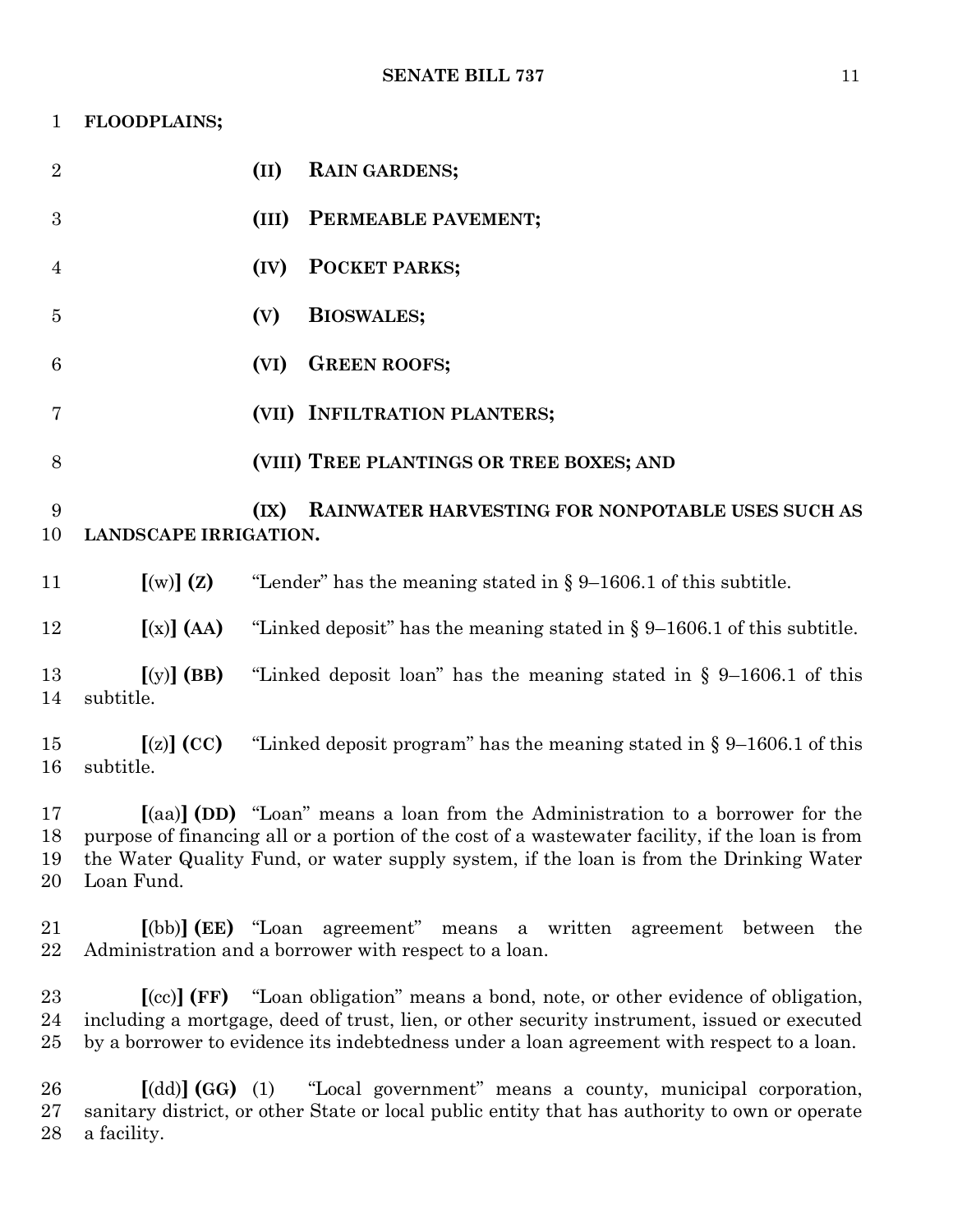(2) "Local government" includes any combination of two or more of the public entities under paragraph (1) of this subsection when acting jointly to construct or operate a facility.

 **[**(ee)**] (HH)** (1) "Person" means an individual, corporation, partnership, association, nonprofit entity, the State, any unit of the State, commission, special taxing district, or the federal government.

 (2) "Person" does not include a county, municipal corporation, bi–county or multicounty agency under Division II of the Land Use Article or Division II of the Public Utilities Article, housing authority under Division II of the Housing and Community Development Article, school board, community college, or any other unit of a county or municipal corporation, or a local fire department, as defined in § 9–401 of the Public Safety Article.

 **[**(ff)**] (II)** (1) "Residential dwelling" means a room or group of rooms occupied as living quarters by an individual, a single family, or other discrete group of persons with facilities that are used or intended to be used for living, sleeping, cooking, sanitation, and eating, including an apartment unit, condominium unit, cooperative unit, town house unit, mobile home, or house.

 (2) "Residential dwelling" does not include a hospital, hotel, motel, inn, boarding house, club, dormitory, school, college, or similar seasonal, institutional, or transient facility.

 **[**(gg)**] (JJ)** "Single site" means a discrete grouping of buildings or structures that are located on contiguous or adjacent property and owned by the same user.

**[**(hh)**] (KK)** (1) "User" means any person discharging wastewater to:

 (i) A wastewater facility that has a State discharge permit or national pollutant discharge elimination system discharge permit;

(ii) An on–site sewage disposal system; or

27 (iii) A sewage holding tank.

 (2) "User" does not include a person whose sole discharge is stormwater under a stormwater permit.

 **[**(ii)**] (LL)** (1) "Wastewater facility" means any equipment, plant, treatment works, structure, machinery, apparatus, interest in land, or any combination of these, which is acquired, used, constructed, or operated:

 (i) For the storage, collection, treatment, neutralization, stabilization, reduction, recycling, reclamation, separation, or disposal of wastewater;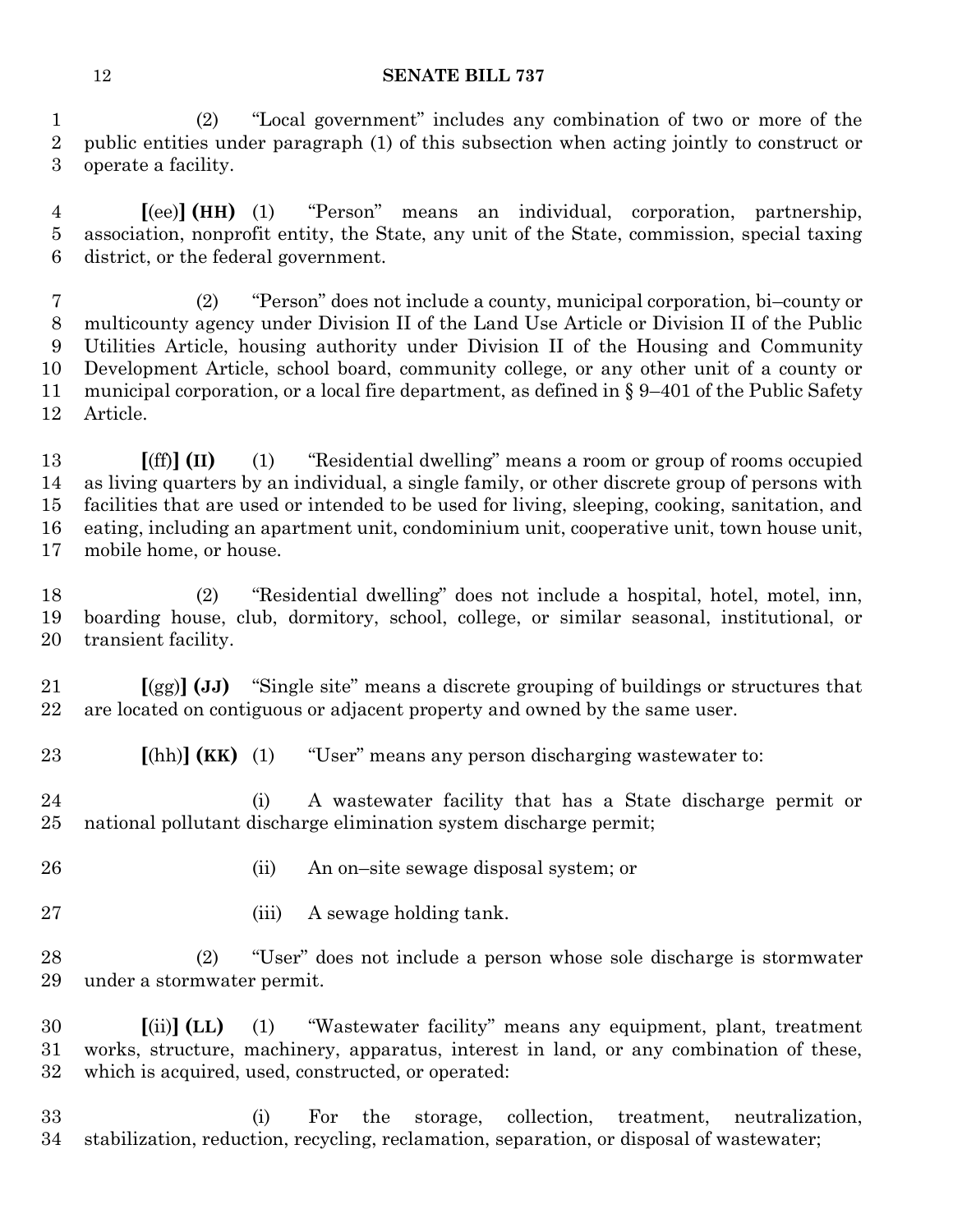(ii) To improve water conservation, reduce energy consumption, or increase security; or

 (iii) For the final disposal of residues resulting from the treatment of wastewater.

(2) "Wastewater facility" includes:

 (i) Treatment or disposal plants; outfall sewers, interceptor sewers, and collector sewers; pumping and ventilating stations, facilities, and works; and other real or personal property and appurtenances incident to their development, use, or operation;

 (ii) Any programs and projects for managing, reducing, treating, recapturing, abating, or controlling nonpoint sources of water pollution, including stormwater or subsurface drainage water; and

 (iii) Any programs and projects for improving estuarine conservation and management.

 **[**(jj)**] (MM)** "Water Quality Fund" means the Maryland Water Quality Revolving Loan Fund.

 **[**(kk)**] (NN)** "Water supply system" has the meaning stated in § 9–201(u) of this title.

9–1602.

 There is a Maryland Water **[**Quality**] INFRASTRUCTURE** Financing Administration in the Department.

9–1604.

 (c) (1) This subsection applies to financial assistance provided by the Administration under:

- 24 (i) The Water Quality Fund;
- (ii) The Bay Restoration Fund;
- (iii) The Biological Nutrient Removal Program; and
- (iv) The Supplemental Assistance Program.

 (2) The Administration shall ensure the fair and equitable distribution of financial assistance among wastewater treatment facilities with a design capacity of less than 500,000 gallons per day and wastewater treatment facilities with a design capacity of 500,000 gallons or more per day.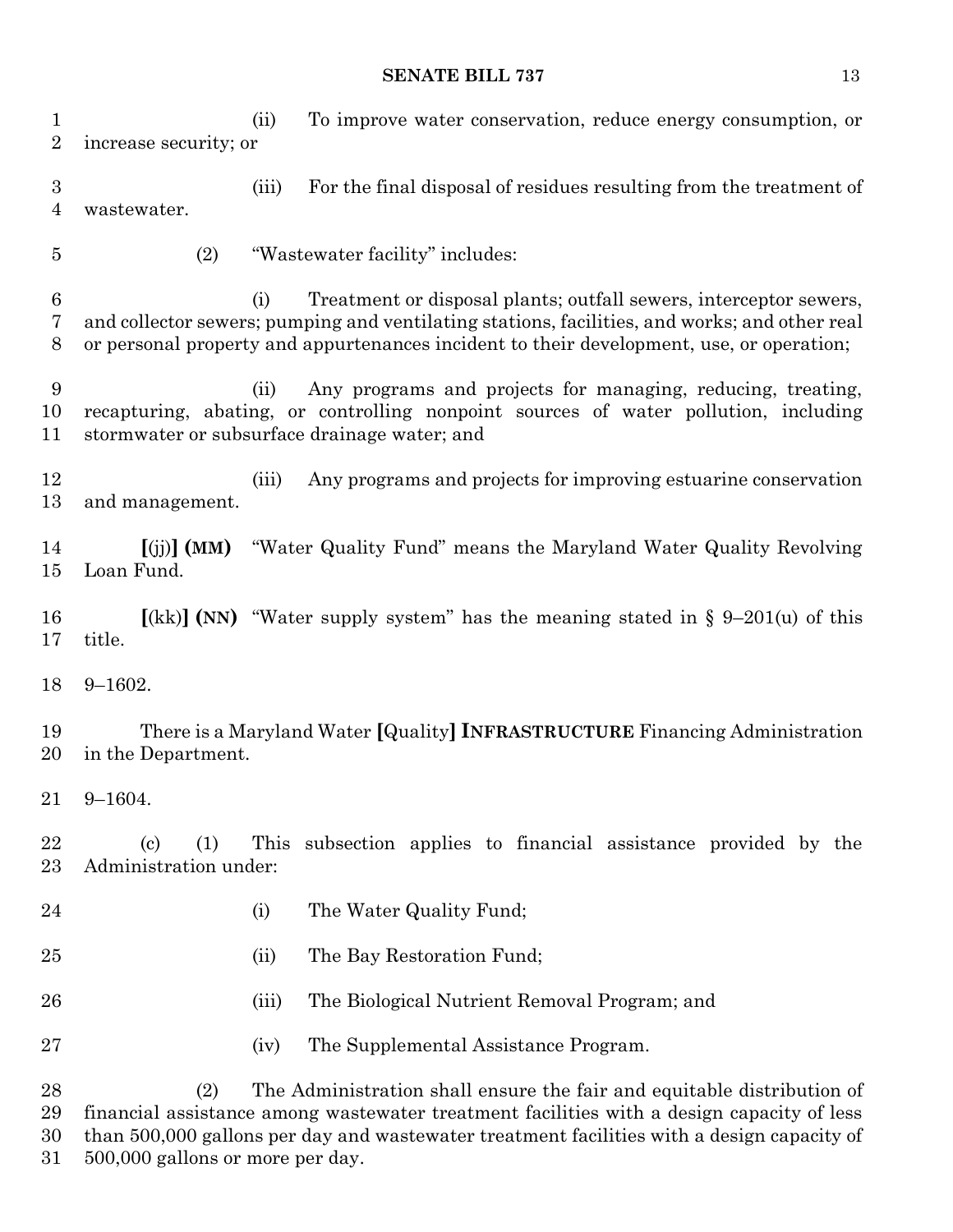**(3) IT IS THE POLICY OF THE STATE THAT THE MAINTENANCE AND REPAIR OF SOURCE WATERSHEDS, INCLUDING THE CONSERVATION AND RESTORATION OF FORESTS AND THE INSTALLATION AND MAINTENANCE OF BLUE INFRASTRUCTURE OR GREEN INFRASTRUCTURE THAT CONTRIBUTES TO IMPROVED WATER QUALITY, IS ELIGIBLE FOR THE SAME FORMS OF FINANCIAL ASSISTANCE AS OTHER WATER COLLECTION AND TREATMENT INFRASTRUCTURE.**

9–1605.

(a) (1) **(I)** There is a Maryland Water Quality Revolving Loan Fund.

 **(II)** The Water Quality Fund shall be maintained and administered by the Administration in accordance with the provisions of this subtitle and such rules or program directives as the Secretary or the Board may from time to time prescribe.

- 12 (d) Amounts in the Water Quality Fund may be used only:
- (1) To make loans, on the condition that:

 (i) The loans are made at or below market interest rates, including interest free loans, at terms not to exceed the lesser of 30 years or the projected useful life of the project;

 (ii) Annual principal and interest payments will commence not later than 1 year after completion of any wastewater facility and all loans will be fully amortized on the expiration of the term of the loan;

 (iii) The local government borrower will establish a dedicated source of revenue for repayment of loans;

22 (iv) In the case of a wastewater facility owned by a borrower other than a local government, the borrower will provide adequate security for repayment of loans; and

 (v) The Water Quality Fund will be credited with all payments of principal and interest on all loans;

 (2) To buy or refinance debt obligations of local governments at or below market rates, if such debt obligations were incurred after March 7, 1985;

 (3) **(I)** To guarantee, or purchase insurance for, bonds, notes, or other evidences of obligation issued by a local government **[**for the purpose of financing all or a portion of the cost of a wastewater facility**]**, if such action would improve credit market access or reduce interest rates; **AND**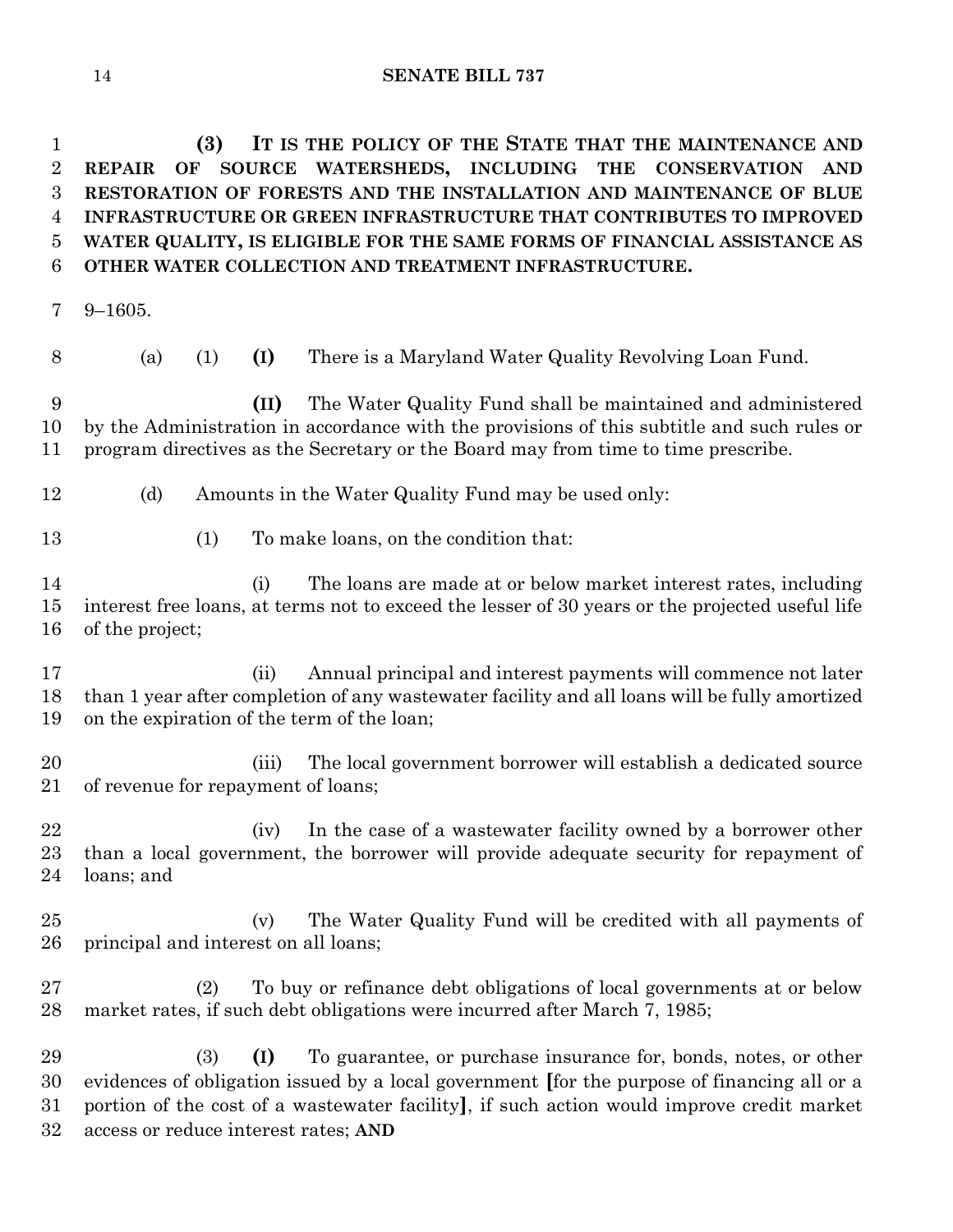**(II) TO PROVIDE LOAN GUARANTEES FOR SIMILAR REVOLVING LOAN FUNDS ESTABLISHED BY MUNICIPAL CORPORATIONS AND INTERMUNICIPAL AGENCIES;**

 (4) As a source of revenue or security for the payment of principal and interest on bonds issued by the Administration if the proceeds of the sale of such bonds will be deposited in the Water Quality Fund;

(5) To earn interest on Water Quality Fund accounts;

 (6) To establish a linked deposit program to promote loans for controlling nonpoint sources of pollution and protecting the quality of the waters of the State**, INCLUDING LOANS FOR FOREST RESTORATION OR THE CONSERVATION OF FOREST LAND BY FEE OR EASEMENT**;

 **(7) TO PROVIDE LOANS FOR THE PROTECTION OF SOURCE WATER AREAS OR CHESAPEAKE AND ATLANTIC COASTAL BAY WATERSHEDS THROUGH PROPERTY ACQUISITIONS OR EASEMENTS;**

 **(8) TO ESTABLISH A SPONSORSHIP PROGRAM THAT ALLOWS A LOCAL GOVERNMENT TO SERVE AS THE PRIMARY BORROWER AND RECEIVE A LOAN FOR A PUBLICLY OWNED TREATMENT WORKS PROJECT AT A REDUCED INTEREST RATE IF THE LOAN ALSO INCLUDES FINANCING FOR A SPONSORED NONPOINT SOURCE PROJECT MANAGED BY AN ORGANIZATION;**

 **(9) TO SERVE AS A GUARANTEE FOR LONG–TERM PAY–FOR–SUCCESS CONTRACTS, GREEN BONDS, OR ENVIRONMENTAL IMPACT BONDS BY ANY PUBLIC, PRIVATE, OR NONPROFIT ENTITY FOR THE PURCHASE OF ENVIRONMENTAL OUTCOMES THAT PROVIDE A WATER QUALITY BENEFIT;**

 **(10) TO SUPPORT LONG–TERM OR PERMANENT GREEN INFRASTRUCTURE PROJECTS CARRIED OUT IN THE SUSQUEHANNA RIVER WATERSHED BY AN ORGANIZATION AGREED TO BY THE MANAGEMENT COMMITTEE OF THE CHESAPEAKE BAY PROGRAM PARTNERSHIP;**

 **(11) TO ESTABLISH MASTER LEASE PURCHASE AGREEMENTS WITH STATE AGENCIES TO SUPPORT PROJECTS THAT ENHANCE WATER QUALITY ON STATE LANDS;**

 **(12) TO SUPPORT MULTI–YEAR INITIATIVES AUTHORIZED UNDER TITLE 8, SUBTITLE 2A OF THE NATURAL RESOURCES ARTICLE THAT ALSO INVOLVE FUNDING FROM THE CHESAPEAKE AND ATLANTIC COASTAL BAYS 2010 TRUST FUND;**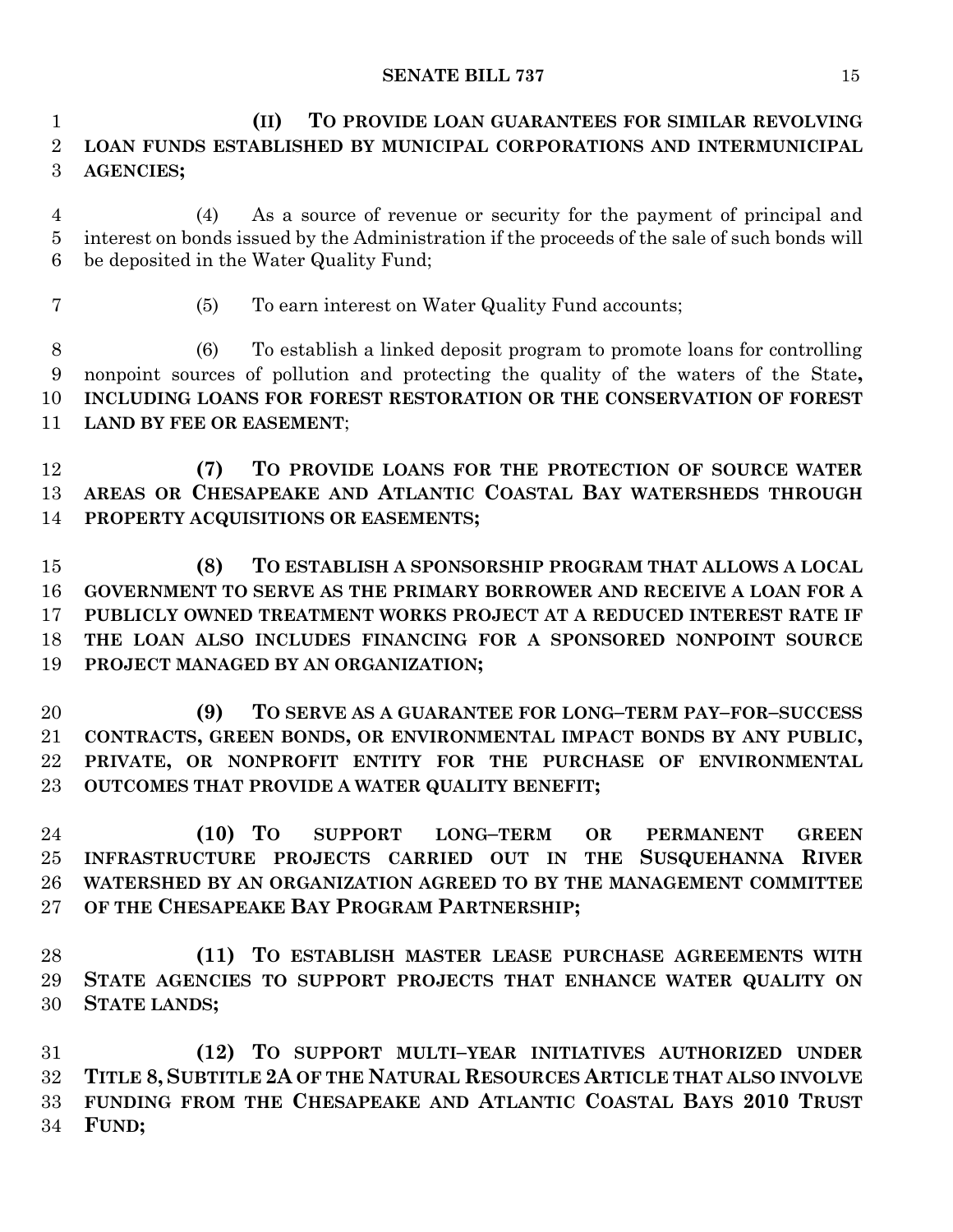| $\mathbf 1$<br>$\overline{2}$      |                                                                                                                                                               | [(7)] (13)   | For the reasonable costs of administering the Water Quality<br>Fund and conducting activities under Title VI of the Federal Water Pollution Control Act;                                                                                  |  |  |  |  |  |
|------------------------------------|---------------------------------------------------------------------------------------------------------------------------------------------------------------|--------------|-------------------------------------------------------------------------------------------------------------------------------------------------------------------------------------------------------------------------------------------|--|--|--|--|--|
| $\boldsymbol{3}$<br>$\overline{4}$ | For any other purpose authorized by Title VI of the Federal<br>$(8)$ (14)<br>Water Pollution Control Act or § 302 of the federal Safe Drinking Water Act; and |              |                                                                                                                                                                                                                                           |  |  |  |  |  |
| $\overline{5}$<br>6<br>7           |                                                                                                                                                               | [ (9) ] (15) | To provide financial assistance in the form of grants, negative<br>interest loans, forgiveness of principal, subsidized interest rates, and any other form of<br>financial assistance as authorized or required by:                       |  |  |  |  |  |
| 8<br>9                             | be amended and supplemented;                                                                                                                                  | (i)          | The American Recovery and Reinvestment Act of 2009, as may                                                                                                                                                                                |  |  |  |  |  |
| 10                                 |                                                                                                                                                               | (ii)         | Title VI of the Federal Water Pollution Control Act;                                                                                                                                                                                      |  |  |  |  |  |
| 11                                 |                                                                                                                                                               | (iii)        | § 302 of the federal Safe Drinking Water Act; or                                                                                                                                                                                          |  |  |  |  |  |
| 12                                 |                                                                                                                                                               | (iv)         | Federal appropriations or authorization acts.                                                                                                                                                                                             |  |  |  |  |  |
| 13                                 | $9 - 1605.1.$                                                                                                                                                 |              |                                                                                                                                                                                                                                           |  |  |  |  |  |
| 14                                 | (a)<br>(1)                                                                                                                                                    | (I)          | There is a Maryland Drinking Water Revolving Loan Fund.                                                                                                                                                                                   |  |  |  |  |  |
| 15<br>16<br>17<br>18               | prescribe.                                                                                                                                                    | (II)         | The Drinking Water Loan Fund shall be maintained and<br>administered by the Administration in accordance with the provisions of this subtitle and<br>such rules or program directives as the Secretary or the Board may from time to time |  |  |  |  |  |
| 19                                 | (d)                                                                                                                                                           |              | Amounts in the Drinking Water Loan Fund may be used only:                                                                                                                                                                                 |  |  |  |  |  |
| 20                                 |                                                                                                                                                               | (1)          | To make loans at or below market rates on the condition that:                                                                                                                                                                             |  |  |  |  |  |
| 21<br>22                           | of revenue;                                                                                                                                                   | (i)          | The local government borrower will establish a dedicated source                                                                                                                                                                           |  |  |  |  |  |
| 23<br>24<br>25                     | of the loan;                                                                                                                                                  | (ii)         | In the case of a water supply system owned by a borrower other<br>than a local government, the borrower shall provide adequate security for the repayment                                                                                 |  |  |  |  |  |
| 26<br>$27\,$                       |                                                                                                                                                               | (iii)        | The Drinking Water Loan Fund will be credited with all<br>payments of principal and interest on all loans; [and]                                                                                                                          |  |  |  |  |  |
| 28                                 |                                                                                                                                                               |              |                                                                                                                                                                                                                                           |  |  |  |  |  |
|                                    |                                                                                                                                                               | (iv)         | THE LOANS ARE MADE AT TERMS NOT TO EXCEED:                                                                                                                                                                                                |  |  |  |  |  |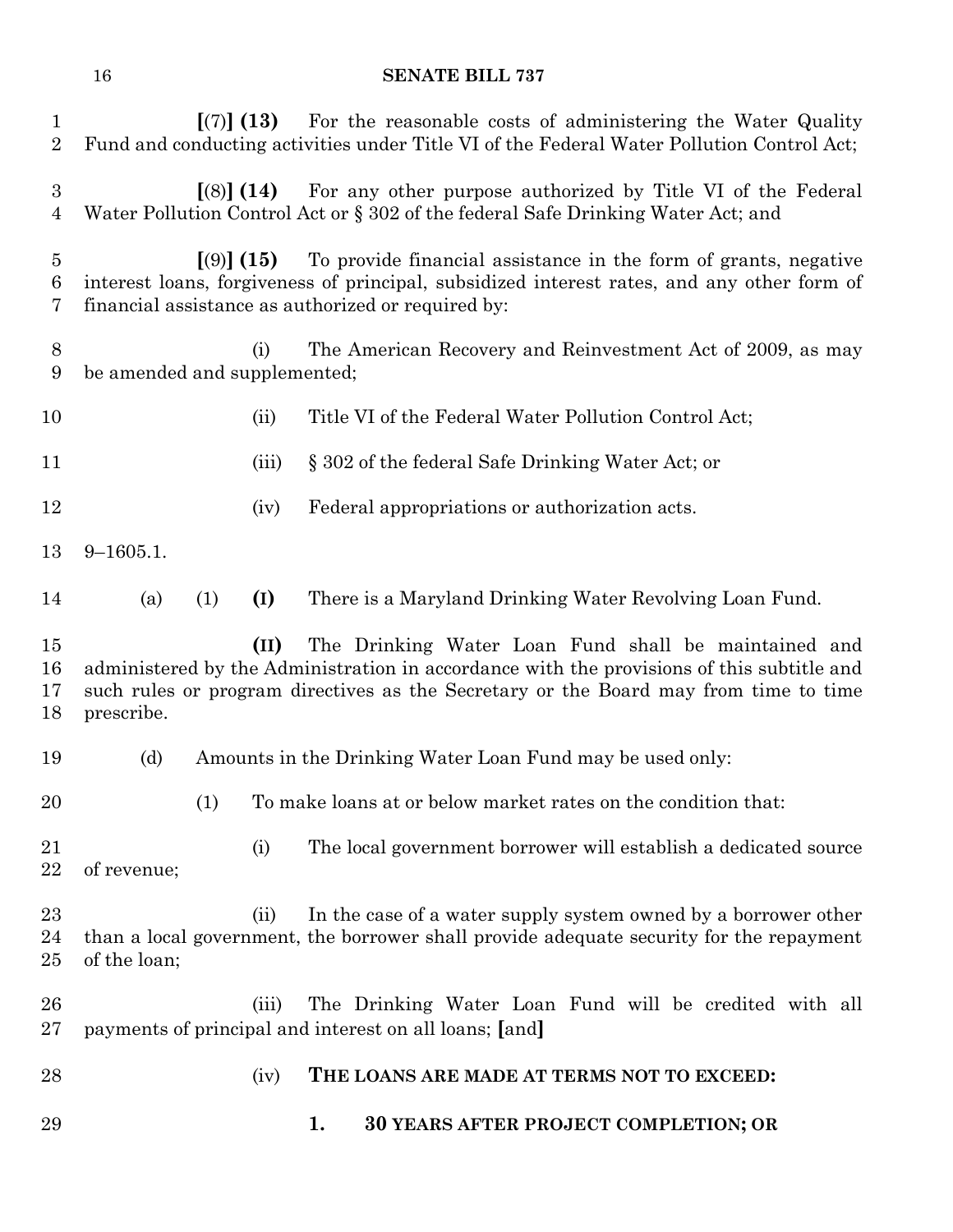**2. WITH RESPECT TO DISADVANTAGED COMMUNITIES AS DEFINED IN THE FEDERAL SAFE DRINKING WATER ACT, 40 YEARS AFTER PROJECT COMPLETION; AND (V)** Annual principal and interest payments will commence not later than 1 year after completion of any drinking water facility and**[**, except as provided in § 130 of the federal Safe Drinking Water Act,**]** all loans will be fully amortized **[**not later than 20 years after project completion**] ON THE EXPIRATION OF THE TERM OF THE LOAN**; (2) To buy or refinance debt obligations of local governments issued by a local government for the purposes of financing all or a portion of the cost of a water supply system at or below market rates, if such debt obligations were incurred after July 1, 1993; (3) To guarantee or purchase insurance for bonds, notes, or other evidences of indebtedness issued by a local government for the purposes of financing all or a portion of the cost of a water supply system, if such action would improve credit market access or reduce interest rates; (4) As a source of revenue or security for the payment of principal and interest on bonds issued by the Administration if the proceeds of the sale of such bonds will be deposited in the Drinking Water Loan Fund; 18 (5) To earn interest on Drinking Water Loan Fund accounts; (6) For the reasonable costs of administering the Drinking Water Loan Fund and conducting activities under any federal law that may apply to federal deposits to the Drinking Water Loan Fund; (7) To establish a linked deposit program for loans in accordance with this subtitle and the federal Safe Drinking Water Act**, INCLUDING LOANS FOR: (I) CONTROLLING NONPOINT SOURCES OF POLLUTION AND PROTECTING THE QUALITY OF STATE WATERS; (II) PROTECTING OR ACQUIRING FORESTS OR WETLANDS BY FEE OR EASEMENT; OR (III) RESTORING FORESTS**; (8) For loan subsidies for disadvantaged communities as provided by the federal Safe Drinking Water Act, including but not limited to loan forgiveness, provided that such loan subsidies shall not exceed 30% of the annual federal capitalization grant received by the Administration; **(9) TO ESTABLISH A SPONSORSHIP PROGRAM THAT ALLOWS A LOCAL**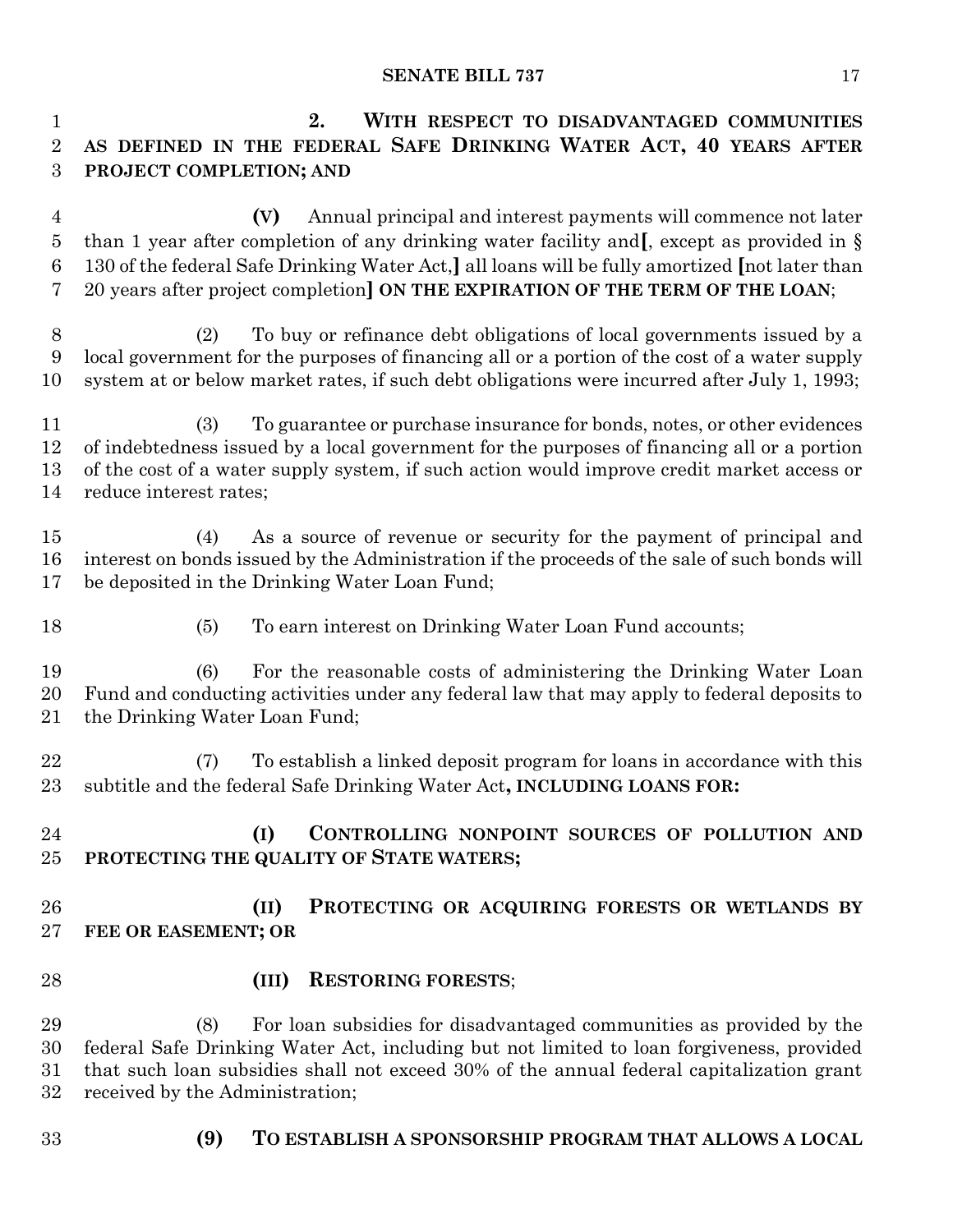**GOVERNMENT TO SERVE AS THE PRIMARY BORROWER AND RECEIVE A LOAN FOR A PUBLICLY OWNED TREATMENT WORKS PROJECT AT A REDUCED INTEREST RATE IF THE LOAN ALSO INCLUDES FINANCING FOR A SPONSORED NONPOINT SOURCE PROJECT MANAGED BY AN ORGANIZATION;**

 **(10) WITH RESPECT TO ANY FEDERAL FUNDS DEPOSITED IN THE DRINKING WATER LOAN FUND, TO PRIORITIZE SUPPORT FOR LOCAL GOVERNMENTS, COMMUNITY WATER SYSTEMS, AND OTHER ELIGIBLE PARTNERS BY:**

 **(I) SERVING AS A GUARANTEE FOR LONG–TERM PAY–FOR–SUCCESS CONTRACTS FOR THE PURCHASE OF ENVIRONMENTAL OUTCOMES THAT PROVIDE WATER QUALITY BENEFITS;**

 **(II) SUPPORTING THE DELINEATION, ASSESSMENT, OR UPDATED ASSESSMENT OF SOURCE WATER PROTECTION AREAS AND THE IMPLEMENTATION OF WELL HEAD PROTECTION PROGRAMS, INCLUDING THROUGH GRANTS AND TECHNICAL ASSISTANCE; OR**

 **(III) SUPPORTING LOANS AND LOAN GUARANTEES FOR THE PROTECTION OF SOURCE WATER AREAS OR THE CHESAPEAKE AND ATLANTIC COASTAL BAYS WATERSHEDS THROUGH PROPERTY ACQUISITIONS OR EASEMENTS FOR THE PURPOSE OF CONTROLLING NONPOINT SOURCES OF POLLUTION;**

 **(11) TO SUPPORT MULTIYEAR INITIATIVES AUTHORIZED UNDER TITLE 8, SUBTITLE 2A OF THE NATURAL RESOURCES ARTICLE THAT ALSO INVOLVE FUNDING FROM THE CHESAPEAKE AND ATLANTIC COASTAL BAYS 2010 TRUST FUND;**

# **(12) TO PROVIDE FINANCIAL ASSISTANCE TO DISADVANTAGED COMMUNITIES AS DEFINED IN THE FEDERAL SAFE DRINKING WATER ACT IN THE FORM OF PLANNING PHASE GRANTS OR DESIGN PHASE GRANTS;**

 **[**(9)**] (13)** For any other purpose authorized for any federal funds deposited in the Drinking Water Loan Fund including, without limitation, any purpose authorized by the federal Safe Drinking Water Act, including source water protection expenditures eligible for assistance from the Drinking Water Loan Fund; and

 **[**(10)**] (14)** To provide financial assistance in the form of grants, negative interest loans, forgiveness of principal, subsidized interest rates, and any other form of financial assistance as authorized or required by:

 (i) The American Recovery and Reinvestment Act of 2009, as may be amended and supplemented;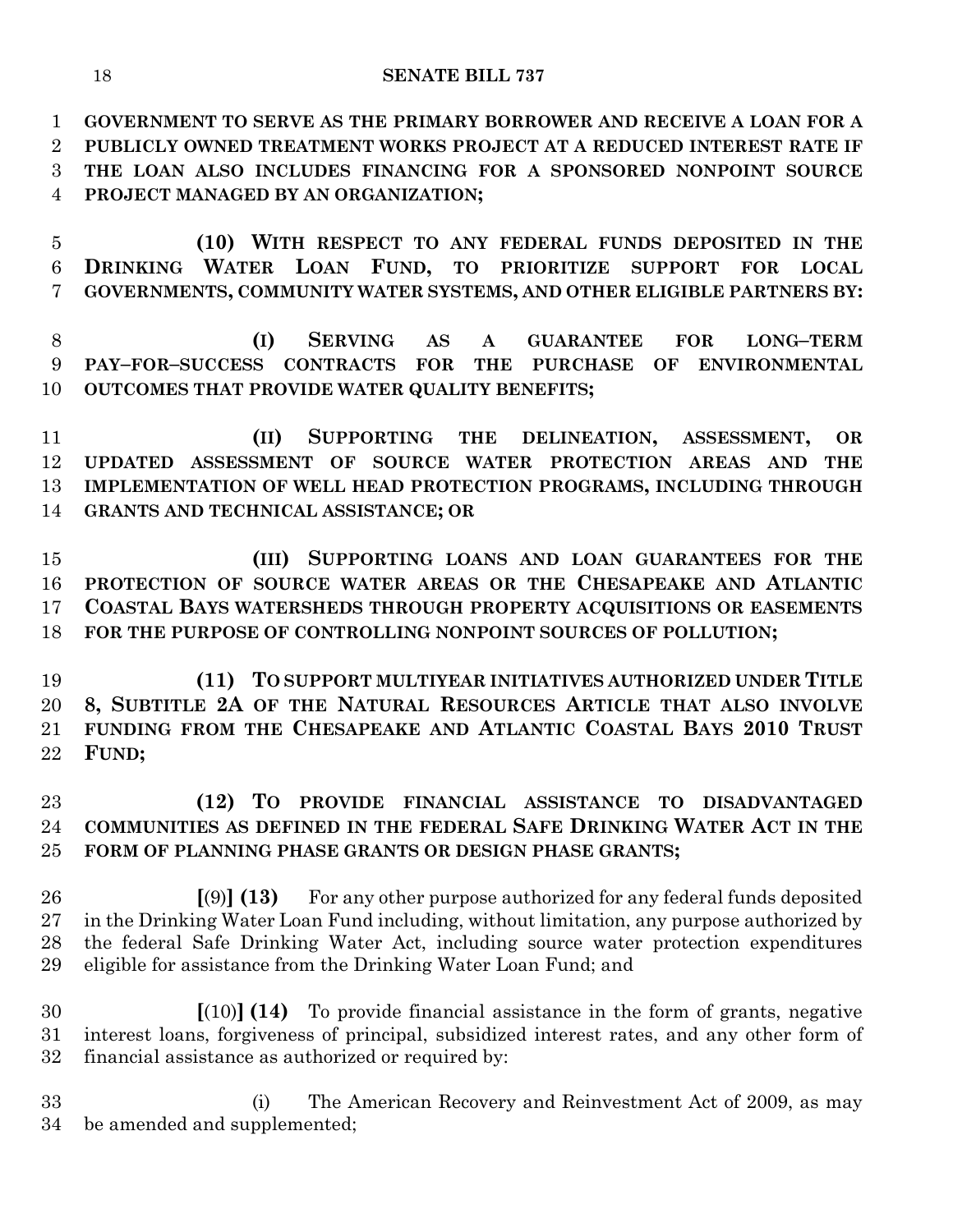| $\mathbf{1}$                     | [§ 302] <b>\$\$ 302 AND 1452</b> of the federal Safe Drinking Water Act;<br>(ii)                                                          |
|----------------------------------|-------------------------------------------------------------------------------------------------------------------------------------------|
| $\overline{2}$                   | Title VI of the Federal Water Pollution Control Act; or<br>(iii)                                                                          |
| 3                                | Federal appropriations or authorization acts.<br>(iv)                                                                                     |
| $\overline{4}$<br>$\overline{5}$ | IN CREATING AN INTENDED USE PLAN FOR THE DRINKING WATER LOAN<br>(e)<br>FUND, THE ADMINISTRATION SHALL PRIORITIZE OPPORTUNITIES TO PROVIDE |
| 6                                | ASSISTANCE TO DISADVANTAGED OR ENVIRONMENTAL JUSTICE COMMUNITIES AND                                                                      |
| 7                                | SUPPORT INNOVATIVE FINANCING PARTNERSHIPS TO ADDRESS ENVIRONMENTAL                                                                        |
| 8                                | JUSTICE ISSUES AS DEFINED IN § 1-701 OF THIS ARTICLE, INCLUDING THROUGH                                                                   |
| 9                                | <b>INVESTMENT IN:</b>                                                                                                                     |
|                                  |                                                                                                                                           |
| 10                               | WATER INFRASTRUCTURE LOANS DESIGNED TO ENSURE FAIRER<br>(1)                                                                               |
| 11                               | AND MORE JUST OPPORTUNITIES TO IMPROVE COMMUNITY HEALTH THROUGH                                                                           |
| 12                               | BETTER WATER SERVICE;                                                                                                                     |
|                                  |                                                                                                                                           |
| 13                               | MUNICIPAL CONSOLIDATION EFFORTS UNDER § 9-707 OF THIS<br>(2)                                                                              |
| 14                               | TITLE;                                                                                                                                    |
| 15                               | (3)<br>TOXIC LEAD SERVICE LINE REPLACEMENT; AND                                                                                           |
| 16                               | GREEN INFRASTRUCTURE THAT CONTRIBUTES TO IMPROVED<br>(4)                                                                                  |
| 17                               | WATER QUALITY AND REMEDIATES OR MITIGATES ENVIRONMENTAL AND HEALTH                                                                        |
| 18                               | HAZARDS IN DISADVANTAGED OR ENVIRONMENTAL JUSTICE COMMUNITIES.                                                                            |
|                                  |                                                                                                                                           |
| 19                               | The costs of administering the Drinking Water Loan Fund shall be paid from<br>(F)                                                         |
| 20                               | federal grants and awards, from bond sale proceeds, and from amounts received from                                                        |
| 21                               | borrowers pursuant to loan agreements, and may not be paid from any State [moneys]                                                        |
| 22                               | <b>MONEY</b> appropriated to the Drinking Water Loan Fund, except general funds of the State                                              |

used to match federal grants and awards to the Drinking Water Loan Fund.

# **Article – Natural Resources**

3–201.

 (a) **(1)** There is a Maryland Environmental Trust established to conserve, improve, stimulate, and perpetuate the aesthetic, natural, health and welfare, scenic, and cultural qualities of the environment, including, but not limited to land, water, air, wildlife, scenic qualities, open spaces, buildings or any interest therein, and other appurtenances pertaining in any way to the State.

 **(2)** Through educational and other means, the Trust shall encourage and motivate the populace of the State and others to do so and shall promote continuing interest in and the study of these matters.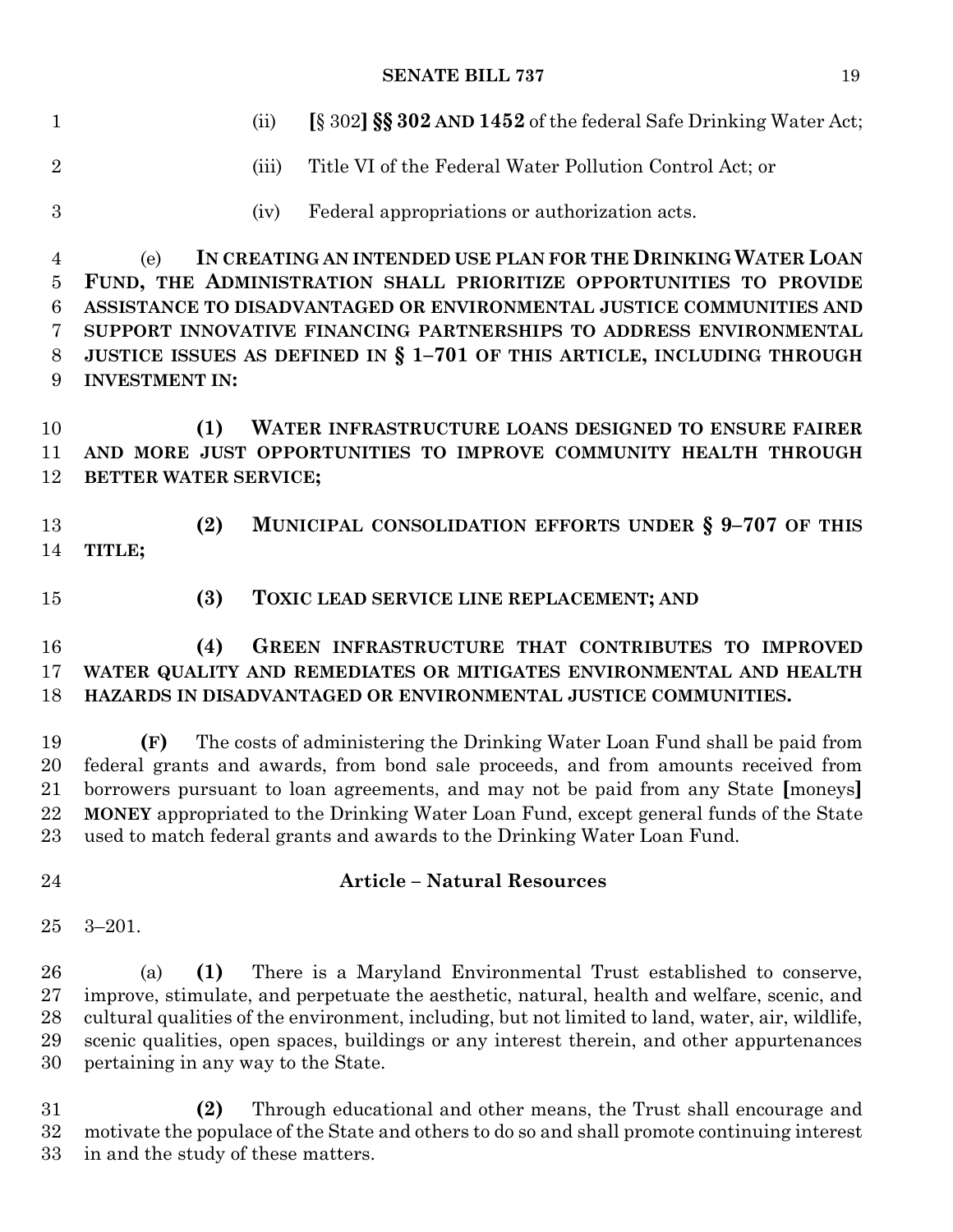**(3)** The purpose of the Trust is of general benefit to the citizens of the State, and it is charitable in nature.

 (b) The Trust has perpetual existence subject to modification or termination by the General Assembly if necessary to effectuate its purpose or when and if its substantial purpose ceases.

| 6  | (C) | (1) |       | IN THIS SUBSECTION, "ECOSYSTEM SERVICES" INCLUDES: |
|----|-----|-----|-------|----------------------------------------------------|
|    |     |     | (I)   | <b>CLIMATE RESILIENCE;</b>                         |
| 8  |     |     | (II)  | <b>CARBON SEQUESTRATION;</b>                       |
| 9  |     |     | (III) | THE PROVISION OF WILDLIFE HABITAT;                 |
| 10 |     |     | (IV)  | <b>CONTRIBUTIONS TO FOREST HEALTH; AND</b>         |
| 11 |     |     | (V)   | THE PROTECTION OR RESTORATION OF WETLANDS.         |
|    |     |     |       |                                                    |

 **(2) AN EASEMENT APPROVED BY THE TRUST SHALL ALLOW FOR THE POTENTIAL OF ECONOMIC RETURN FROM THE PROTECTION, MANAGEMENT, MAINTENANCE, OR IMPROVEMENT OF ECOSYSTEM SERVICES PROVIDED BY THE PROPERTY, SO LONG AS THOSE USES DO NOT IMPAIR OR INTERFERE WITH THE CONSERVATION VALUES AND PURPOSES OF THE TRUST.**

5–102.

(a) The General Assembly finds that:

 (1) Forests, streams, valleys, wetlands, parks, and scenic, historic, and recreation areas of the State are basic assets and their proper use, development, and preservation are necessary to protect and promote the health, safety, economy, and general welfare of the people of the State;

 (2) Enhancing the extent and condition of tree and forest cover in the Chesapeake Bay watershed is critical to the success in restoring the Chesapeake Bay because forests are the most beneficial use of protecting water quality due to their ability to capture, filter, and retain water, as well as absorb pollution from the air;

 (3) Forests and trees are key indicators of climate change and can mitigate greenhouse gas emissions by carbon sequestration;

 (4) Forests provide habitat for hundreds of wildlife species, including habitat needed for rare, threatened, and endangered species;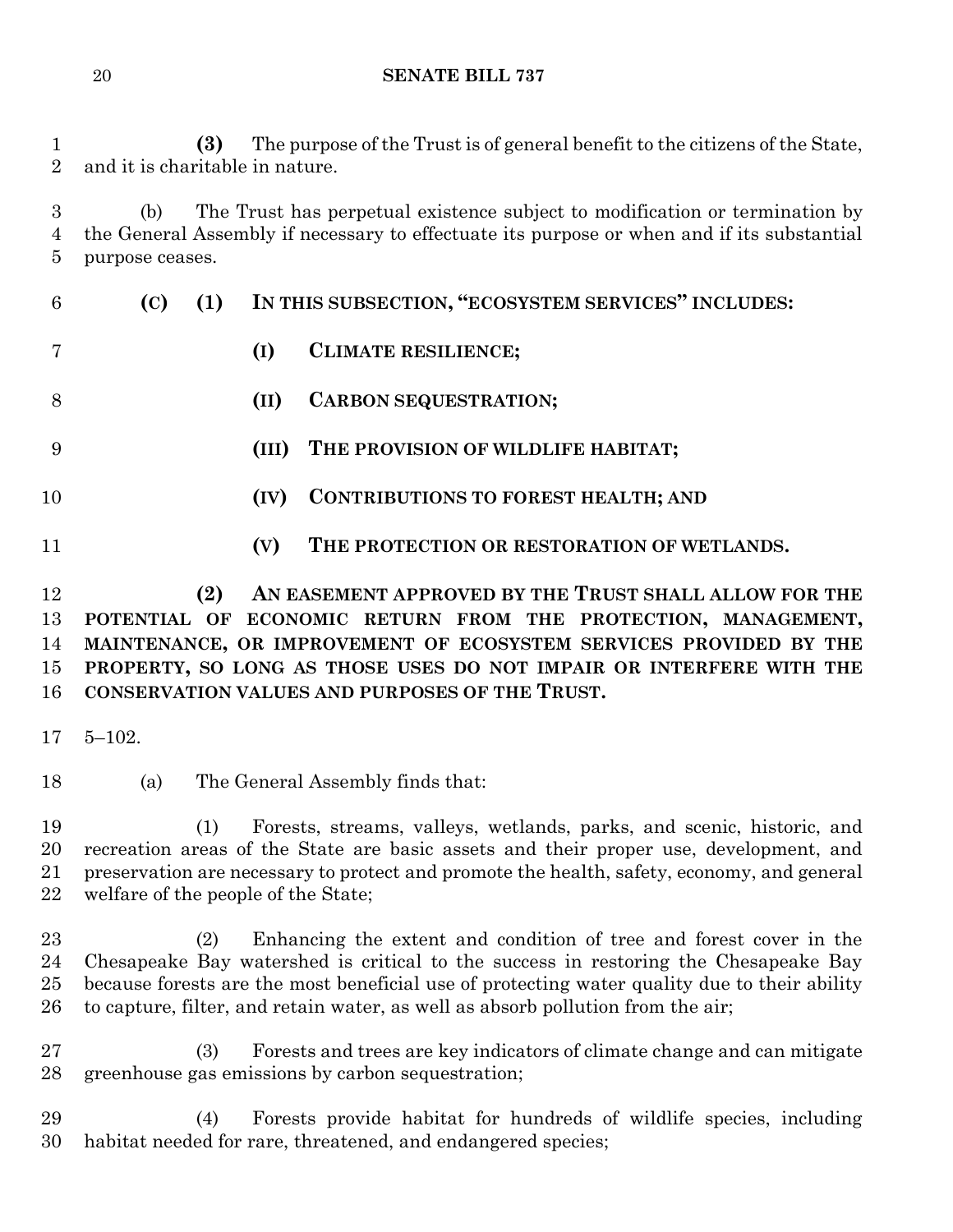(5) Forests are susceptible to environmental degradation caused by natural threats; (6) Forests, like other open space areas, are under intense development–related pressures for residential, commercial, and industrial conversion due to the demands of a growing population; (7) Trees and forests in urban areas provide multiple benefits, including: (i) Mitigation of urban stormwater runoff into the Chesapeake Bay; (ii) Sequestration of carbon; (iii) Avoidance of energy–related emissions; (iv) Mitigation of air pollutants, such as ozone and particulate matter; 12 (v) Reduction of the urban heat island effect; and (vi) Contributions to community livability; (8) Forest land owners, including local government officials responsible for overseeing the management of publicly owned forest lands, could benefit from research–based education outreach programs in order to help facilitate an understanding of sustainable forestry management that is consistent with forest stewardship principles; (9) Forests are a renewable resource that help the State meet its renewable energy goals that are consistent with the State's: 20 (i) Green power goal for State facilities; (ii) Renewable Energy Portfolio Standard; (iii) Healthy Air Act; and (iv) Maryland Clean Energy Incentive Act of 2006; and (10) This title sets forth Maryland's vision for sustaining Maryland's coveted forest lands into the 21st century that is consistent with the 2014 Chesapeake Bay Watershed Agreement and the 2007 Forestry Conservation Initiative. (b) It is the policy of the State to encourage the retention and sustainable management of forest lands by:

(1) Achieving no net loss of forest;

#### **SENATE BILL 737** 21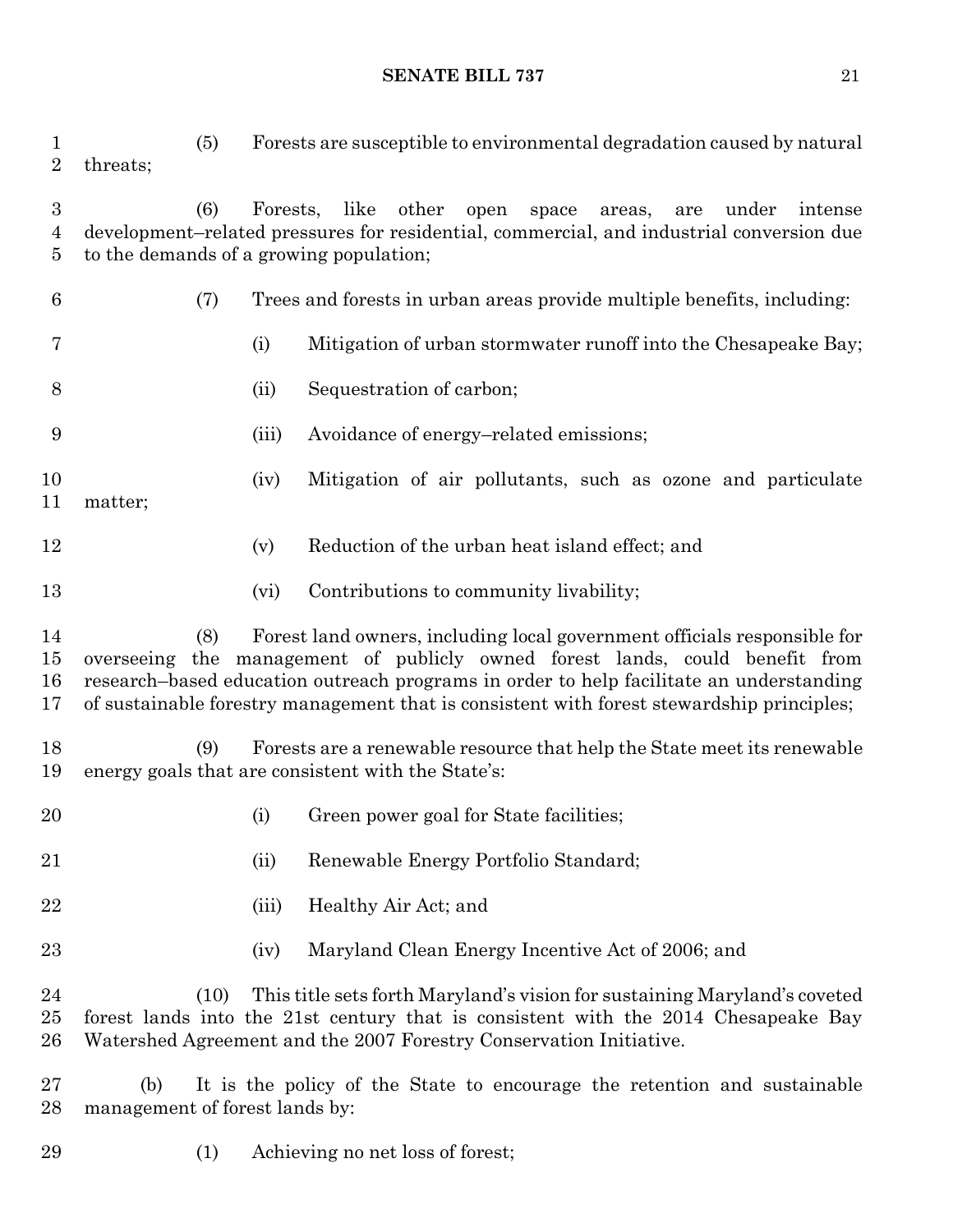(2) Affording due consideration to the protection and retention of forests in the State through existing land conservation programs where they have the highest value in terms of promoting the State's compliance with its clean water goals under the 2014 Chesapeake Bay Watershed Agreement and the 2007 Forestry Conservation Initiative;

 (3) Enhancing the retention of privately owned forest lands through research–based educational outreach efforts to landowners by the State's forest conservancy district boards;

 (4) Developing financial incentives to encourage landowners to retain and manage their forests sustainably and in a manner that is consistent with a forest stewardship plan**, INCLUDING BY ALLOWING LANDOWNERS TO USE FORESTS LOCATED ON STATE LANDS TO SATISFY BUFFER OR INSURANCE PROVISIONS REQUIRED BY REGISTRIES OR PROTOCOLS ASSOCIATED WITH PRIVATE FOREST CARBON CREDIT TRANSACTIONS**;

 (5) Promoting renewable energy policies and markets with increased emphasis on the use of in–State produced woody biomass;

 (6) Ensuring dual certification of the State's forests by the Forest Stewardship Council and the Sustainable Forestry Initiative;

- (7) Recognizing the importance of:
- (i) A viable forest products industry to the economies of rural Maryland;
- (ii) Continued development of fiber products; and
- (iii) Maryland's green infrastructure; and

 (8) Developing and enhancing programs with a sustainable forestry component, including a forest mitigation banking system, a carbon credit or carbon sequestration program, a clean water credit trading system, an environmental services credit trading program, and a renewable energy credit trading system.

 **(C) IN SUPPORT OF THE STATE'S SUSTAINABLE FORESTRY GOALS UNDER THIS SECTION, THE DEPARTMENT SHALL:**

 **(1) CONVENE A WORKGROUP, WHICH MAY INCLUDE OTHER UNITS OF STATE OR LOCAL GOVERNMENT AND NONGOVERNMENTAL EXPERTS AND STAKEHOLDERS, TO:**

 **(I) MAKE RECOMMENDATIONS REGARDING THE CREATION OF A STATEWIDE INITIATIVE TO IMPLEMENT FOREST CARBON SEQUESTRATION OFFSET**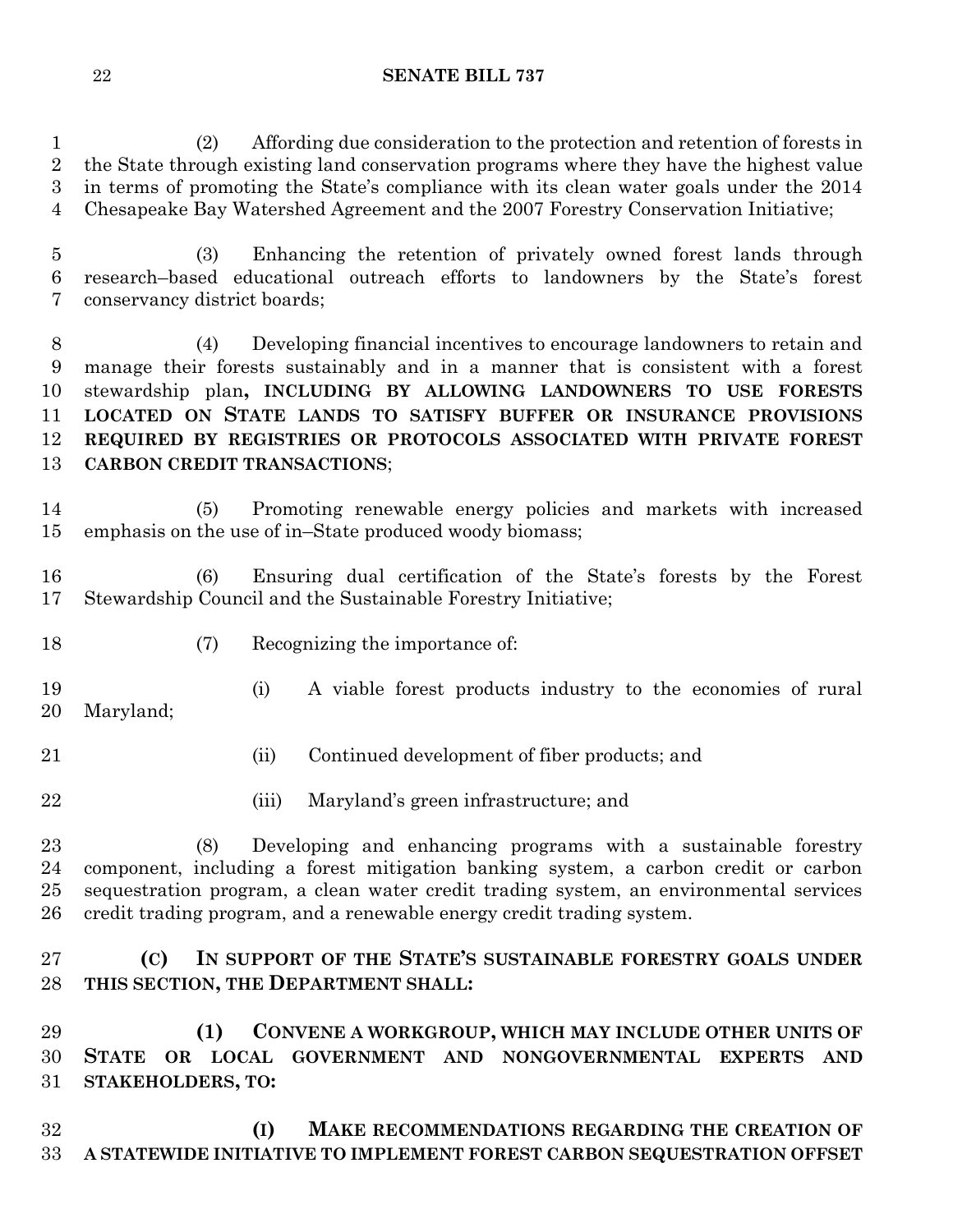| $\mathbf{1}$        | PROJECTS ON PRIVATE AND PUBLIC FOREST LANDS;                                                                                                                           |  |  |  |  |  |  |  |  |
|---------------------|------------------------------------------------------------------------------------------------------------------------------------------------------------------------|--|--|--|--|--|--|--|--|
| $\overline{2}$<br>3 | FACILITATE THE ENROLLMENT OF FOREST LANDS IN<br>(II)<br>CARBON SEQUESTRATION MARKETS;                                                                                  |  |  |  |  |  |  |  |  |
| 4<br>5<br>6         | ASSIST PARTICIPANTS IN THE WOODLAND INCENTIVES<br>(III)<br>PROGRAM ESTABLISHED UNDER § 5-303 OF THIS TITLE TO PARTICIPATE IN CARBON<br>SEQUESTRATION MARKETS; AND      |  |  |  |  |  |  |  |  |
| 7<br>8              | RECOMMEND METHODOLOGIES TO ALLOW GROUPS OF<br>(IV)<br>LANDOWNERS TO JOINTLY DEVELOP AND ENROLL CARBON OFFSET PROJECTS; AND                                             |  |  |  |  |  |  |  |  |
| 9<br>10             | ON OR BEFORE JULY 1, 2024, BEGIN IMPLEMENTATION OF AT<br>(2)<br>LEAST ONE CARBON OFFSET PROJECT ON STATE LAND.                                                         |  |  |  |  |  |  |  |  |
| 11                  | $5 - 9A - 05$ .                                                                                                                                                        |  |  |  |  |  |  |  |  |
| 12                  | IN THIS SUBSECTION "ECOSYSTEM SERVICES" INCLUDES:<br>(P)<br>(1)                                                                                                        |  |  |  |  |  |  |  |  |
| 13                  | (I)<br><b>CLIMATE RESILIENCE;</b>                                                                                                                                      |  |  |  |  |  |  |  |  |
| 14                  | <b>CARBON SEQUESTRATION;</b><br>(II)                                                                                                                                   |  |  |  |  |  |  |  |  |
| 15                  | (III)<br>THE PROVISION OF WILDLIFE HABITAT;                                                                                                                            |  |  |  |  |  |  |  |  |
| 16                  | <b>CONTRIBUTIONS TO FOREST HEALTH; AND</b><br>(IV)                                                                                                                     |  |  |  |  |  |  |  |  |
| 17                  | THE PROTECTION OR RESTORATION OF WETLANDS.<br>(V)                                                                                                                      |  |  |  |  |  |  |  |  |
|                     | (2)                                                                                                                                                                    |  |  |  |  |  |  |  |  |
| 18<br>19            | AN EASEMENT ACQUIRED UNDER THIS SUBTITLE SHALL ALLOW<br>POTENTIAL OF ECONOMIC<br><b>RETURN</b><br><b>FROM</b><br><b>THE</b><br><b>THE</b><br>PROTECTION,<br><b>FOR</b> |  |  |  |  |  |  |  |  |
| 20                  | MANAGEMENT, MAINTENANCE, OR IMPROVEMENT OF ECOSYSTEM SERVICES                                                                                                          |  |  |  |  |  |  |  |  |
|                     |                                                                                                                                                                        |  |  |  |  |  |  |  |  |
| 21                  | PROVIDED BY THE PROPERTY, SO LONG AS:                                                                                                                                  |  |  |  |  |  |  |  |  |
| 22                  | (I)<br>THOSE USES DO NOT IMPAIR OR INTERFERE WITH THE                                                                                                                  |  |  |  |  |  |  |  |  |
| 23                  | CONSERVATION VALUES AND PURPOSES OF THE PROGRAM; AND                                                                                                                   |  |  |  |  |  |  |  |  |
| 24                  | ANY<br><b>USED</b><br>TO<br><b>MITIGATE</b>                                                                                                                            |  |  |  |  |  |  |  |  |
|                     | (II)<br><b>CREDITS</b><br><b>OFFSITE</b>                                                                                                                               |  |  |  |  |  |  |  |  |
| 25                  | ENVIRONMENTAL DAMAGE AFFIRMATIVELY ENHANCE<br>THE<br><b>CONSERVATION</b>                                                                                               |  |  |  |  |  |  |  |  |
| 26                  | ATTRIBUTES OF THE PROPERTY.                                                                                                                                            |  |  |  |  |  |  |  |  |
| $27\,$              | $5 - 1607$ .                                                                                                                                                           |  |  |  |  |  |  |  |  |
| 28                  | The preferred sequence for afforestation and reforestation shall be established<br>(a)                                                                                 |  |  |  |  |  |  |  |  |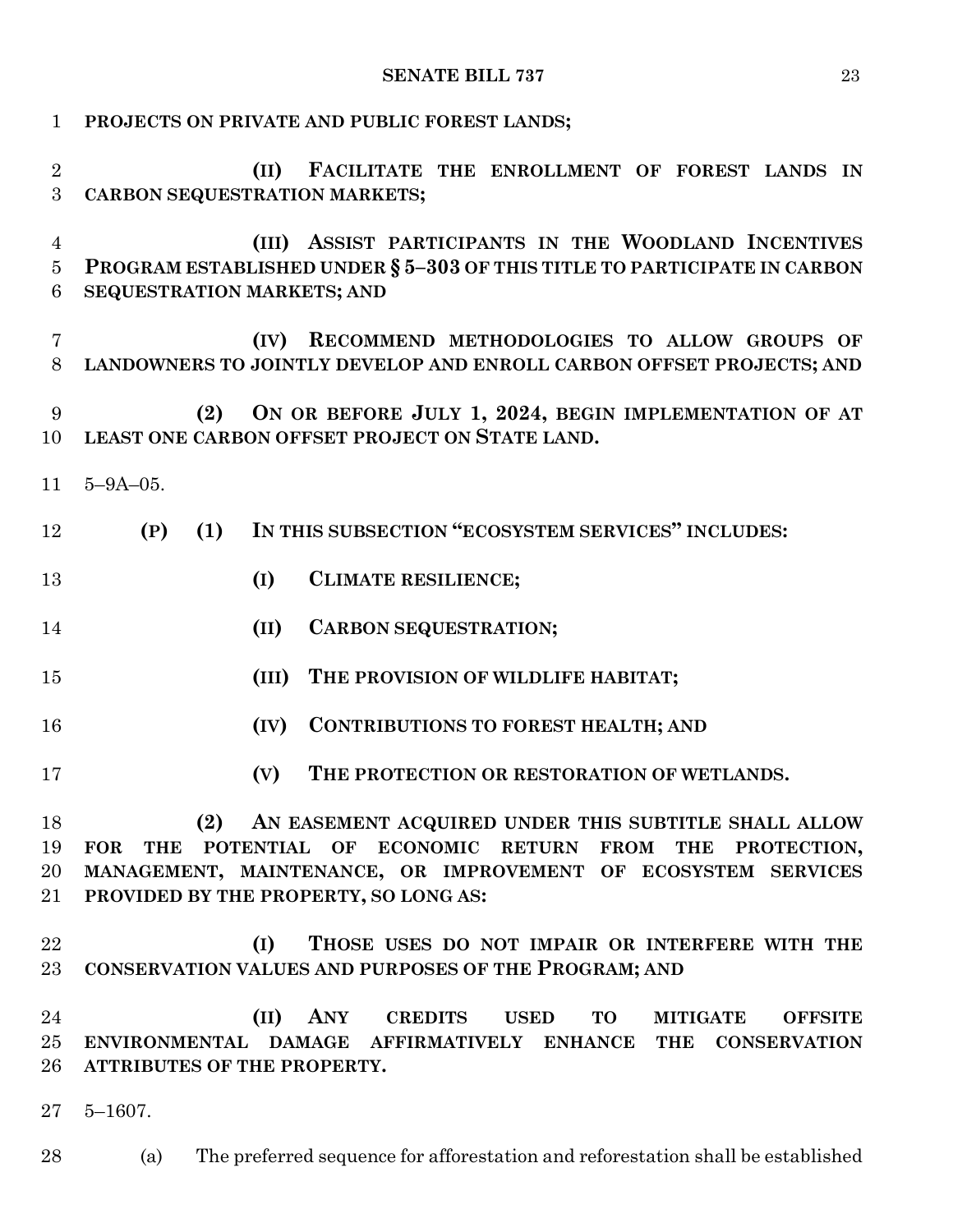by the State or local authority in accordance with the following after all techniques for retaining existing forest cover on–site have been exhausted:

 (1) Those techniques that enhance existing forest and involve selective clearing or supplemental planting on–site;

 (2) On–site afforestation or reforestation may be utilized where the retention options have been exhausted. In those cases, the method shall be selected in accordance with subsection (b) of this section, and the location shall be selected in accordance with subsection (d) of this section;

 (3) (i) Off–site afforestation or reforestation in the same watershed or in accordance with an approved master plan may be utilized where the applicant has demonstrated that no reasonable on–site alternative exists, or where:

 1. Any on–site priority areas for afforestation or reforestation have been planted in accordance with subsection (d) of this section; and

 2. The applicant has justified to the satisfaction of the State or local jurisdiction that environmental benefits associated with off–site afforestation or reforestation would exceed those derived from on–site planting;

 (ii) In these cases, the method shall be selected in accordance with subsection (b) of this section, and the location shall be selected in accordance with subsection (d) of this section; and

 (iii) Off–site afforestation or reforestation **[**may include**] SHALL PRIORITIZE** the use of**:**

 **1. [**forest**] FOREST** mitigation banks which have been so designated in advance by the State or local forest conservation program which is approved by the Department**; OR**

 **2. OTHER OFF–SITE ADVANCE AFFORESTATION OR REFORESTATION WHICH HAS ALREADY BEEN COMPLETED AND IS THUS KNOWN TO BE SUCCESSFUL**; and

 (4) The State or local jurisdiction may allow an alternative sequence for a specific project if necessary to achieve the objectives of a local jurisdiction's land use plans or policies or to take advantage of opportunities to consolidate forest conservation efforts.

5–1610.

- (a) (1) In this section the following words have the meanings indicated.
- (2) "Fund" means the Forest Conservation Fund.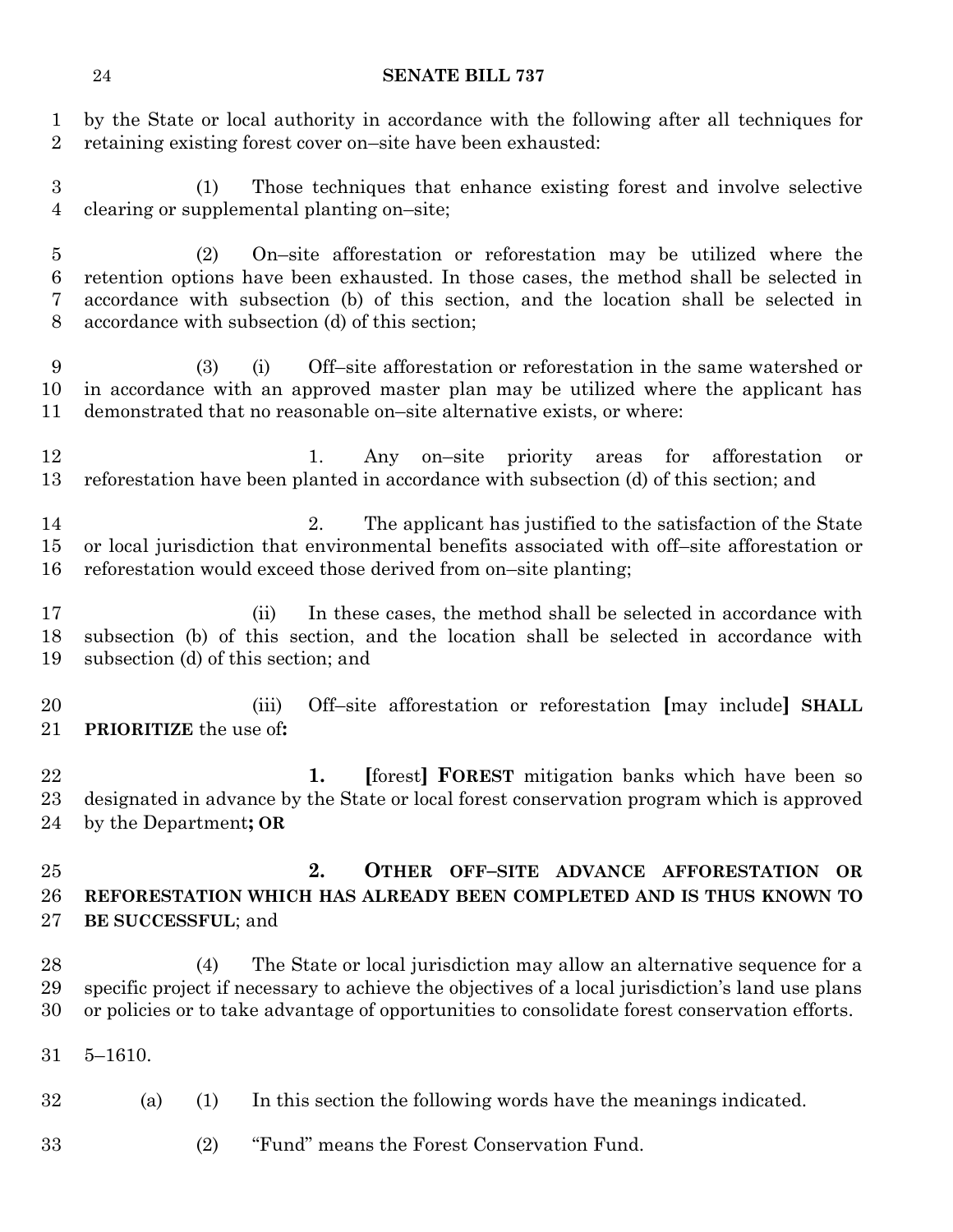(3) "Priority funding area" has the meaning stated in § 5–7B–02 of the State Finance and Procurement Article. (b) There is a Forest Conservation Fund in the Department. (c) **(1)** Except as provided in subsection (h) of this section, if any person subject to this subtitle demonstrates to the satisfaction of the appropriate State or local authority that the requirements for reforestation or afforestation on–site or off–site cannot be reasonably accomplished and appropriate credits generated by a forest mitigation bank in the same county or watershed are not available, the person shall contribute money to the Fund: **[**(1) On or before September 30, 2014: (i) For a project inside a priority funding area, at a rate of 30 cents per square foot of the area of required planting; and 13 (ii) For a project outside a priority funding area, at a rate of 36 cents per square foot of the area of required planting; and**] [**(2)**] (I) [**After September 30, 2014**] ON OR BEFORE SEPTEMBER 30, 2021**: **[**(i)**] 1.** For a project inside a priority funding area, at a rate adjusted for inflation as determined by the Department annually by regulation; and **[**(ii)**] 2.** For a project outside a priority funding area, at a rate that is 20% higher than the rate set under item **[**(i)**] 1** of this item**; AND (II) AFTER SEPTEMBER 30, 2021: 1. FOR A PROJECT INSIDE A PRIORITY FUNDING AREA, AT A RATE ESTABLISHED BY THE DEPARTMENT IN ACCORDANCE WITH PARAGRAPH (2) OF THIS SUBSECTION; AND 2. FOR A PROJECT OUTSIDE A PRIORITY FUNDING AREA, AT A RATE THAT IS 20% HIGHER THAN THE RATE SET UNDER ITEM 1 OF THIS ITEM**. **(2) (I) ON OR BEFORE SEPTEMBER 30, 2021, AND EVERY 3 YEARS THEREAFTER, THE DEPARTMENT SHALL BY REGULATION SET THE CONTRIBUTION RATE FOR PROJECTS INSIDE PRIORITY FUNDING AREAS IN EACH COUNTY. (II) THE CONTRIBUTION RATE SHALL BE AT LEAST 10% HIGHER THAN THE AVERAGE COST OF CREDITS PURCHASED DURING THE 3 YEARS**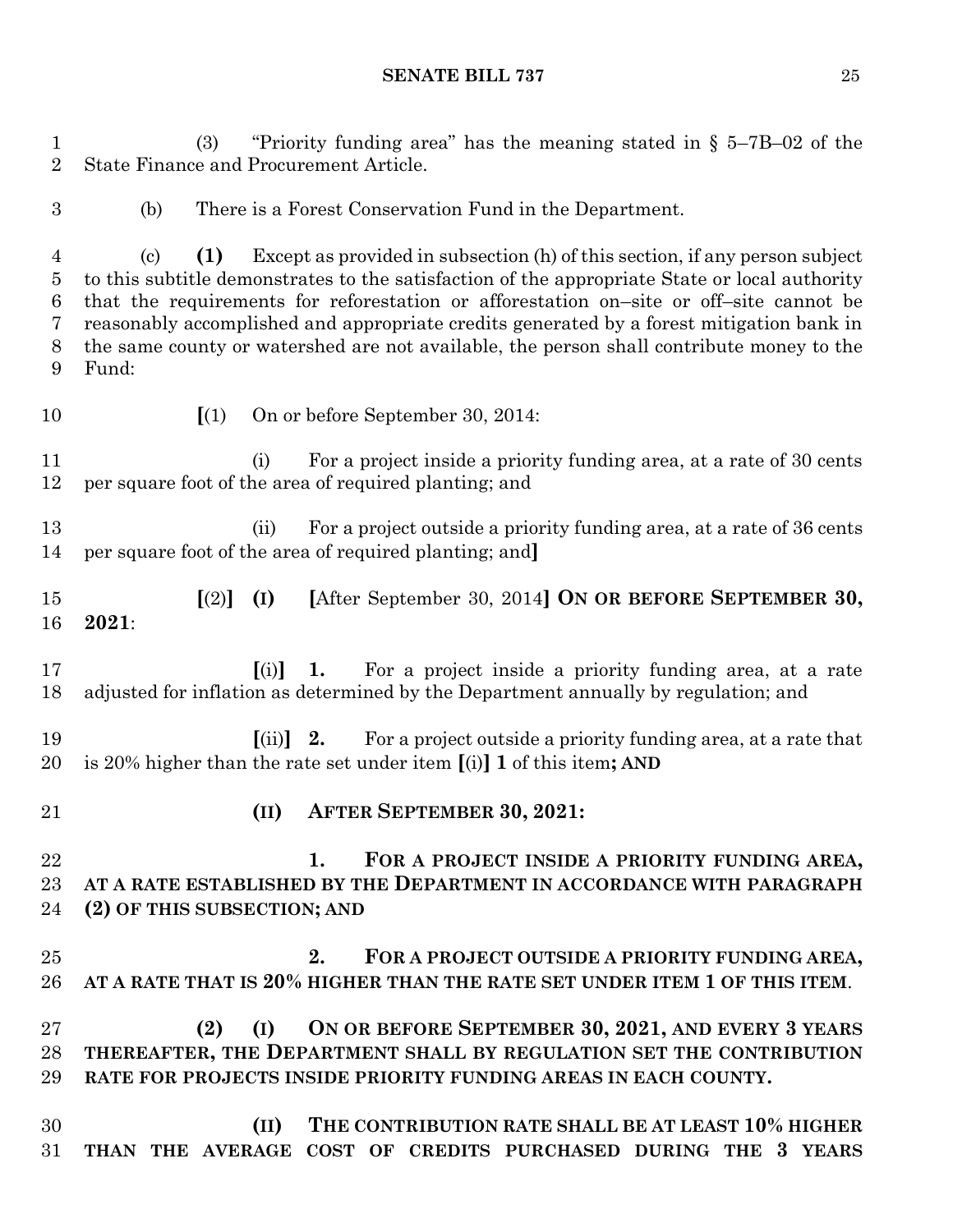|                                        | <b>SENATE BILL 737</b><br>26                                                                                                                                                                                                                                                                                                                                                                                                                                                                                                                                                         |
|----------------------------------------|--------------------------------------------------------------------------------------------------------------------------------------------------------------------------------------------------------------------------------------------------------------------------------------------------------------------------------------------------------------------------------------------------------------------------------------------------------------------------------------------------------------------------------------------------------------------------------------|
| 1                                      | <b>IMMEDIATELY PRECEDING ADOPTION OF THE REGULATIONS FROM:</b>                                                                                                                                                                                                                                                                                                                                                                                                                                                                                                                       |
| $\overline{2}$                         | 1.<br>MITIGATION BANKS LOCATED IN THE COUNTY; OR                                                                                                                                                                                                                                                                                                                                                                                                                                                                                                                                     |
| 3<br>$\overline{4}$                    | 2.<br>IF NO CREDITS WERE PURCHASED FROM MITIGATION<br>BANKS IN THE COUNTY, MITIGATION BANKS LOCATED THROUGHOUT THE STATE.                                                                                                                                                                                                                                                                                                                                                                                                                                                            |
| $\overline{5}$<br>6<br>7<br>8          | Money collected by the State or a local authority under § 5–1608(c) or §<br>(d)<br>5–1612 of this subtitle for noncompliance with this subtitle or regulations adopted under<br>this subtitle or for noncompliance with a forest conservation plan or the associated 2-year<br>management agreement shall be deposited in the Fund.                                                                                                                                                                                                                                                  |
| 9<br>10<br>11                          | The Department shall accomplish the reforestation or afforestation for<br>(e)<br>(1)<br>which the money is deposited within 2 years or 3 growing seasons, as appropriate, after<br>receipt of the money.                                                                                                                                                                                                                                                                                                                                                                             |
| 12<br>13<br>14<br>15<br>16<br>17<br>18 | Money deposited in the Fund under subsection (c) of this section shall<br>(2)<br>remain in the Fund for a period of 2 years or 3 growing seasons, and at the end of that time<br>period, any portion that has not been used to meet the afforestation or reforestation<br>requirements shall be [returned to the person who provided the money to be used for<br>documented tree planting in the same county or watershed beyond that required by this<br>subtitle or other applicable statutes] USED TO PURCHASE FOREST MITIGATION BANK<br>CREDITS IN THE SAME COUNTY OR WATERSHED. |
| 19<br>20<br>21<br>22<br>23             | Money deposited in the Fund under subsection (c) of this section<br>(f)<br>(1)<br>(i)<br>may only be spent on THE PURCHASE OF FOREST MITIGATION BANK CREDITS OR<br>reforestation and afforestation, including site identification, acquisition, and preparation,<br>maintenance of existing forests, and achieving urban canopy goals, and may not revert to<br>the General Fund of the State.                                                                                                                                                                                       |
| 24<br>25                               | Any investment earnings of the Fund shall be credited to the<br>(ii)<br>General Fund of the State.                                                                                                                                                                                                                                                                                                                                                                                                                                                                                   |
| 26<br>27<br>28                         | Except as provided in subparagraph (ii) or (iii) of this paragraph,<br>(2)<br>(i)<br>the reforestation or afforestation requirement under this subsection shall occur in the<br>county and watershed in which the project is located.                                                                                                                                                                                                                                                                                                                                                |
| 29<br>30<br>31<br>32                   | (ii)<br>If the reforestation or afforestation cannot be reasonably<br>accomplished in the county and watershed in which the project is located, then the<br>reforestation or afforestation shall occur in the county or watershed in the State in which<br>the project is located.                                                                                                                                                                                                                                                                                                   |
| 33<br>34<br>35<br>36                   | If the reforestation or afforestation cannot be reasonably<br>(iii)<br>accomplished in the county or watershed in which the project is located, then the<br>reforestation or afforestation shall be accomplished through purchase of credits in,<br>establishment, or maintenance of a forest mitigation bank in accordance with regulations                                                                                                                                                                                                                                         |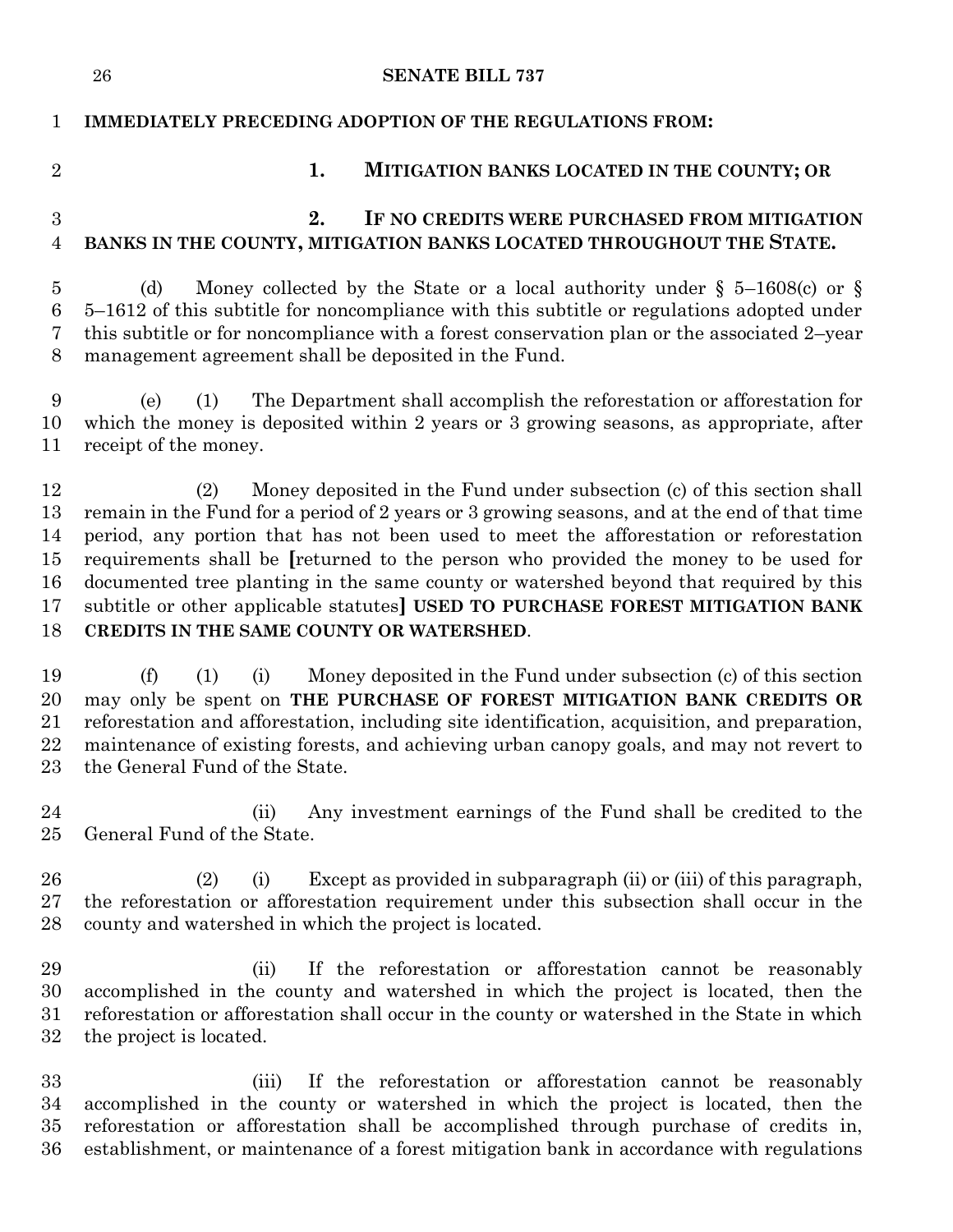of the Department. The Reforestation Fund may not be used to finance administrative activities associated with a mitigation bank and any credits created by the Reforestation Fund may not be sold to compensate for additional forest impacts. (g) Money deposited in the Fund under subsection (d) of this section may be used by the Department for the purpose of implementing this subtitle. (h) (1) In lieu of a State Forest Conservation Fund, any local authority with an approved forest conservation program may establish a forest conservation fund, to be administered by the local authority, to allow a payment by any person who has demonstrated to the satisfaction of the local authority that: (i) The requirements for reforestation and afforestation on–site and off–site cannot be reasonably accomplished; and (ii) Appropriate credits generated by a forest mitigation bank in the same county or watershed are not available. (2) (i) Subject to subparagraph (ii) of this paragraph, the rates shall be: 1. For a project inside a priority funding area, at least the same as the rates established for the State Forest Conservation Fund under subsection (c) of this section; and 2. For a project outside a priority funding area, 20% higher than the rates established under item 1 of this subparagraph. (ii) Subject to subparagraph (iii) of this paragraph, if a local jurisdiction establishes rates for projects that are higher than the minimum rates established under subsection (c) of this section, the local authority may use a rate for a project: 24 1. Inside a priority funding area that is 20% lower than the rate calculated under subparagraph (i)2 of this paragraph; or 26 26 2. Outside a priority funding area that is 20% higher than the rate calculated under subparagraph (i)1 of this paragraph. (iii) The rate established under subparagraph (ii)1 of this paragraph for a project inside a priority funding area may not be lower than the rate established for the State Forest Conservation Fund under subsection (c) of this section. (h–1) (1) A local authority that has an established forest conservation fund shall provide to the Department: (i) A general plan identifying appropriate and potentially available areas for mitigation projects; and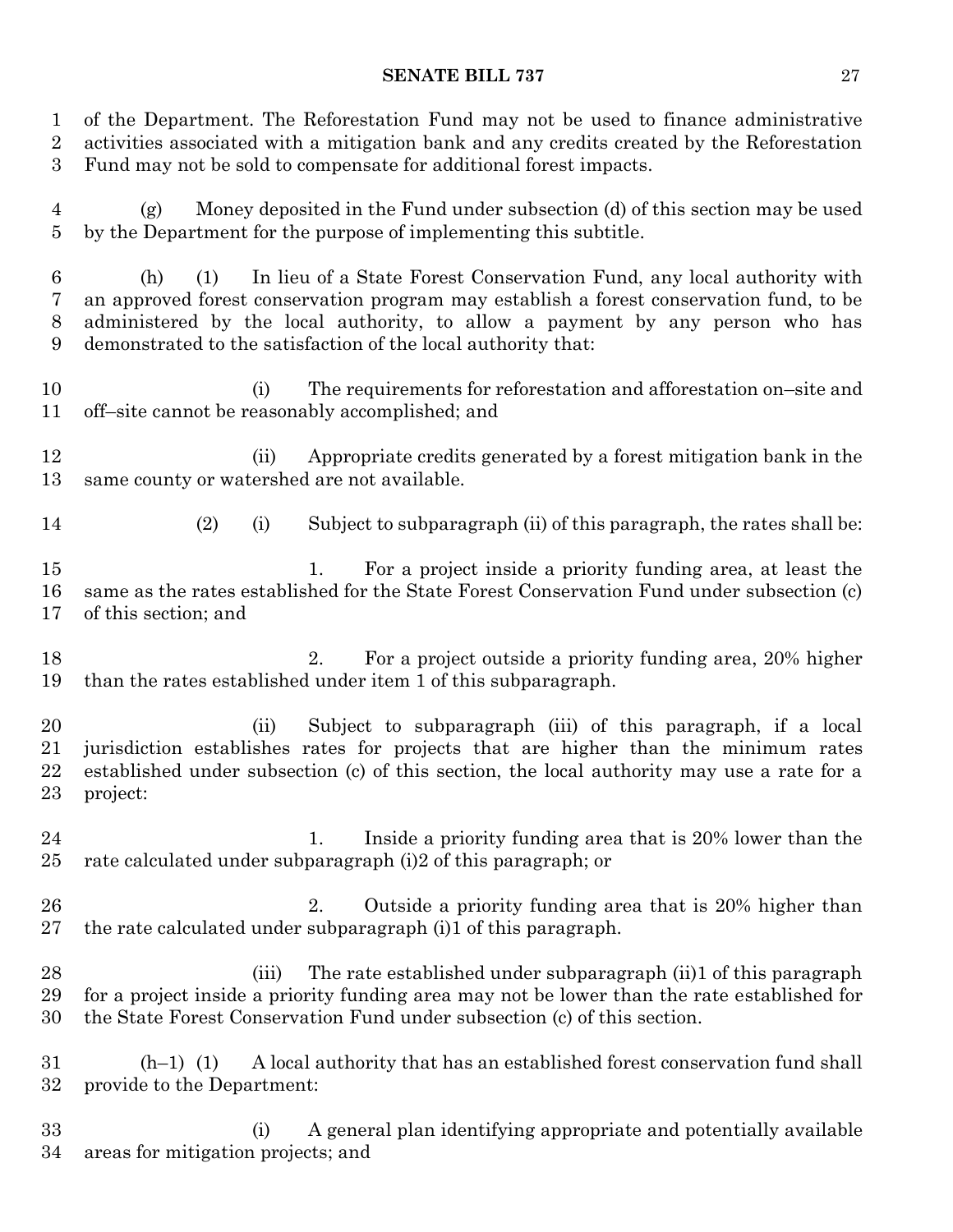(ii) Detailed accounting procedures for accurately tracking money received into and expended out of the forest conservation fund.

 (2) Local forest conservation fund mitigation plans and accounting procedures shall be made available to the public.

 (i) (1) Money deposited in the local forest conservation fund under subsection (h) of this section may only be spent on **THE PURCHASE OF FOREST MITIGATION BANK CREDITS AND** reforestation and afforestation, including the costs directly related to site identification, acquisition, prepurchase, and preparation, maintenance of existing forests, and achieving urban canopy goals, and may not revert to any other local general fund.

 (2) (i) Except as provided in subparagraph (ii) or (iii) of this paragraph, the reforestation or afforestation requirement under this subsection shall occur in the county and watershed in which the project is located.

 (ii) If the reforestation or afforestation cannot be reasonably accomplished in the county and watershed in which the project is located, then the reforestation or afforestation shall occur in the county or watershed in the State in which the project is located.

 (iii) If the reforestation or afforestation cannot be reasonably accomplished in the county or watershed in which the project is located, then the reforestation or afforestation shall be accomplished through purchase of credits in, establishment, or maintenance of a forest mitigation bank in accordance with regulations of the local forest conservation program. The Reforestation Fund may not be used to finance administrative activities associated with a mitigation bank and any credits created by the Reforestation Fund may not be sold to compensate for additional forest impacts.

(3) A local authority, consistent with § 5–1606 of this subtitle:

 (i) May not collect money for deposit into its forest conservation fund unless the local authority has submitted to the Department the general mitigation 27 plan and accounting procedures required under subsection  $(h-1)$  of this section; and

 (ii) Shall ensure that the equivalent number of acres for which money is collected and paid into its forest conservation fund is mitigated in accordance with afforestation, reforestation, and conservation priorities and techniques authorized under § 5–1607 of this subtitle.

 (j) Money collected by the local authority under § 5–1608(c) of this subtitle for noncompliance with this subtitle or regulations or ordinances adopted under this subtitle for noncompliance with a forest conservation plan or the associated 2–year management agreement shall be deposited in the local fund. The rate shall be 30 cents per square foot of the area found to be in noncompliance with the required forest conservation.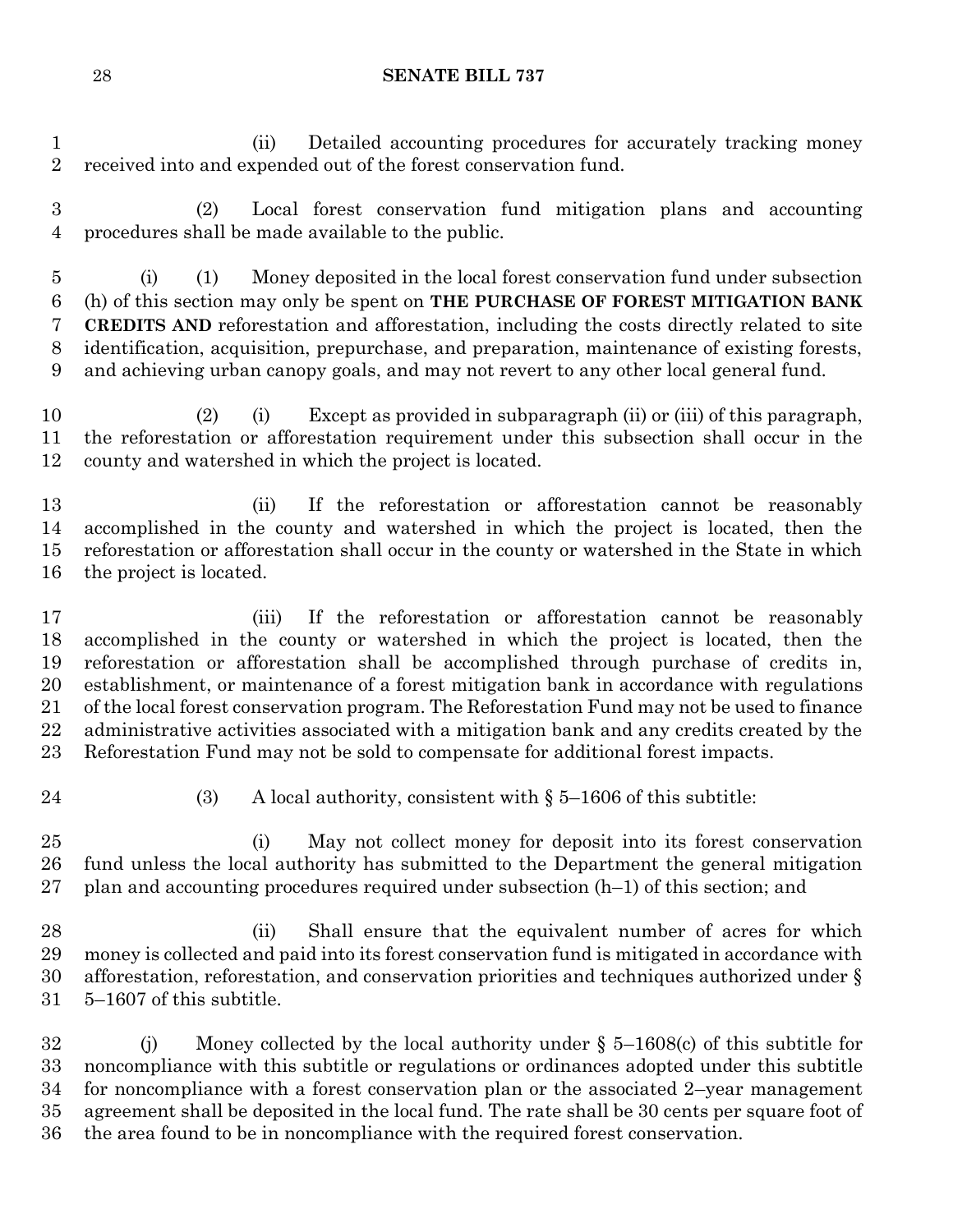(k) Money deposited in a local forest conservation fund under subsection (j) of this section may be used by the local authority for purposes related to implementing this subtitle.

**5–1610.2.**

 **THE DEPARTMENT MAY ENTER INTO PARTNERSHIPS, THROUGH FORMAL CONTRACTS OR MEMORANDA OF UNDERSTANDING, WITH PRIVATE SECTOR ORGANIZATIONS WITH EXPERIENCE IN CARBON OFFSET MARKETS OR PROGRAMS IN ORDER TO:**

 **(1) CREATE STATEWIDE OR REGIONAL PARTNERSHIPS FOR THE PURPOSE OF MINIMIZING THE COSTS AND MAXIMIZING THE BENEFITS OF ENROLLING PRIVATE AND PUBLIC LANDS IN CARBON OFFSET MARKETS; AND**

 **(2) ASSIST PRIVATE LANDOWNERS WITH THE AGGREGATION OF PROJECTS TO MAKE THE PROJECTS MORE SALEABLE IN CARBON OFFSET MARKET PROGRAMS.**

8–203.

 **(A)** The Secretary shall take every necessary step to enact appropriate intergovernmental agreements with other states to preserve the optimal state of the Chesapeake Bay through organization of an interstate body to plan, manage, coordinate, and enforce the proper use of the Chesapeake Bay, so every user of the Bay area can obtain maximum advantage of the Bay.

 **(B) THROUGH INTERGOVERNMENTAL AGREEMENTS WITH OTHER STATES, THE SECRETARY MAY PURCHASE ENVIRONMENTAL OUTCOMES, AS DEFINED IN § 8–2A–01 OF THIS TITLE, FROM LONG–TERM OR PERMANENT PROJECTS LOCATED IN THE PORTION OF THE SUSQUEHANNA RIVER BASIN LYING WITHIN OTHER STATES UNDER CIRCUMSTANCES THAT WOULD ALLOW:**

 **(1) THE STATE TO RECEIVE CREDIT FOR THOSE OUTCOMES UNDER A WATER QUALITY COMPLIANCE PLAN; AND**

 **(2) ANY OTHER STATE TO SUBSEQUENTLY PURCHASE THE ENVIRONMENTAL OUTCOME FROM THE STATE, AT WHICH POINT CREDIT FOR THE OUTCOME UNDER A WATER QUALITY COMPLIANCE PLAN WOULD BE TRANSFERRED FROM THE STATE TO THE PURCHASING STATE.**

**8–207.**

**THE DEPARTMENT MAY NOT PROHIBIT OR LIMIT, THROUGH ANY CONTRACT,**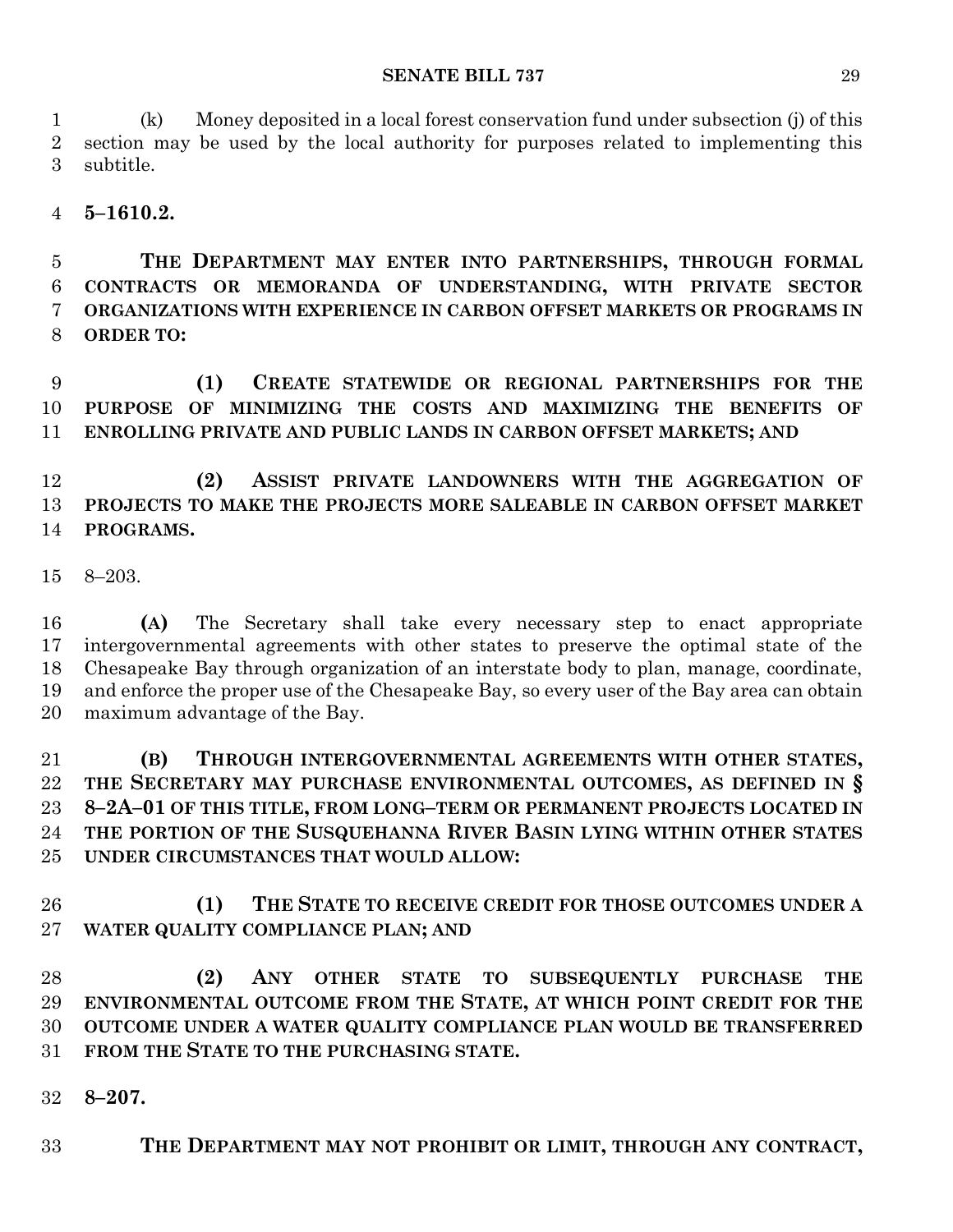**EASEMENT, OR AGREEMENT, A PARTICIPANT IN A PROGRAM ADMINISTERED BY THE DEPARTMENT FROM PARTICIPATING IN AND RECEIVING COMPENSATION FROM GREENHOUSE GAS MARKETS, CARBON CREDITS, OR SOIL CARBON PROGRAMS, IF THE PURPOSE OF THE COMPENSATION IS TO ACHIEVE ADDITIONAL ENVIRONMENTAL OUTCOMES THAT ARE CONSISTENT WITH THE STATE'S CHESAPEAKE BAY CONSERVATION GOALS.**

8–2A–01.

(a) In this subtitle the following words have the meanings indicated.

 (b) **[**"BayStat Program" means the program established under § 8–2A–03 of this subtitle.**] "AGGREGATOR" MEANS A PERSON THAT FACILITATES OR COORDINATES THE ESTABLISHMENT OF PRACTICES OR PROJECTS THAT:**

- **(1) ARE IMPLEMENTED BY THE PERSON OR BY OTHERS;**
- **(2) PRODUCE A QUANTIFIABLE ENVIRONMENTAL OUTCOME;**
- **(3) ARE REGISTERED BY THE PERSON; AND**
- **(4) ARE MADE AVAILABLE FOR PURCHASE BY THE STATE.**

 **(C) "ENVIRONMENTAL OUTCOME" MEANS A COMMODITY THAT IS MODELED OR DIRECTLY MEASURED AS A SINGLE, QUANTIFIABLE, AND CERTIFIED UNIT OF IMPROVEMENT TO THE ENVIRONMENT, INCLUDING A NUTRIENT OR CARBON BENEFIT.**

# **(D) "EVALUATOR" MEANS A PERSON OTHER THAN AN AGGREGATOR THAT DETERMINES WHETHER ENVIRONMENTAL OUTCOMES HAVE BEEN ACHIEVED BASED ON DEFINED PERFORMANCE MEASURES.**

 **[**(c)**] (E)** (1) "Nonpoint source pollution control project" means a project to improve water quality by a reduction of nitrogen, phosphorus, or sediment pollution.

- 
- (2) "Nonpoint source pollution control project" includes:

 (i) An agricultural best management implementation practice, including cover crops, riparian forested buffer, manure processing, grassed waterways, animal waste storage structures, and livestock fencing;

- 
- (ii) An urban or suburban stormwater practice;

 (iii) A sustainable forest management practice, including a forest stewardship plan or a nonornamental urban and suburban tree planting project;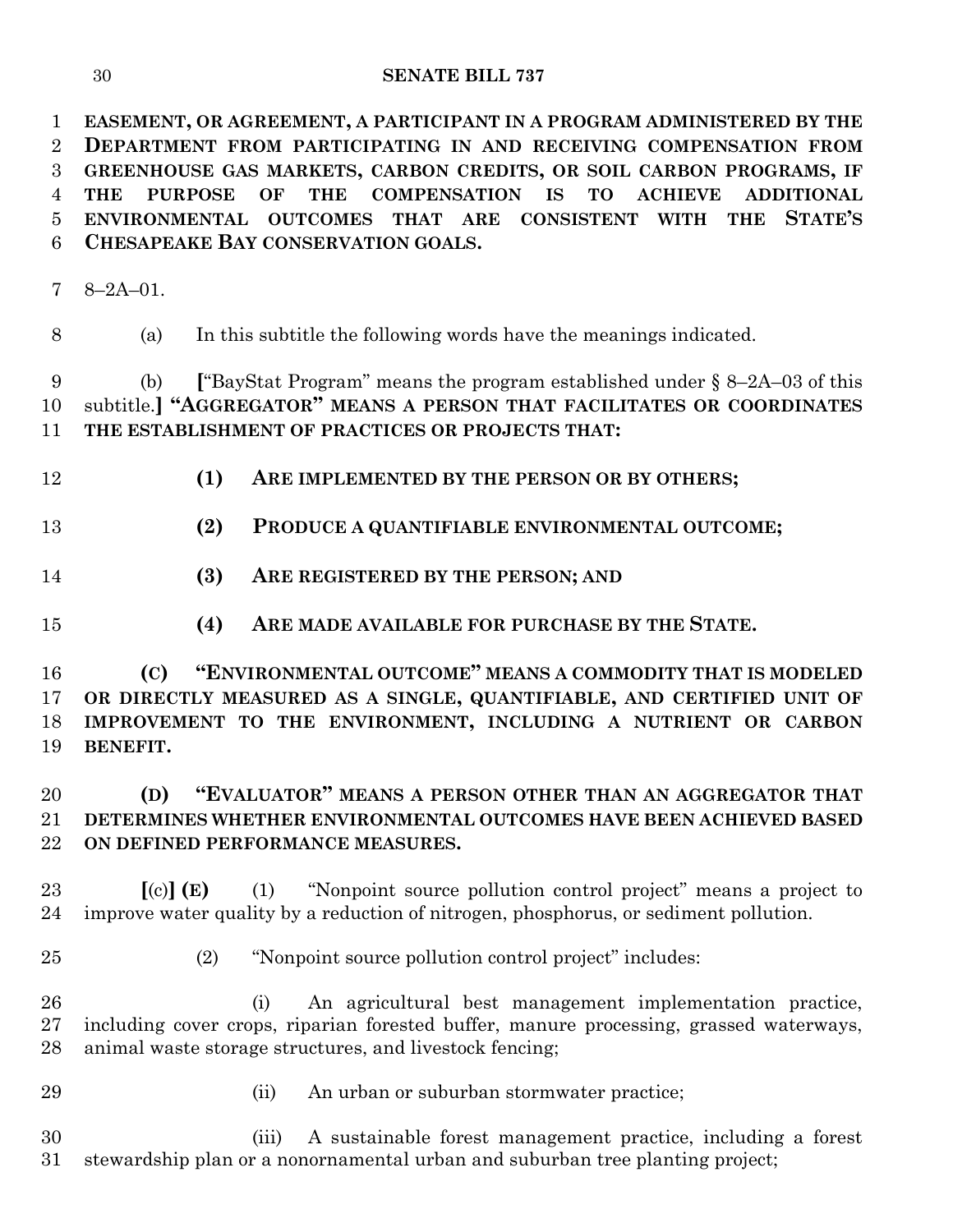1 (iv) Stream and wetland restoration; (v) Riparian buffer planting; (vi) A project that demonstrates the effectiveness of an innovative nonpoint source pollution reduction measure provided that the measure is capable of integration into existing nonpoint source pollution programs; (vii) Technical assistance necessary to implement a nonpoint source pollution control project; (viii) Improvement of a municipal park located on or adjacent to a waterway, provided that the improvement is limited to state–of–the–art and sustainable nonpoint source pollution control measures that demonstrably improve water quality by reducing nitrogen, phosphorus, and sediment pollution; and (ix) Strategic monitoring of water quality improvements from nonpoint source pollution control projects that have been funded, in whole or in part, with grants from the Trust Fund. **[**(d)**] (F)** "Trust Fund" means the Chesapeake and Atlantic Coastal Bays 2010 Trust Fund. **(G) "QUANTIFICATION PLAN" MEANS A PLAN IN WHICH AN AGGREGATOR DESCRIBES: (1) THE METHOD THAT WILL BE USED TO MEASURE OR MODEL ENVIRONMENTAL OUTCOMES AND CO–BENEFITS; (2) THE COMPLIANCE MONITORING THAT WILL OCCUR TO ENSURE THAT THE PROPOSED ACTIONS ARE TAKEN AND MAINTAINED OVER THE LIFE OF THE PROJECT; (3) VERIFICATION STEPS THAT WILL BE CARRIED OUT BY THE STATE OR AN EVALUATOR TO CONFIRM MODEL RESULTS OR ACCURATE MEASUREMENT OF ENVIRONMENTAL OUTCOMES; AND (4) THE TIMELINE FOR PROPOSED PAYMENTS UNDER A CONTRACT WITH THE STATE. [**(e)**] (H)** "Watershed implementation plan" means a plan to achieve the nutrient and sediment limits required under the Chesapeake Bay total maximum daily load.

8–2A–03.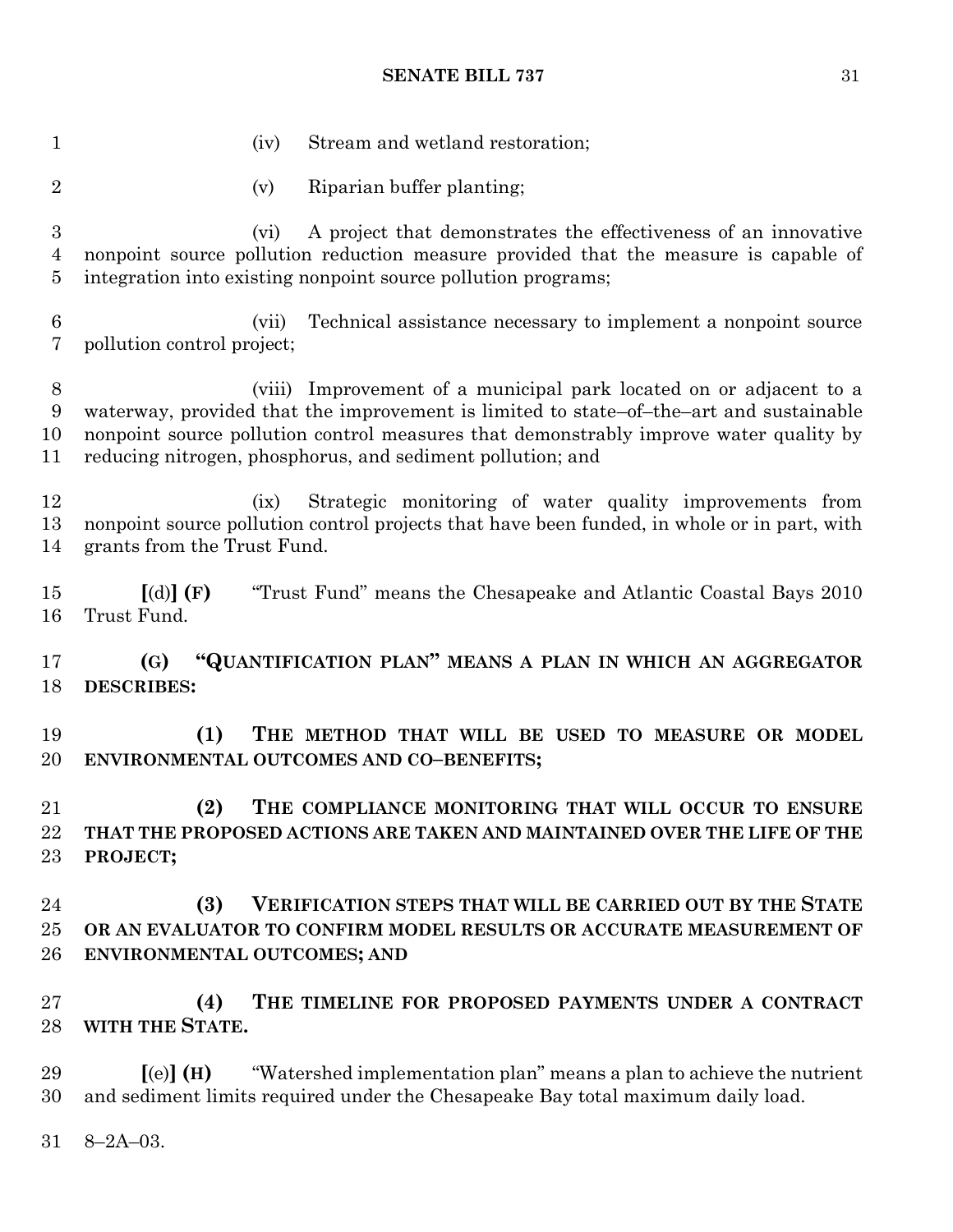| $\mathbf{1}$           | (a)                           | (1) |       | There is a [BayStat Program] <b>BAY CABINET</b> [to:                                                                                                                                                                         |
|------------------------|-------------------------------|-----|-------|------------------------------------------------------------------------------------------------------------------------------------------------------------------------------------------------------------------------------|
| $\overline{2}$<br>3    | Atlantic Coastal Bays; and    |     | (i)   | Measure and evaluate efforts to restore the Chesapeake and                                                                                                                                                                   |
| $\overline{4}$         |                               |     | (ii)  | Administer the Trust Fund.                                                                                                                                                                                                   |
| 5<br>6                 | BayStat Program.              | (2) |       | The BayStat Subcabinet shall oversee the administration of the                                                                                                                                                               |
| 7                      |                               | (3) |       | The [BayStat Subcabinet] <b>BAY CABINET</b> is composed of:                                                                                                                                                                  |
| 8                      |                               |     | (i)   | The Secretary of Natural Resources;                                                                                                                                                                                          |
| 9                      |                               |     | (ii)  | The Secretary of the Environment;                                                                                                                                                                                            |
| 10                     |                               |     | (iii) | The Secretary of Planning;                                                                                                                                                                                                   |
| 11                     |                               |     | (iv)  | The Secretary of Agriculture;                                                                                                                                                                                                |
| 12<br>13               | <b>Environmental Science;</b> |     | (v)   | The President of the University of Maryland Center for                                                                                                                                                                       |
| 14<br>15               |                               |     | (vi)  | The Dean of the College of Agriculture and Natural Resources at<br>the University of Maryland, College Park Campus; and                                                                                                      |
| 16<br>17               | and Atlantic Coastal Bays.    |     | (vii) | The chair of the Critical Area Commission for the Chesapeake                                                                                                                                                                 |
| 18                     | (b)                           |     |       | The [BayStat Program] <b>BAY CABINET</b> shall:                                                                                                                                                                              |
| 19<br>20<br>21         |                               | (1) |       | Provide accurate and timely data to policy makers and the public about<br>the efficacy and cost-effectiveness of local, State, and federal programs to restore the<br>Chesapeake and Atlantic Coastal Bays;                  |
| 22<br>$23\,$           |                               | (2) |       | Track and assess the progress of State and federal programs to improve<br>the health of the Chesapeake and Atlantic Coastal Bays;                                                                                            |
| 24<br>$25\,$<br>$26\,$ |                               | (3) |       | Assess the effectiveness of enforcement programs in curbing pollution<br>and achieving Chesapeake and Atlantic Coastal Bays restoration goals and institute<br>actions to improve the effectiveness of enforcement programs; |
| $27\,$<br>28           | restoration;                  | (4) |       | Adopt measurable goals for Chesapeake and Atlantic Coastal Bays                                                                                                                                                              |

(5) Identify new threats to the health of the Chesapeake and Atlantic

**SENATE BILL 737**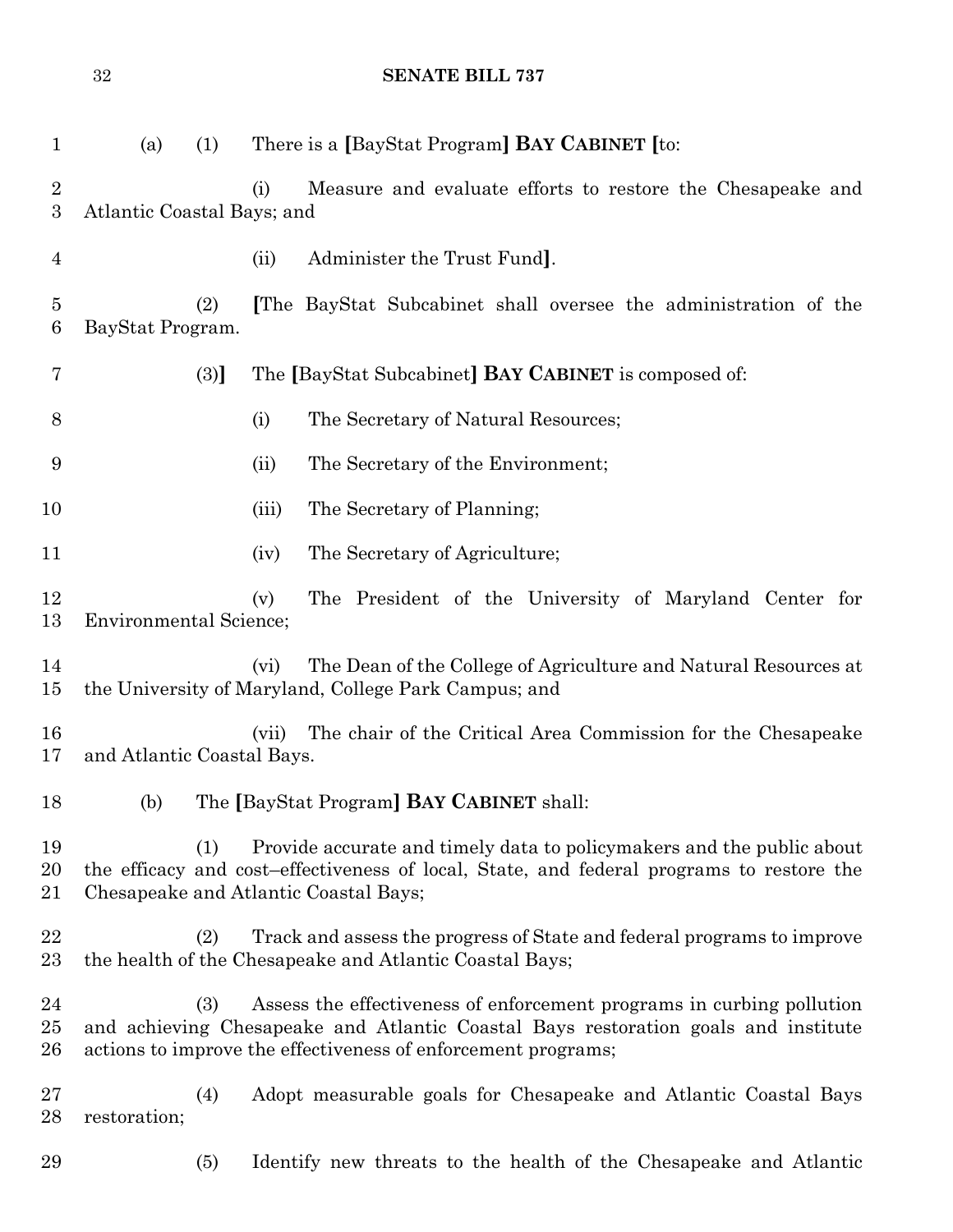Coastal Bays;

 (6) Increase public awareness of, and participation in, efforts to restore the vitality of the Chesapeake and Atlantic Coastal Bays; and (7) Direct the administration of the Trust Fund. (c) The **[**BayStat Subcabinet**] BAY CABINET** shall: (1) Report annually to the public regarding: (i) The health of the Chesapeake Bay tributary basin; (ii) The health of the Atlantic Coastal Bays and their tributaries; (iii) The status of local, State, and federal programs to restore the Chesapeake and Atlantic Coastal Bays; and (iv) Estimated nutrient reductions achieved through projects financed by the Trust Fund; and (2) (i) Develop an annual work plan that identifies the planned work to be funded with money from the Trust Fund for the next fiscal year, including annual nutrient and sediment reduction targets, performance measures, and accountability criteria; and (ii) Develop an annual expenditure plan that identifies planned expenditures for the work plan and includes an accounting of all **[**moneys**] MONEY** distributed from the Trust Fund in the previous fiscal year. (d) The Governor shall submit the annual work and expenditure plans to the General Assembly as part of the annual budget submission. (e) **(1)** On an annual basis the **[**BayStat Subcabinet**] DEPARTMENT** shall prepare a final work and expenditure plan based on the budget approved by the General Assembly. **(2) BEGINNING WITH THE PLAN PREPARED FOR FISCAL YEAR 2023, THE PLAN SHALL BE INFORMED BY THE ANALYSIS CARRIED OUT BY THE TRUST FUND PROGRAM SCIENTIFIC AND FINANCIAL ADVISORY PANEL UNDER § 8–2A–04(G)(4)(VII) OF THIS SUBTITLE.** 8–2A–04.

 (a) The **[**BayStat Program**] BAY CABINET** shall direct the administration of the Trust Fund in accordance with this section.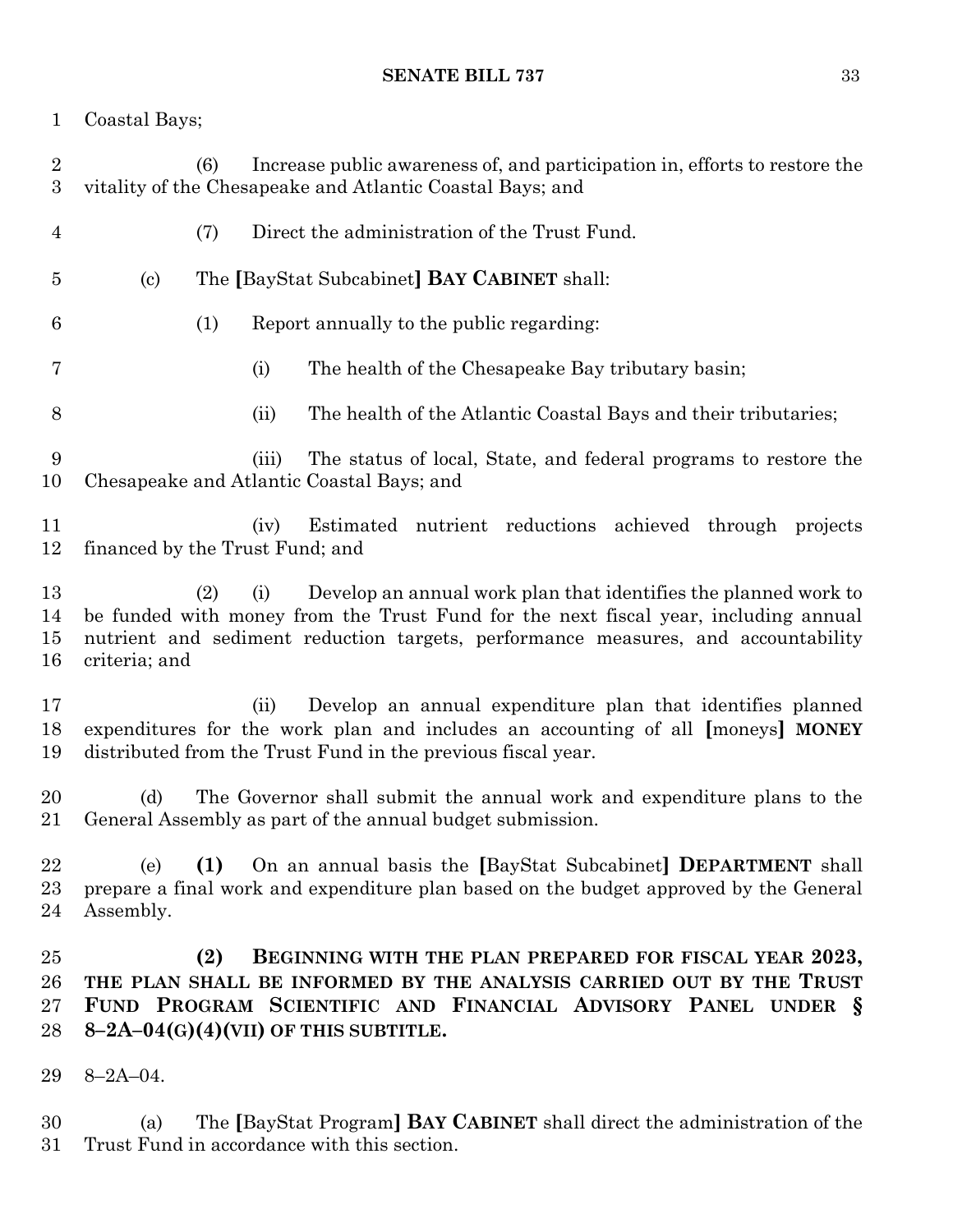(b) (1) The **[**BayStat Program**] BAY CABINET** shall implement nonpoint source pollution reduction measures to:

 (i) Support State and local watershed implementation plans by targeting limited financial resources on the most effective nonpoint source pollution control projects; and

 (ii) Improve the health of the Atlantic Coastal Bays and their tributaries by targeting funds, geographically and by practice, to proven, scientifically based projects that provide the most cost–effective and measurable water quality benefits to the Atlantic Coastal Bays and their tributaries.

 (2) To the maximum extent practicable, the **[**BayStat Program**] BAY CABINET** shall **[**distribute**] ENSURE THAT A MAJORITY OF** the Trust Fund **[**moneys**] MONEY IS AWARDED** on a competitive basis.

 (c) (1) The **[**BayStat Program**] BAY CABINET** shall distribute funds from the Trust Fund to the **[**BayStat Subcabinet**]** agencies in accordance with the final work and expenditure plans.

 (2) The **[**BayStat Subcabinet**] BAY CABINET** agencies shall administer the funds in accordance with the final work and expenditure plans, including the distribution of funds:

| 19       | (i)                                                   |    | Through grants to:                                                                                                               |
|----------|-------------------------------------------------------|----|----------------------------------------------------------------------------------------------------------------------------------|
| 20       |                                                       | 1. | Counties;                                                                                                                        |
| 21       |                                                       | 2. | Bicounty agencies;                                                                                                               |
| 22       |                                                       | 3. | Municipalities;                                                                                                                  |
| 23       |                                                       | 4. | Forest conservancy district boards;                                                                                              |
| 24       |                                                       | 5. | Soil conservation districts;                                                                                                     |
| 25       |                                                       | 6. | Academic institutions; and                                                                                                       |
| 26<br>27 | implement nonpoint source pollution control projects; | 7. | Nonprofit organizations having a demonstrated ability to                                                                         |
| 28<br>29 | (ii)                                                  |    | To the Chesapeake and Atlantic Coastal Bays Nonpoint Source<br>Fund established under $\S 9$ –1605.3 of the Environment Article; |
| 30       | (iii)                                                 |    | To the Maryland Agricultural Cost–Share Program established                                                                      |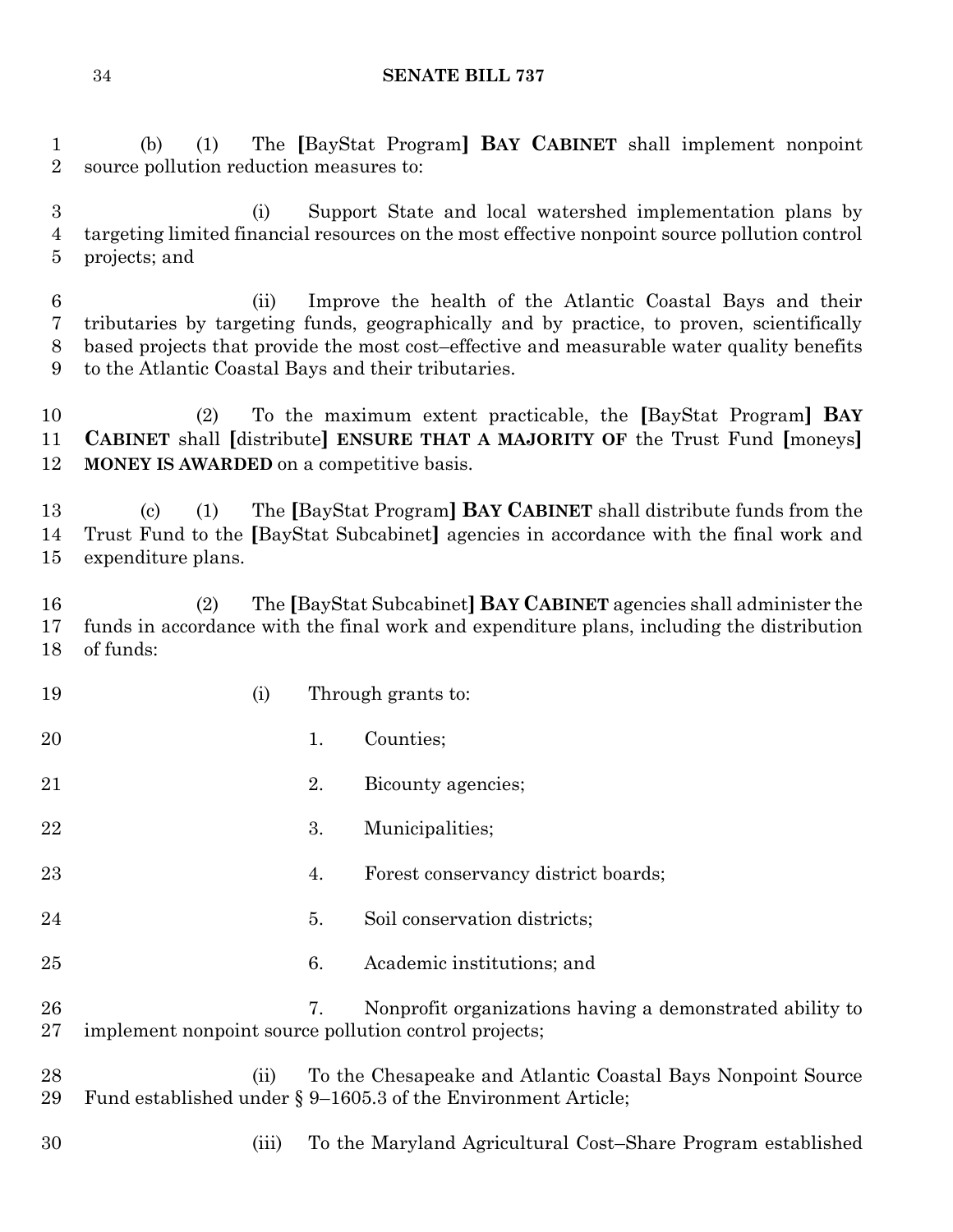under Title 8, Subtitle 7 of the Agriculture Article for nonpoint source pollution control projects; **[**and**]**

 (iv) To the Mel Noland Woodland Incentives Fund established under § 5–307 of this article**; AND**

 **(V) SUBJECT TO PARAGRAPH (4) OF THIS SUBSECTION, THROUGH THE PROCUREMENT OF NUTRIENT– OR SEDIMENT–RELATED ENVIRONMENTAL OUTCOMES UNDER A PAY–FOR–SUCCESS CONTRACT OR ANY OTHER PROCUREMENT METHOD AUTHORIZED UNDER DIVISION II OF THE STATE FINANCE AND PROCUREMENT ARTICLE**.

- 
- (3) **[**(i)**]** The **[**BayStat Program**] BAY CABINET** shall **[**develop**]:**

 **(I) DEVELOP** solicitations, guidelines, and applications for Trust Fund grants **AND CONTRACTS** that shall include consideration of the extent to which a proposed project, both geographically and by practice, will deliver the greatest, most cost–effective, and measurable nonpoint source pollution reduction per Trust Fund dollar**[**.**]; AND**

 (ii) **[**The BayStat Program shall**] IN EVALUATING TRUST FUND APPLICATIONS,** encourage and consider **[**multi–year**]:**

 **1. MULTI–YEAR**, multi–partner proposals, local match or cost–share agreements, or similar actions proposed by **[**a grant**] AN** applicant **[**in evaluating a Trust Fund grant application**];**

 **2. PROJECTS THAT, IN ADDITION TO PROVIDING COST–EFFECTIVE AND MEASURABLE NONPOINT SOURCE POLLUTION REDUCTIONS, PROVIDE CO–BENEFITS INCLUDING:**

 **A. THE RESTORATION OF AQUATIC RESOURCES, SUCH AS SEAGRASS BEDS OR OYSTER REEFS;**

| 26 | В.                             | <b>CLIMATE RESILIENCE;</b> |                                        |    |                  |    |  |  |  |  |  |
|----|--------------------------------|----------------------------|----------------------------------------|----|------------------|----|--|--|--|--|--|
| 27 | $\mathbf{C}$ .                 |                            | <b>CARBON SEQUESTRATION;</b>           |    |                  |    |  |  |  |  |  |
| 28 | D.                             |                            | <b>CREATION OF WILDLIFE HABITAT;</b>   |    |                  |    |  |  |  |  |  |
| 29 | Е.                             |                            | <b>LOCAL EMPLOYMENT OPPORTUNITIES;</b> |    |                  |    |  |  |  |  |  |
| 30 | F.                             | <b>THE</b>                 | <b>IMPROVEMENT</b>                     | OR | <b>PROVISION</b> | OF |  |  |  |  |  |
| 31 | RECREATIONAL OPPORTUNITIES; OR |                            |                                        |    |                  |    |  |  |  |  |  |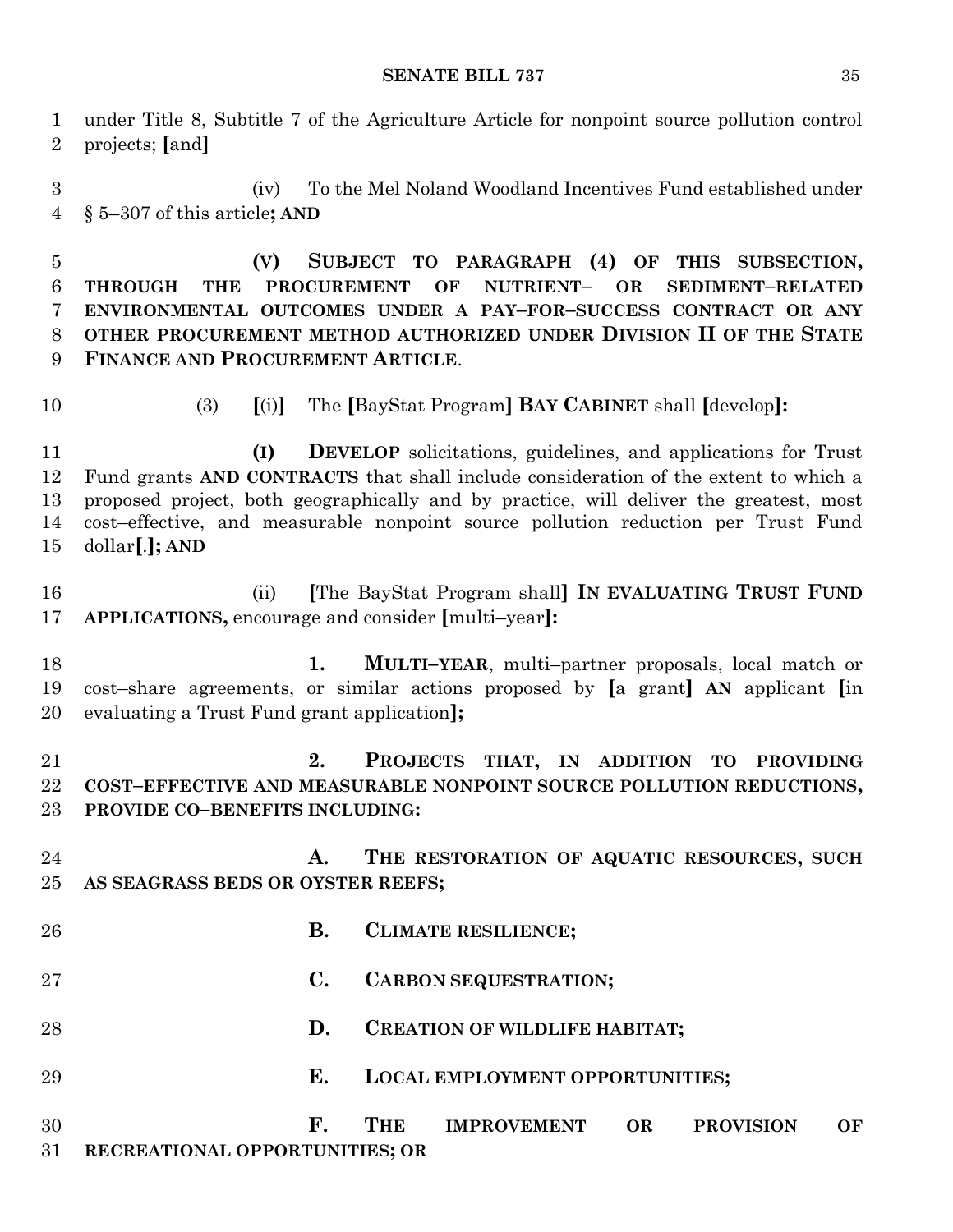| $\mathbf{1}$        | G.<br><b>ENVIRONMENTAL JUSTICE BENEFITS; AND</b>                                                                                                |
|---------------------|-------------------------------------------------------------------------------------------------------------------------------------------------|
| $\overline{2}$<br>3 | SUBJECT TO PARAGRAPH (5) OF THIS SUBSECTION,<br>3.<br>MULTI-YEAR AGREEMENTS WHEREBY AN AGGREGATOR PROPOSES TO:                                  |
| $\overline{4}$      | COMBINE FUNDING FROM THE TRUST FUND WITH<br>A.                                                                                                  |
| $\bf 5$             | REVOLVING LOAN FUNDS AUTHORIZED UNDER §§ 9-1605 AND 9-1605.1 OF THE                                                                             |
| $6\phantom{.}6$     | ENVIRONMENT ARTICLE, FEDERAL EMERGENCY MANAGEMENT AGENCY HAZARD                                                                                 |
| 7                   | MITIGATION SUPPORT, OR PRIVATE SOURCES OF FUNDING; AND                                                                                          |
| 8                   | <b>B.</b><br><b>USE</b><br><b>THE</b><br><b>COMBINED SOURCES</b><br><b>TO</b><br><b>FUND</b><br><b>AND</b>                                      |
| 9                   | ADMINISTER THE IMPLEMENTATION OF MULTIPLE PROJECTS OR PAY FOR                                                                                   |
| 10                  | ENVIRONMENTAL OUTCOMES FROM MULTIPLE COMPLETED PROJECTS.                                                                                        |
| 11                  | FUNDS FROM THE TRUST FUND MAY NOT BE USED TO<br>(4)<br>(I)                                                                                      |
| 12                  | PROCURE ENVIRONMENTAL OUTCOMES ACHIEVED BEFORE JANUARY 1, 2020.                                                                                 |
|                     |                                                                                                                                                 |
| 13                  | PAYMENT UNDER A PAY-FOR-SUCCESS CONTRACT MAY BE<br>(II)                                                                                         |
| 14                  | MADE ONLY AFTER AN EVALUATOR HAS CERTIFIED TO THE CONTRACTING AGENCY                                                                            |
| 15                  | THAT THE ENVIRONMENTAL OUTCOMES HAVE BEEN MEASURED OR MODELED                                                                                   |
| 16                  | CONSISTENT WITH AN APPROVED QUANTIFICATION PLAN.                                                                                                |
|                     |                                                                                                                                                 |
| 17                  | A BAY CABINET AGENCY MAY USE FUNDING FROM THE TRUST<br>(5)                                                                                      |
| 18<br>19            | FUND FOR A MULTI-YEAR AGREEMENT SPECIFIED UNDER PARAGRAPH (3)(II)3 OF<br>THIS SUBSECTION ONLY IF THE AGENCY DETERMINES THAT THE AGREEMENT WILL: |
|                     |                                                                                                                                                 |
| 20                  | PROVIDE COST-EFFECTIVE NUTRIENT AND SEDIMENT<br>(I)                                                                                             |
| 21                  | REDUCTIONS IN A MANNER CONSISTENT WITH THE COST-EFFECTIVENESS OF OTHER                                                                          |
| 22                  | PROJECTS SUPPORTED THROUGH THE TRUST FUND;                                                                                                      |
|                     |                                                                                                                                                 |
| 23                  | (II)<br>DELIVER BENEFITS CONSISTENT WITH THOSE REQUIRED                                                                                         |
| 24                  | BY REVOLVING LOAN FUNDS AUTHORIZED UNDER §§ 9-1605 AND 9-1605.2 OF THE                                                                          |
| 25                  | <b>ENVIRONMENT ARTICLE;</b>                                                                                                                     |
|                     |                                                                                                                                                 |
| 26                  | REQUIRE NOT MORE THAN 20% OF TOTAL RESOURCES IN<br>(III)                                                                                        |
| 27                  | THE TRUST FUND; AND                                                                                                                             |
| 28                  | DELIVER CO-BENEFITS AS DESCRIBED IN PARAGRAPH<br>(IV)                                                                                           |
| 29                  | $(3)(II)2$ OF THIS SUBSECTION.                                                                                                                  |
|                     |                                                                                                                                                 |
| 30                  | Any grant OR CONTRACT agreement regarding funds from the Trust Fund<br>(d)                                                                      |
| 31                  | shall:                                                                                                                                          |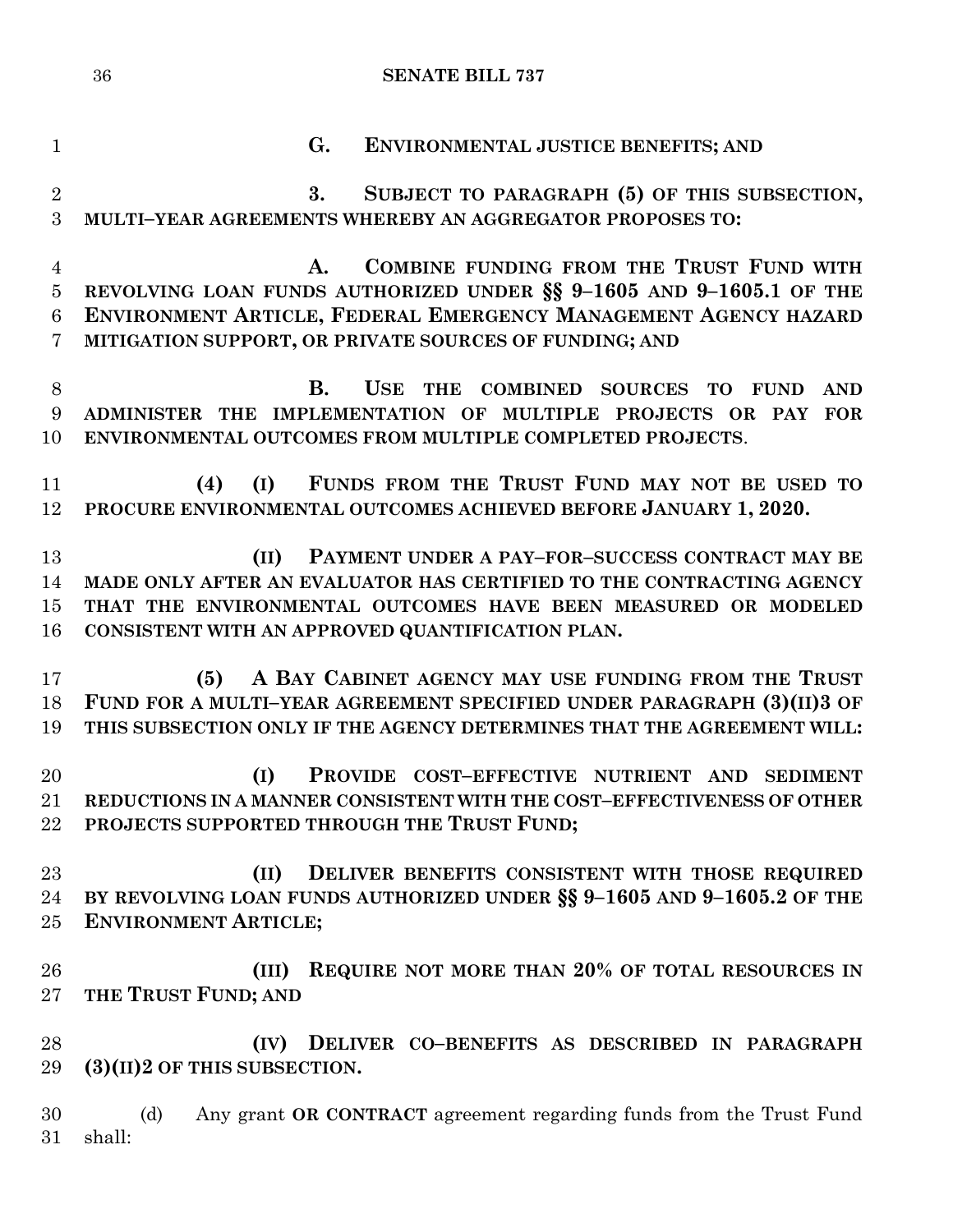| $\mathbf{1}$<br>$\overline{2}$ | Specify the use of the funds provided under the grant, accountability<br>(1)<br>measures, and performance requirements; |         |           |                                       |     |              |  |      |                                                                             |     |       |
|--------------------------------|-------------------------------------------------------------------------------------------------------------------------|---------|-----------|---------------------------------------|-----|--------------|--|------|-----------------------------------------------------------------------------|-----|-------|
| $\boldsymbol{3}$<br>4          | (2)<br>administration; and                                                                                              |         |           |                                       |     |              |  |      | Take into account the need for efficient, multi-year funding and            |     |       |
| 5<br>6                         | (3)<br>implemented.                                                                                                     | Include |           | provisions                            | for | verification |  | that | practices                                                                   | are | being |
| 7<br>8<br>9                    | (1)<br>(e)<br>an annual report to the [BayStat Program] BAY CABINET by November 1 of the next fiscal<br>year.           |         |           |                                       |     |              |  |      | A recipient of funds from the Trust Fund in any fiscal year shall submit    |     |       |
| 10<br>11                       | (2)<br>include:                                                                                                         |         |           |                                       |     |              |  |      | The report required under paragraph (1) of this subsection shall            |     |       |
| 12                             |                                                                                                                         | (i)     |           |                                       |     |              |  |      | For agencies receiving [moneys] MONEY from the Trust Fund:                  |     |       |
| 13                             |                                                                                                                         |         | 1.        |                                       |     |              |  |      | A description of how the funds were allocated, including:                   |     |       |
| 14                             |                                                                                                                         |         | A.        |                                       |     |              |  |      | The number and amounts of grants awards; and                                |     |       |
| 15                             |                                                                                                                         |         | <b>B.</b> | Direct expenditures by the agency;    |     |              |  |      |                                                                             |     |       |
| 16                             |                                                                                                                         |         | 2.        | How funding was leveraged; and        |     |              |  |      |                                                                             |     |       |
| 17<br>18                       | with Trust Fund expenditures.                                                                                           |         | 3.        |                                       |     |              |  |      | Estimated or calculated nutrient reductions associated                      |     |       |
| 19<br>$20\,$                   | CONTRACTS from the Trust Fund, a description of funded projects, including:                                             | (ii)    |           |                                       |     |              |  |      | For recipients of competitive grants OR PAY-FOR-SUCCESS                     |     |       |
| 21                             |                                                                                                                         |         | 1.        | Project location;                     |     |              |  |      |                                                                             |     |       |
| 22                             |                                                                                                                         |         | 2.        | Description of practices implemented; |     |              |  |      |                                                                             |     |       |
| $^{23}$                        |                                                                                                                         |         | 3.        | Timeframes for project completion;    |     |              |  |      |                                                                             |     |       |
| 24                             |                                                                                                                         |         | 4.        |                                       |     |              |  |      | Estimated or calculated nutrient reductions; and                            |     |       |
| 25                             |                                                                                                                         |         | 5.        |                                       |     |              |  |      | Provisions for long-term maintenance of practices.                          |     |       |
| 26<br>$27\,$<br>28             | (f)<br>noncompliance with a nonpoint source pollution control law or regulation to achieve<br>compliance.               |         |           |                                       |     |              |  |      | Funds from the Trust Fund may not be used to enable an individual cited for |     |       |

- 
- (g) (1) There is a **[**BayStat**] TRUST FUND** Program Scientific **AND**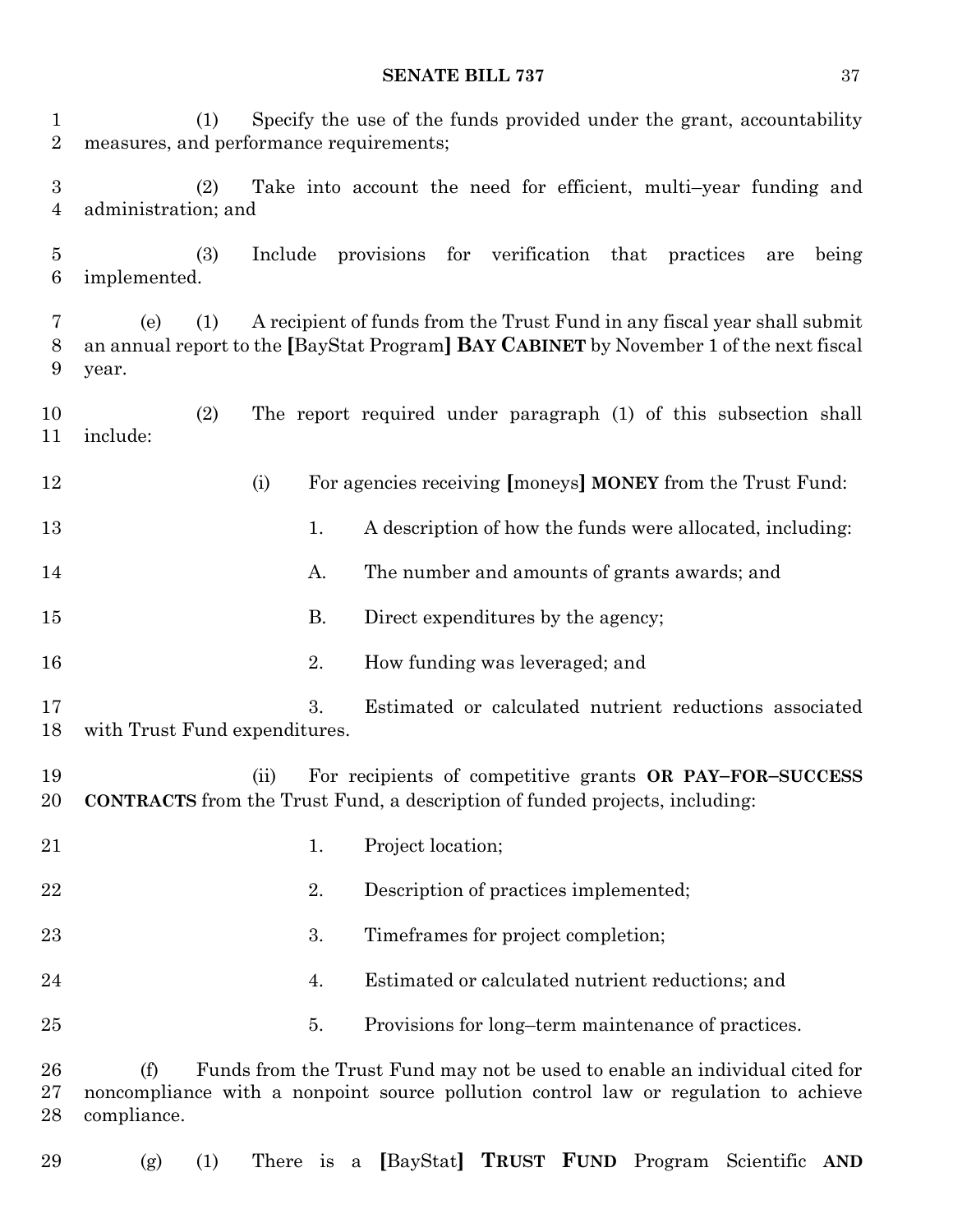**FINANCIAL** Advisory Panel. (2) The Governor shall appoint the chair and members of the **[**BayStat**] TRUST FUND** Program Scientific **AND FINANCIAL** Advisory Panel. (3) The **[**BayStat**] TRUST FUND** Program Scientific **AND FINANCIAL**  Advisory Panel shall include scientists and other technical experts with demonstrated expertise in the disciplines related to protection and restoration of the Chesapeake and Atlantic Coastal Bays. (4) The **[**BayStat**] TRUST FUND** Program Scientific **AND FINANCIAL**  Advisory Panel shall: (i) On or before August 1, annually provide recommendations to the **[**BayStat Subcabinet**] BAY CABINET** on the use of funds of the Trust Fund for the following fiscal year; 13 (ii) Monitor the distribution of funds from the Trust Fund; (iii) Review the categories of grants **AND CONTRACTS** made in the previous year to assess nutrient loading reduction estimates and cost efficiencies and the effectiveness of any innovative nonpoint source pollution reduction measure; (iv) Review the proposed annual work plan and advise the **[**BayStat Subcabinet**] BAY CABINET** of any recommended changes; (v) On request by the **[**BayStat Subcabinet**] BAY CABINET**, review individual **[**grant**] FUNDING** applications; **[**and**]** (vi) Annually review any Trust Fund **[**moneys**] MONEY** that **[**are**] IS** not distributed on a competitive basis to assess whether **[**those moneys**] THAT MONEY** may be distributed on a competitive basis**; AND (VII) ON OR BEFORE JANUARY 31, 2022: 1. ANALYZE AND COMPARE THE FUND DISTRIBUTIONS THROUGH THE COMPETITIVE PROGRAM AND BY EACH BAY CABINET AGENCY FOR FISCAL YEARS 2012 THROUGH 2022 AND THE STRATEGIES SUPPORTED BY THOSE DISTRIBUTIONS; 2. QUANTIFY THE RELATIVE EFFECTIVENESS OF EACH DISTRIBUTION AND STRATEGY PER DOLLAR OF STATE AND PUBLIC FUNDING; AND 3. REPORT TO THE BAY CABINET, THE GOVERNOR, AND, IN ACCORDANCE WITH § 2–1257 OF THE STATE GOVERNMENT ARTICLE, THE**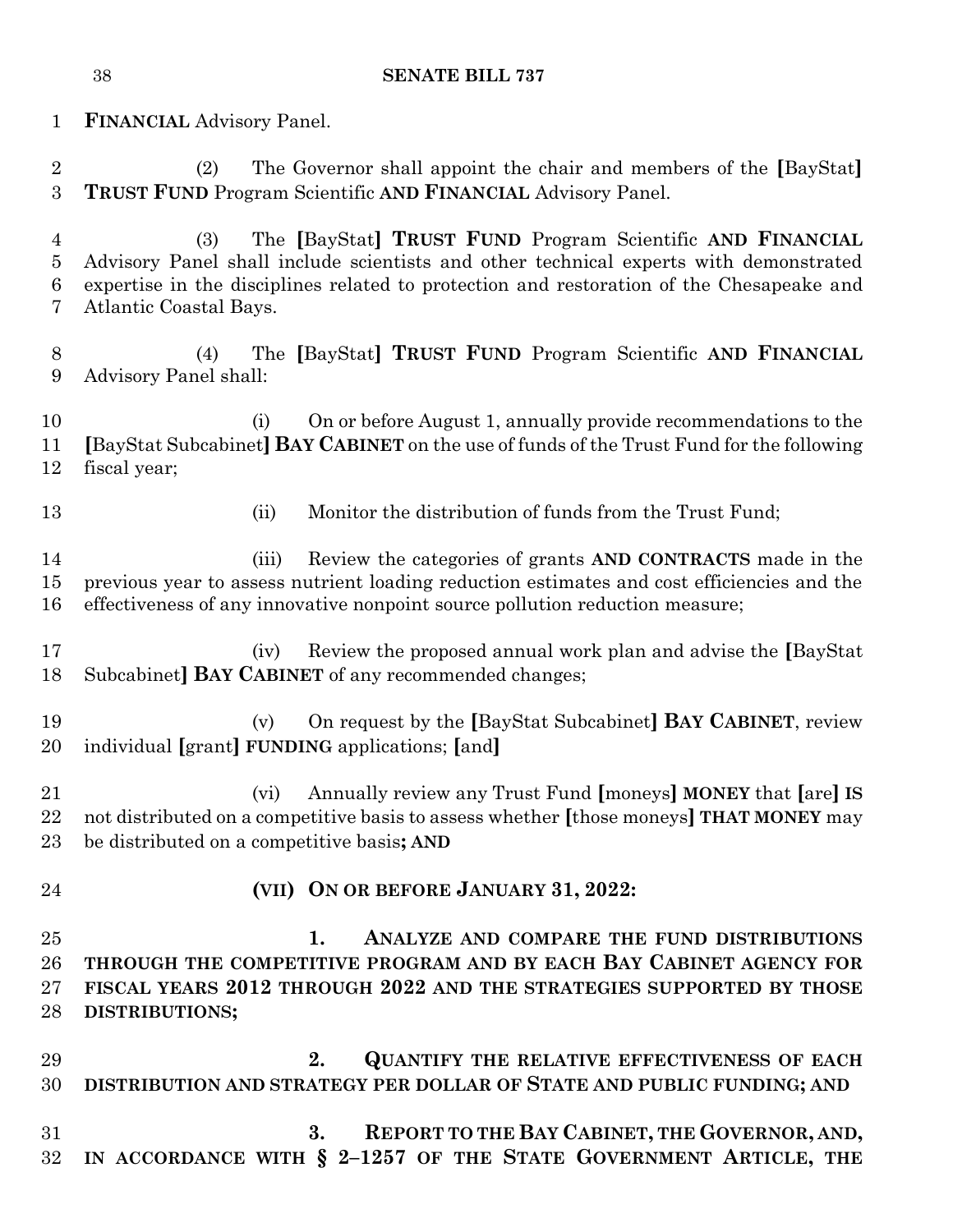**GENERAL ASSEMBLY ON THE RESULTS OF THE ANALYSES REQUIRED UNDER ITEMS 1 AND 2 OF THIS ITEM**.

(h) The **[**BayStat Subcabinet**] BAY CABINET** agencies may **[**distribute**]:**

 **(1) DISTRIBUTE** to an administrative cost account the amount that is necessary to administer grant programs, not to exceed 1.5% of the allocations to the **[**BayStat Subcabinet**] BAY CABINET** agencies**; AND**

 **(2) MAINTAIN AN AMOUNT, NOT TO EXCEED 2% OF THE TOTAL IN COMPETITIVE GRANTS AND CONTRACTS ADMINISTERED BY THE BAY CABINET AGENCIES, FOR THE PURPOSE OF MEETING ADDITIONAL PROJECT NEEDS, INCLUDING:**

 **(I) THE ADAPTIVE MANAGEMENT, MAINTENANCE, OR CATASTROPHE–INDUCED REPAIR NEEDS OF PROJECTS FUNDED BY THE GRANTS OR CONTRACTS; AND**

 **(II) PAYING FOR QUANTIFIED AND VERIFIED WATER QUALITY–RELATED ENVIRONMENTAL OUTCOMES THAT EXCEED THE QUANTITY OF ENVIRONMENTAL OUTCOMES ANTICIPATED UNDER PARTICULAR GRANTS OR CONTRACTS**.

# **Article – State Finance and Procurement**

10A–101.

(a) In this title the following words have the meanings indicated.

 (d) **(1)** "Public infrastructure asset" means a capital facility or structure, including systems and equipment related to the facility or structure intended for public use.

# **(2) "PUBLIC INFRASTRUCTURE ASSET" INCLUDES BLUE INFRASTRUCTURE AND GREEN INFRASTRUCTURE, AS DEFINED IN § 9–1601 OF THE ENVIRONMENT ARTICLE.**

13–101.

- (a) In this subtitle the following words have the meanings indicated.
- (b) "Designated procurement unit" means:
- (1) the Department of Budget and Management;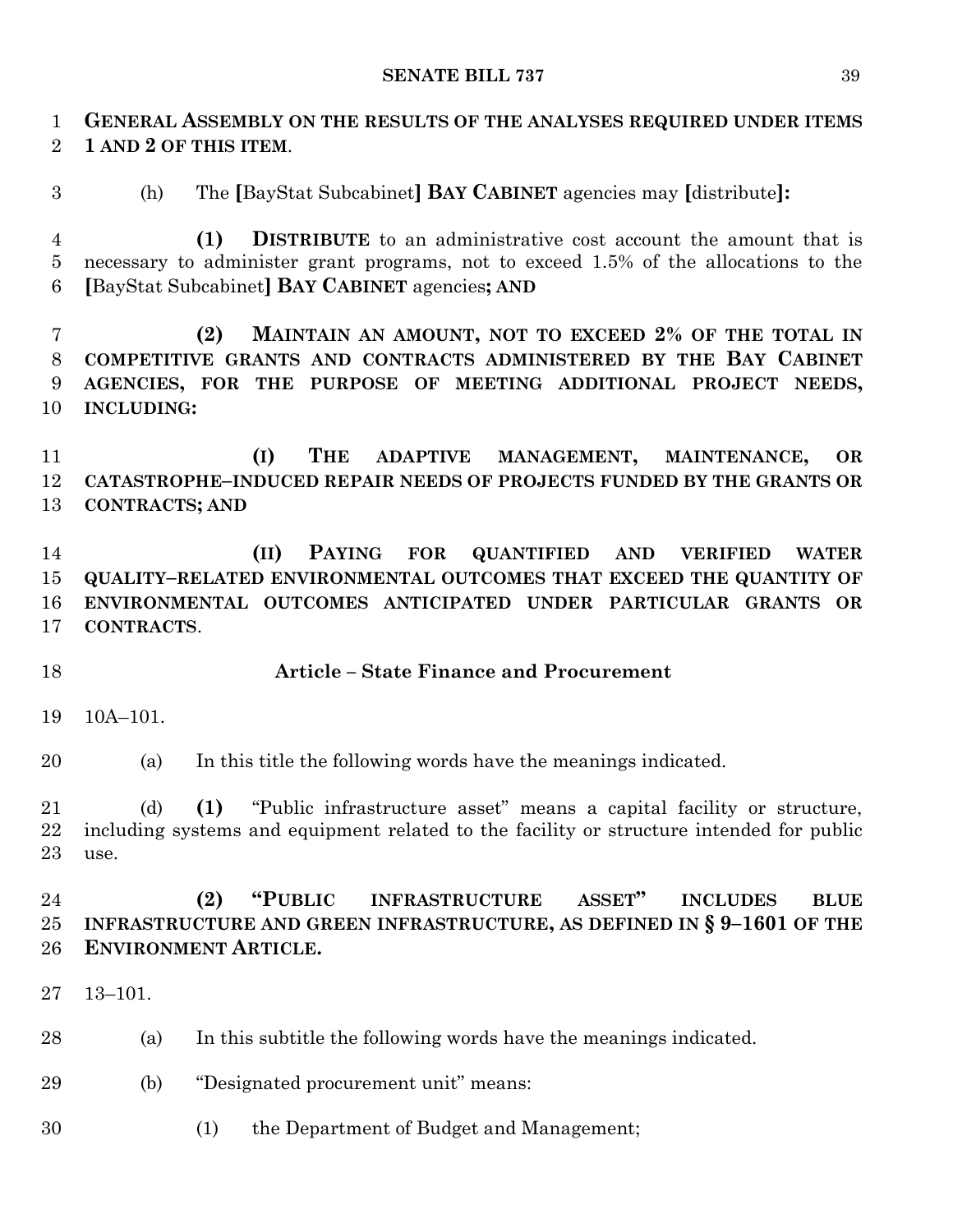|                      | <b>SENATE BILL 737</b><br>40                                                                                                                                                                                                                              |  |  |  |  |
|----------------------|-----------------------------------------------------------------------------------------------------------------------------------------------------------------------------------------------------------------------------------------------------------|--|--|--|--|
| $\mathbf{1}$         | (2)<br>the Department of General Services;                                                                                                                                                                                                                |  |  |  |  |
| $\overline{2}$       | the Department of Information Technology; or<br>(3)                                                                                                                                                                                                       |  |  |  |  |
| $\boldsymbol{3}$     | (4)<br>the Department of Transportation.                                                                                                                                                                                                                  |  |  |  |  |
| 4<br>$\overline{5}$  | "eMaryland Marketplace" means the Internet-based procurement system<br>(c)<br>managed by the Department of General Services.                                                                                                                              |  |  |  |  |
| 6<br>7               | "Evaluated bid price" means the price of a bid after adjustment in accordance<br>(d)<br>with objective measurable criteria.                                                                                                                               |  |  |  |  |
| 8<br>9<br>10         | "Master contracting" means a streamlined procurement method that provides<br>(e)<br>for the qualification of bidders and offerors for the procurement of services, supplies, or<br>commodities.                                                           |  |  |  |  |
| 11<br>12             | (f)<br>(1)<br>"Objective measurable criteria" means standards that enable the State<br>to compare the economy, effectiveness, or value of the subject of the bids.                                                                                        |  |  |  |  |
| 13<br>14             | "Objective measurable criteria" includes standards of reliability,<br>(2)<br>operational costs, maintainability, useful life, and residual value.                                                                                                         |  |  |  |  |
| 15<br>16<br>17<br>18 | "PAY-FOR-SUCCESS CONTRACTING" MEANS A PERFORMANCE-BASED<br>(g)<br>METHOD THROUGH WHICH A UNIT CONTRACTS WITH AN<br><b>PROCUREMENT</b><br>ORGANIZATION TO DELIVER SERVICES OR COMMODITIES IN EXCHANGE FOR<br>PAYMENT BASED ON THE ACHIEVEMENT OF OUTCOMES. |  |  |  |  |
| 19                   | "Person" includes, unless the context requires otherwise:<br>(H)                                                                                                                                                                                          |  |  |  |  |
| 20                   | (1)<br>the State;                                                                                                                                                                                                                                         |  |  |  |  |
| 21<br>22             | (2)<br>a county, a municipal corporation, or any other political subdivision;<br>and                                                                                                                                                                      |  |  |  |  |
| 23                   | (3)<br>any unit of the State government or a political subdivision.                                                                                                                                                                                       |  |  |  |  |
| 24<br>25<br>26       | $[(h)]$ $(I)$<br>"Task order" means a procurement process in which only those vendors<br>with master contracts may compete to provide the services, supplies, or commodities under<br>the procurement.                                                    |  |  |  |  |
| $27\,$               | $13 - 102.$                                                                                                                                                                                                                                               |  |  |  |  |
| 28<br>29             | The following procurement methods are authorized at the procurement<br>(a)<br>officer's discretion, where applicable:                                                                                                                                     |  |  |  |  |
| 30                   | (1)<br>competitive sealed bids under $\S$ 13–103 of this subtitle;                                                                                                                                                                                        |  |  |  |  |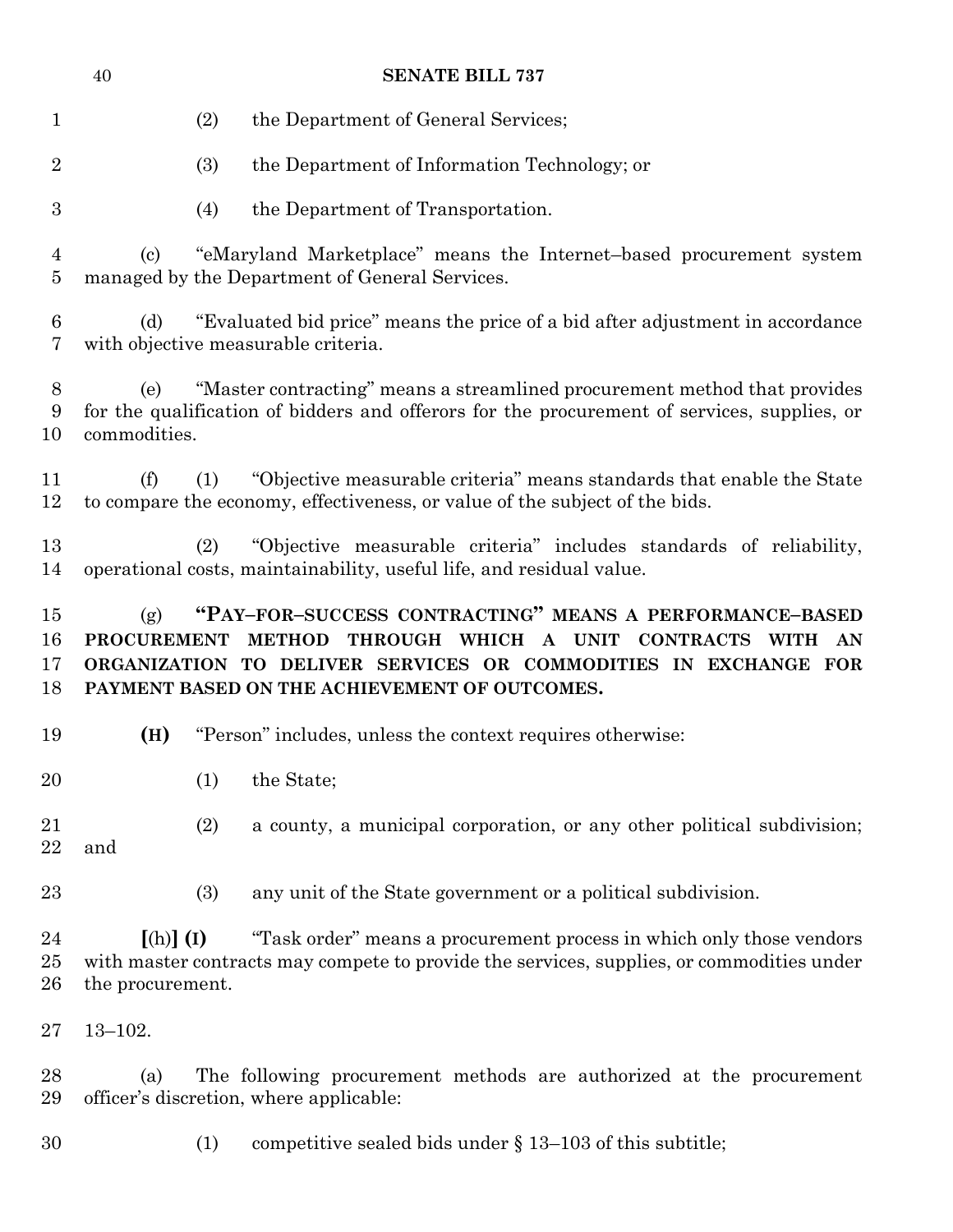| 1<br>$\overline{2}$  | subtitle;                                                                                                                                                                                                                                                                                             | (2)  | competitive sealed proposals under $\S$ 13-104 or $\S$ 13-105 of this                                                                                           |  |
|----------------------|-------------------------------------------------------------------------------------------------------------------------------------------------------------------------------------------------------------------------------------------------------------------------------------------------------|------|-----------------------------------------------------------------------------------------------------------------------------------------------------------------|--|
| $\boldsymbol{3}$     |                                                                                                                                                                                                                                                                                                       | (3)  | noncompetitive negotiation under $\S 13-106$ of this subtitle;                                                                                                  |  |
| 4                    |                                                                                                                                                                                                                                                                                                       | (4)  | sole source procurement under $\S 13-107$ of this subtitle;                                                                                                     |  |
| 5                    |                                                                                                                                                                                                                                                                                                       | (5)  | emergency or expedited procurement under $\S$ 13–108 of this subtitle;                                                                                          |  |
| $\boldsymbol{6}$     |                                                                                                                                                                                                                                                                                                       | (6)  | small procurement under $\S 13-109$ of this subtitle;                                                                                                           |  |
| 7<br>8               | 13-110 of this subtitle;                                                                                                                                                                                                                                                                              | (7)  | an intergovernmental cooperative purchasing agreement under $\S$                                                                                                |  |
| 9                    |                                                                                                                                                                                                                                                                                                       | (8)  | auction bids under $\S 13-111$ of this subtitle;                                                                                                                |  |
| 10<br>11             |                                                                                                                                                                                                                                                                                                       | (9)  | architectural, engineering, and land surveying services qualification<br>based selection under § 13-112 of this subtitle; [or]                                  |  |
| 12                   |                                                                                                                                                                                                                                                                                                       | (10) | master contracting under $\S 13-113$ of this subtitle; OR                                                                                                       |  |
| 13<br>14             | <b>SUBTITLE.</b>                                                                                                                                                                                                                                                                                      | (11) | PAY-FOR-SUCCESS CONTRACTING UNDER § 13-112.1 OF THIS                                                                                                            |  |
| 15<br>16<br>17       | (b)<br>13-104 of this subtitle.                                                                                                                                                                                                                                                                       | (1)  | In awarding a procurement contract for human, social, cultural, or<br>educational service, the preferred method is by competitive sealed proposals under $\S$   |  |
| 18<br>19             |                                                                                                                                                                                                                                                                                                       | (2)  | In awarding a procurement contract for a lease of real property, the<br>preferred method is by competitive sealed proposals under $\S 13-105$ of this subtitle. |  |
| 20<br>21<br>22<br>23 | (3)<br>Procurement under an intergovernmental cooperative purchasing<br>agreement is appropriate in situations where the State is expected to achieve a better price<br>as the result of economies of scale or to otherwise benefit by purchasing in cooperation with<br>another governmental entity. |      |                                                                                                                                                                 |  |
| 24                   | $13 - 112.1.$                                                                                                                                                                                                                                                                                         |      |                                                                                                                                                                 |  |
| $25\,$<br>26         | (A)<br>INDICATED.                                                                                                                                                                                                                                                                                     | (1)  | IN THIS SECTION THE FOLLOWING WORDS HAVE THE MEANINGS                                                                                                           |  |
| $27\,$               |                                                                                                                                                                                                                                                                                                       | (2)  | "AGGREGATOR" MEANS A PERSON THAT:                                                                                                                               |  |
| 28<br>29             | <b>OUTCOMES; OR</b>                                                                                                                                                                                                                                                                                   |      | (I)<br><b>PROVIDES</b><br><b>CONTRACTS</b><br><b>FOR</b><br><b>OR</b><br><b>ENVIRONMENTAL</b>                                                                   |  |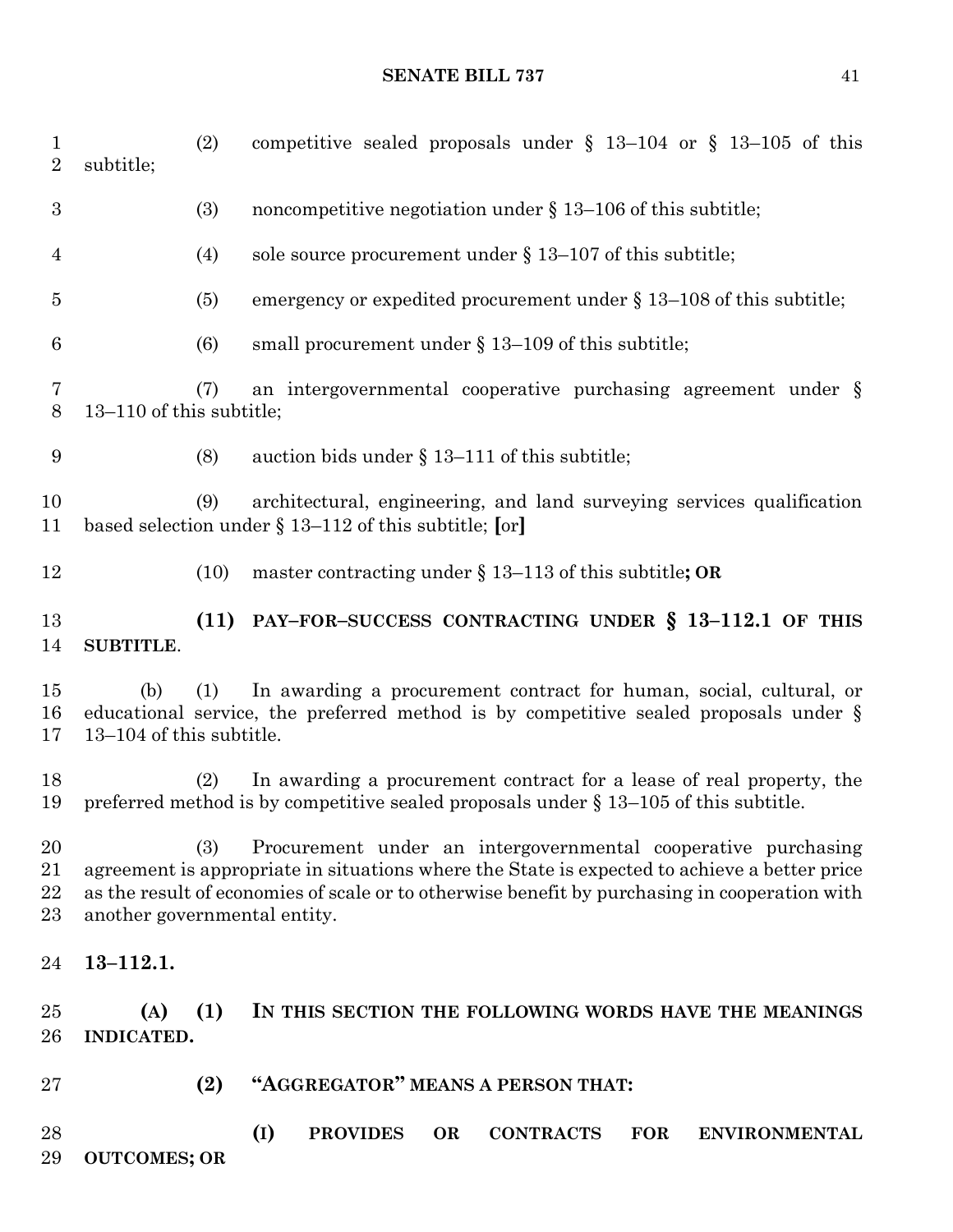**(II) PROVIDES OR RAISES CAPITAL TO FINANCE DELIVERY OF ENVIRONMENTAL OUTCOMES.**

 **(3) "ENVIRONMENTAL OUTCOME" MEANS A COMMODITY THAT IS MODELED OR DIRECTLY MEASURED AS A SINGLE, QUANTIFIABLE, AND CERTIFIED UNIT OF IMPROVEMENT TO THE ENVIRONMENT, INCLUDING A NUTRIENT OR CARBON BENEFIT.**

 **(4) "ENVIRONMENTAL OUTCOMES PROJECT" MEANS A PROJECT DESIGNED TO SECURE ENVIRONMENTAL OUTCOMES.**

 **(5) "EVALUATOR" MEANS A PERSON OTHER THAN AN AGGREGATOR THAT DETERMINES WHETHER ENVIRONMENTAL OUTCOMES HAVE BEEN ACHIEVED BASED ON DEFINED PERFORMANCE MEASURES.**

 **(6) "OUTCOME PAYMENT" MEANS THE MONEY PAID WHEN A PAY–FOR–SUCCESS CONTRACT PERFORMANCE MEASURE IS MET.**

 **(7) "QUANTIFICATION PLAN" MEANS A PLAN IN WHICH AN AGGREGATOR DESCRIBES:**

 **(I) THE METHOD THAT WILL BE USED TO MEASURE OR MODEL ENVIRONMENTAL OUTCOMES AND CO–BENEFITS UNDER A PAY–FOR–SUCCESS CONTRACT;**

 **(II) THE COMPLIANCE MONITORING THAT WILL OCCUR TO ENSURE THAT THE ACTIONS PROPOSED IN THE PAY–FOR–SUCCESS CONTRACT ARE TAKEN AND MAINTAINED OVER THE LIFE OF THE PROJECT;**

 **(III) VERIFICATION STEPS THAT WILL BE CARRIED OUT BY THE STATE TO CONFIRM MODEL RESULTS OR ACCURATE MEASUREMENT OF ENVIRONMENTAL OUTCOMES; AND** 

 **(IV) THE TIMELINE FOR PROPOSED PAYMENTS UNDER THE PAY–FOR–SUCCESS CONTRACT.**

**(B) THE GENERAL ASSEMBLY FINDS AND DECLARES THAT:**

 **(1) PAY–FOR–SUCCESS CONTRACTING SHIFTS THE RISK OF PERFORMANCE TO THE CONTRACTOR BECAUSE GOVERNMENT PAYMENT IS ONLY MADE UPON ACHIEVEMENT OF OUTCOMES;**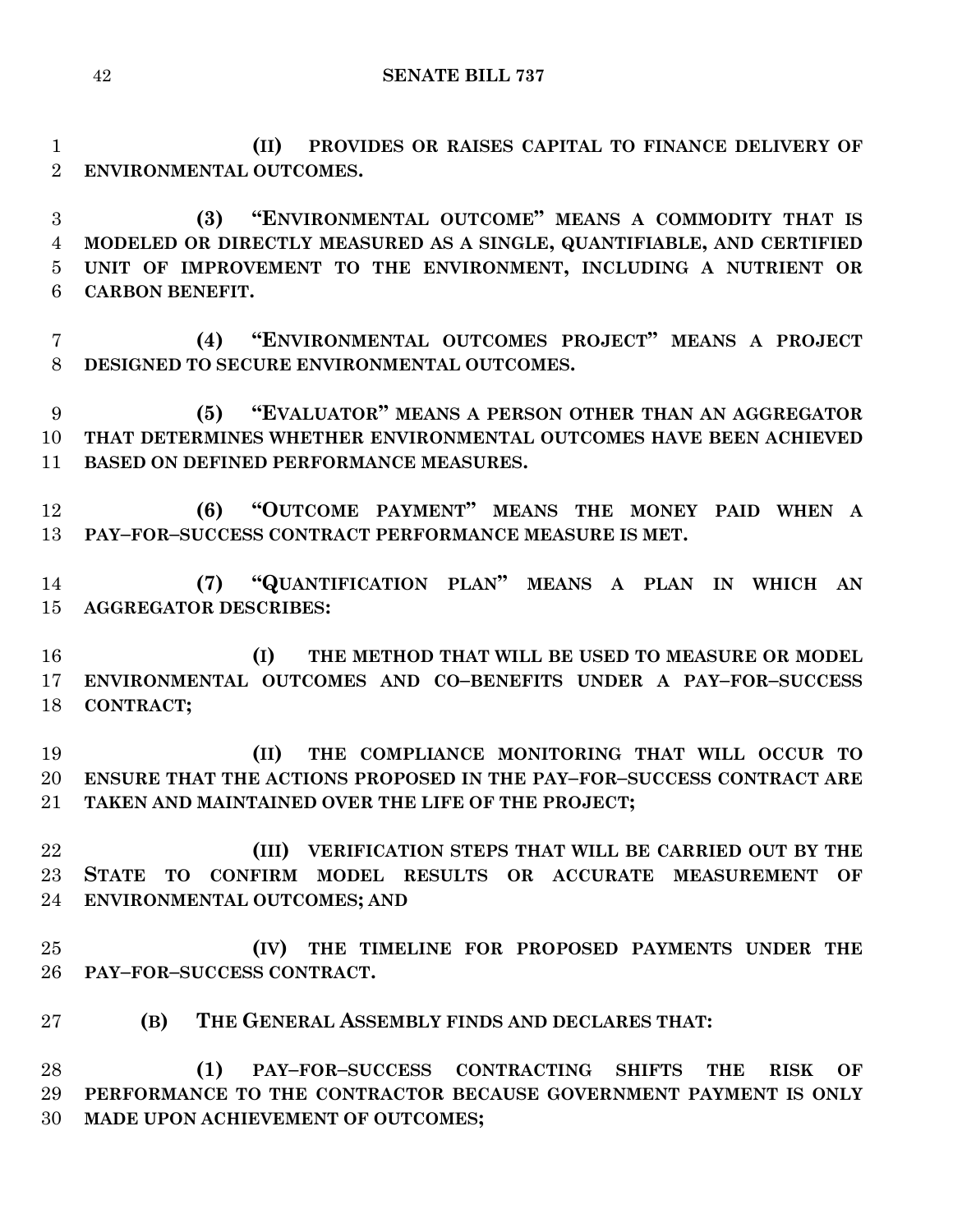**(2) SOCIAL AND ENVIRONMENTAL IMPACT INVESTMENT IS GROWING DRAMATICALLY, AND INVESTORS ARE SEEKING WAYS TO FINANCE AND EXECUTE PAY–FOR–SUCCESS CONTRACTS IN THE STATE TO EXPAND THE SUCCESS OF CHESAPEAKE BAY RESTORATION EFFORTS AND ACHIEVE OTHER PUBLIC OUTCOMES; AND**

 **(3) IT IS IN THE BEST INTEREST OF THE STATE TO INCLUDE PAY–FOR–SUCCESS CONTRACTING AS A PROCUREMENT OPTION, PARTICULARLY FOR UNITS RESPONSIBLE FOR LAND CONSERVATION AND ENVIRONMENTAL PROTECTION, ENHANCEMENT, AND RESTORATION.**

 **(C) A UNIT MAY ENTER INTO A PAY–FOR–SUCCESS CONTRACT ONLY IF THE PROCUREMENT OFFICER OF THE UNIT DETERMINES THAT:**

 **(1) THE CONTRACT WILL PRODUCE ESTIMATED FINANCIAL SAVINGS OR OTHER QUANTIFIABLE PUBLIC BENEFITS FOR THE STATE; AND**

 **(2) A SUBSTANTIAL PORTION OF THE OUTCOME PAYMENT DUE UNDER THE CONTRACT WILL BE PAID ONLY AFTER SPECIFIC OUTCOMES HAVE BEEN DOCUMENTED.**

- **(D) (1) THIS SUBSECTION APPLIES ONLY TO PROCUREMENTS BY:**
- **(I) THE DEPARTMENT OF AGRICULTURE;**
- **(II) THE DEPARTMENT OF THE ENVIRONMENT;**
- **(III) THE DEPARTMENT OF NATURAL RESOURCES;**
- **(IV) THE DEPARTMENT OF TRANSPORTATION; AND**
- 
- **(V) THE MARYLAND ENVIRONMENTAL SERVICE.**

 **(2) (I) A UNIT SPECIFIED IN PARAGRAPH (1) OF THIS SUBSECTION MAY ENTER INTO A PAY–FOR–SUCCESS CONTRACT WITH AN AGGREGATOR TO PROCURE:**

 **1. DELIVERY OF AN ENVIRONMENTAL OUTCOMES PROJECT; OR**

- **2. ALREADY CERTIFIED ENVIRONMENTAL OUTCOMES.**
	- **(II) OTHER STATE AND LOCAL ENTITIES MAY PARTICIPATE IN A**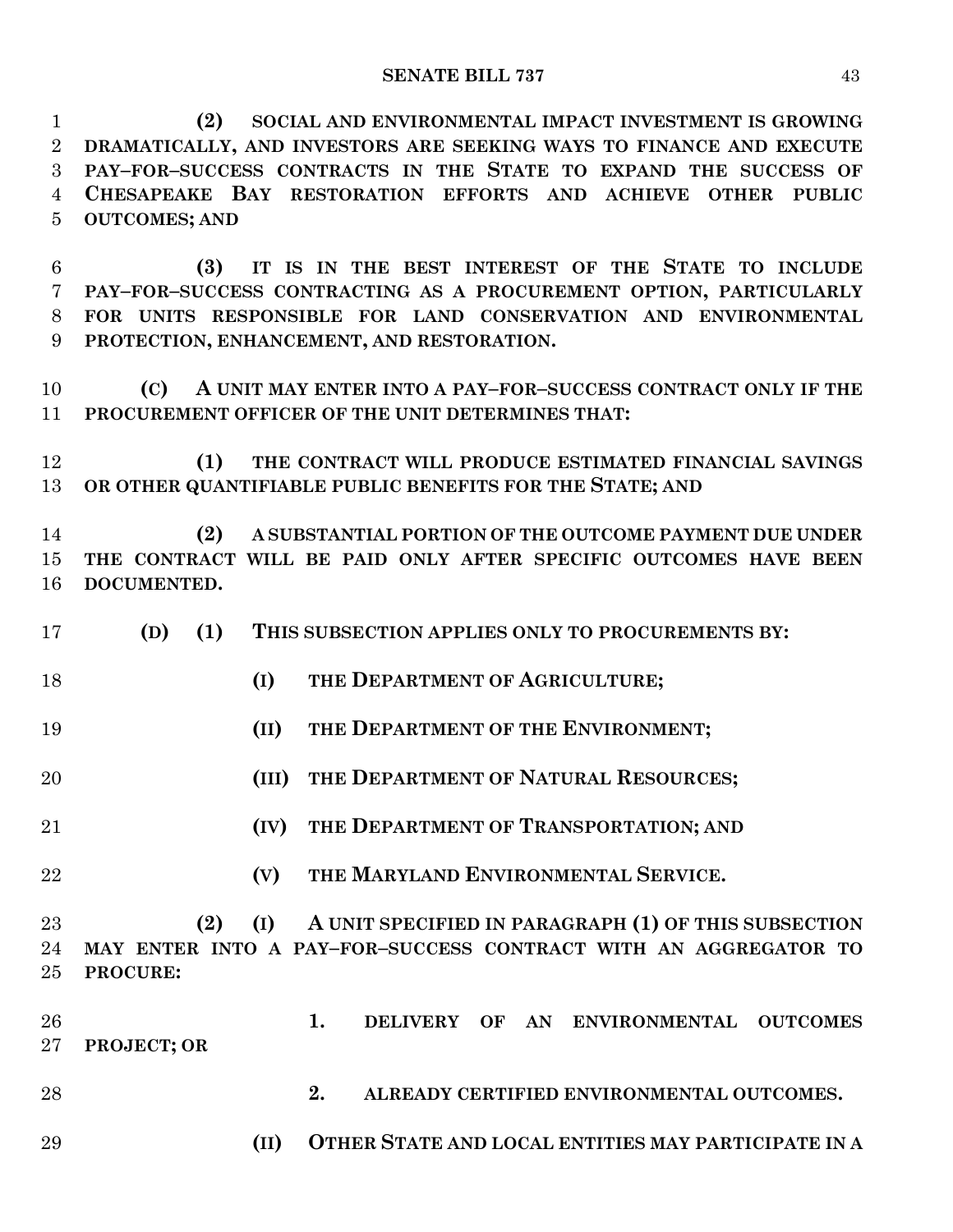**PAY–FOR–SUCCESS CONTRACT UNDER THIS SUBSECTION IN ACCORDANCE WITH AN INTERGOVERNMENTAL COOPERATIVE PURCHASING AGREEMENT UNDER § 13–110 OF THIS SUBTITLE.**

 **(3) A PAY–FOR–SUCCESS CONTRACT EXECUTED UNDER THIS SUBSECTION SHALL INCLUDE:**

**(I) A QUANTIFICATION PLAN APPROVED BY THE UNIT;**

 **(II) A STATEMENT OF THE ENVIRONMENTAL OUTCOMES TO BE PROCURED UNDER THE CONTRACT AND A DESCRIPTION OF HOW DEFINED PERFORMANCE MEASURES WILL DEMONSTRATE PROGRESS IN ACHIEVING THESE OUTCOMES;**

 **(III) REQUIREMENTS REGARDING THE CONTENT AND FREQUENCY OF PROGRESS REPORTS REGARDING THE ACHIEVEMENT OF ENVIRONMENTAL OUTCOMES;**

 **(IV) A METHODOLOGY FOR CALCULATING THE AMOUNT AND TIMING OF OUTCOME PAYMENTS TO AN AGGREGATOR WHEN THE EVALUATOR DETERMINES THAT THE AGGREGATOR HAS ACHIEVED A DEFINED PERFORMANCE MEASURE;**

 **(V) A STATEMENT THAT THE BASIS OF PAYMENT IS THE DETERMINATION OF ACHIEVEMENT OF ENVIRONMENTAL OUTCOMES BY THE EVALUATOR AND THAT PAYMENTS FOR THOSE OUTCOMES DO NOT REQUIRE ITEMIZED BILLING OR COST DOCUMENTATION BY THE AGGREGATOR; AND**

**(VI) TERMS ADDRESSING:**

 **1. COMPLIANCE WITH STATE LAW; 2. NONDISCRIMINATION IN EMPLOYMENT; 3. CONTRACTOR INDEMNIFICATION; 4. TERMINATION FOR DEFAULT; AND 5. THE UNIT'S RIGHT TO INSPECT THE ENVIRONMENTAL OUTCOMES PROJECT. (4) A PAY–FOR–SUCCESS CONTRACT EXECUTED UNDER THIS SUBSECTION MAY INCLUDE PROVISIONS REGARDING:**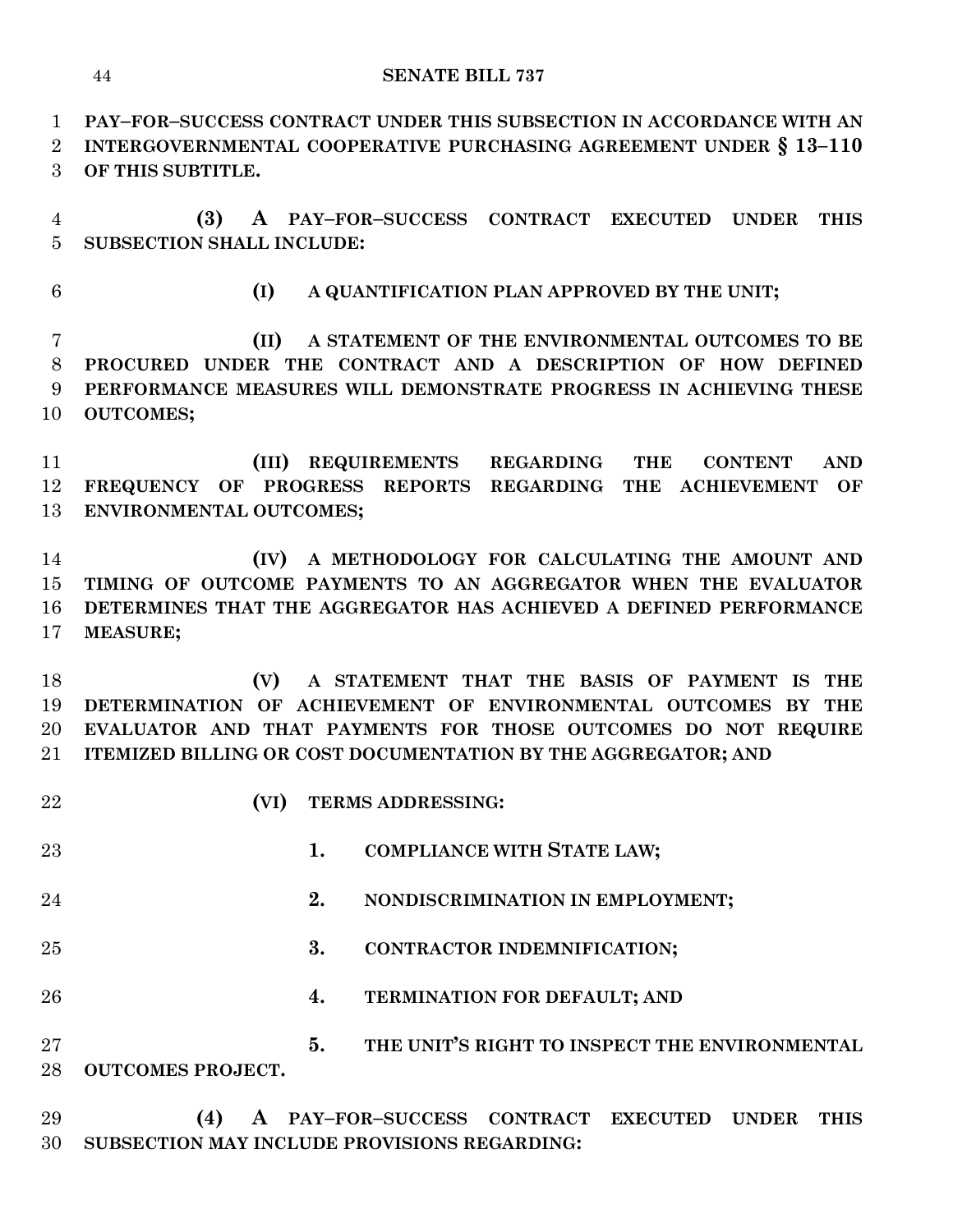**(I) LONG–TERM MAINTENANCE AND MONITORING OF ENVIRONMENTAL SERVICES, INCLUDING THE ESTABLISHMENT OF A STEWARDSHIP FUND; (II) A REQUIREMENT THAT THE UNIT HOLD CONTRACT FUNDS IN A RESERVE ACCOUNT FOR OUTCOME PAYMENTS; (III) FOR AGRICULTURE SERVICES, PAYMENT FOR ACHIEVEMENT OF BASELINE WATER QUALITY REQUIREMENTS FOR NITROGEN, PHOSPHORUS, OR SEDIMENT; OR (IV) TERMINATIONS PRIOR TO THE FIRST PAYMENT UNDER THE CONTRACT FOR THE PURPOSE OF SELLING ENVIRONMENTAL OUTCOMES WITHOUT PENALTY TO ANOTHER ENTITY OR FOR ANY OTHER REASON.** SECTION 2. AND BE IT FURTHER ENACTED, That the Laws of Maryland read as follows: **Article – Environment SUBTITLE 14. GREEN AND BLUE INFRASTRUCTURE POLICY ADVISORY COMMISSION. 5–1401. (A) IN THIS SUBTITLE THE FOLLOWING WORDS HAVE THE MEANINGS INDICATED. (B) "BLUE INFRASTRUCTURE" HAS THE MEANING STATED IN § 9–1601 OF THIS ARTICLE. (C) "COMMISSION" MEANS THE GREEN AND BLUE INFRASTRUCTURE POLICY ADVISORY COMMISSION. (D) "GREEN INFRASTRUCTURE" HAS THE MEANING STATED IN § 9–1601 OF THIS ARTICLE. 5–1402. (A) THERE IS A GREEN AND BLUE INFRASTRUCTURE POLICY ADVISORY COMMISSION. (B) THE PURPOSE OF THE COMMISSION IS TO ADVISE THE SECRETARY, THE**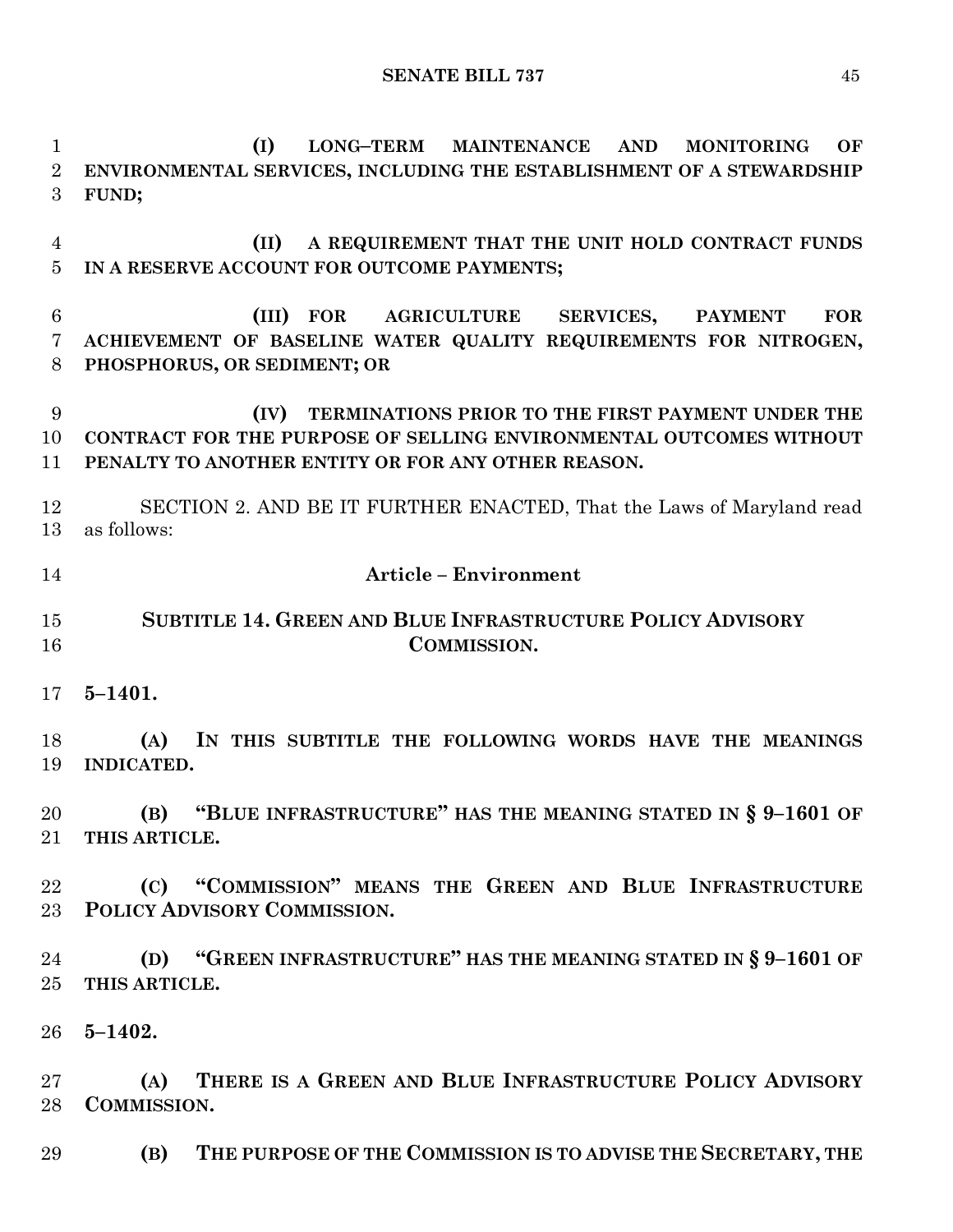**BAY CABINET, AND LOCAL GOVERNMENT OFFICIALS ON WAYS TO FACILITATE AND ACCELERATE THE SCALE AND PACE OF IMPLEMENTATION OF GREEN AND BLUE INFRASTRUCTURE PROJECTS IN THE STATE, INCLUDING PROJECTS DESIGNED TO:**

- **(1) REDUCE NUTRIENT AND SEDIMENT LOADS ENTERING THE CHESAPEAKE BAY;**
- **(2) SEQUESTER NUTRIENTS ALREADY IN THE CHESAPEAKE BAY;**
- **(3) IMPROVE CLIMATE RESILIENCY;**
- **(4) SEQUESTER CARBON;**
- **(5) PROTECT AND RESTORE IMPORTANT TERRESTRIAL OR AQUATIC HABITATS;**
- **(6) RESTORE STREAMS OR WETLANDS;**
- **(7) BUILD LIVING SHORELINES;**
- **(8) AUGMENT SHELLFISH POPULATIONS; OR**
- **(9) RESTORE FOREST OR AGRICULTURAL LANDS.**

 **(C) THE COMMISSION CONSISTS OF THE FOLLOWING MEMBERS, APPOINTED BY THE SECRETARY IN CONSULTATION WITH THE OTHER MEMBERS OF THE BAY CABINET:**

 **(1) FOUR REPRESENTATIVES OF LOCAL GOVERNMENT WHO ARE RESPONSIBLE FOR IMPLEMENTING ECOLOGICAL RESTORATION PROJECTS, OF WHOM TWO SHALL REPRESENT COUNTY GOVERNMENTS AND TWO SHALL REPRESENT MUNICIPAL GOVERNMENTS;**

- **(2) TWO REPRESENTATIVES OF PRIVATE ECOLOGICAL RESTORATION COMPANIES THAT REGULARLY WORK IN THE STATE;**
- **(3) TWO REPRESENTATIVES OF COMPANIES THAT INVEST PRIVATE CAPITAL IN ECOLOGICAL RESTORATION PROJECTS;**

 **(4) TWO REPRESENTATIVES OF NONPROFIT ORGANIZATIONS THAT ARE ENGAGED IN IMPLEMENTING GREEN OR BLUE INFRASTRUCTURE PROJECTS;**

**(5) ONE REPRESENTATIVE OF THE UNIVERSITY OF MARYLAND**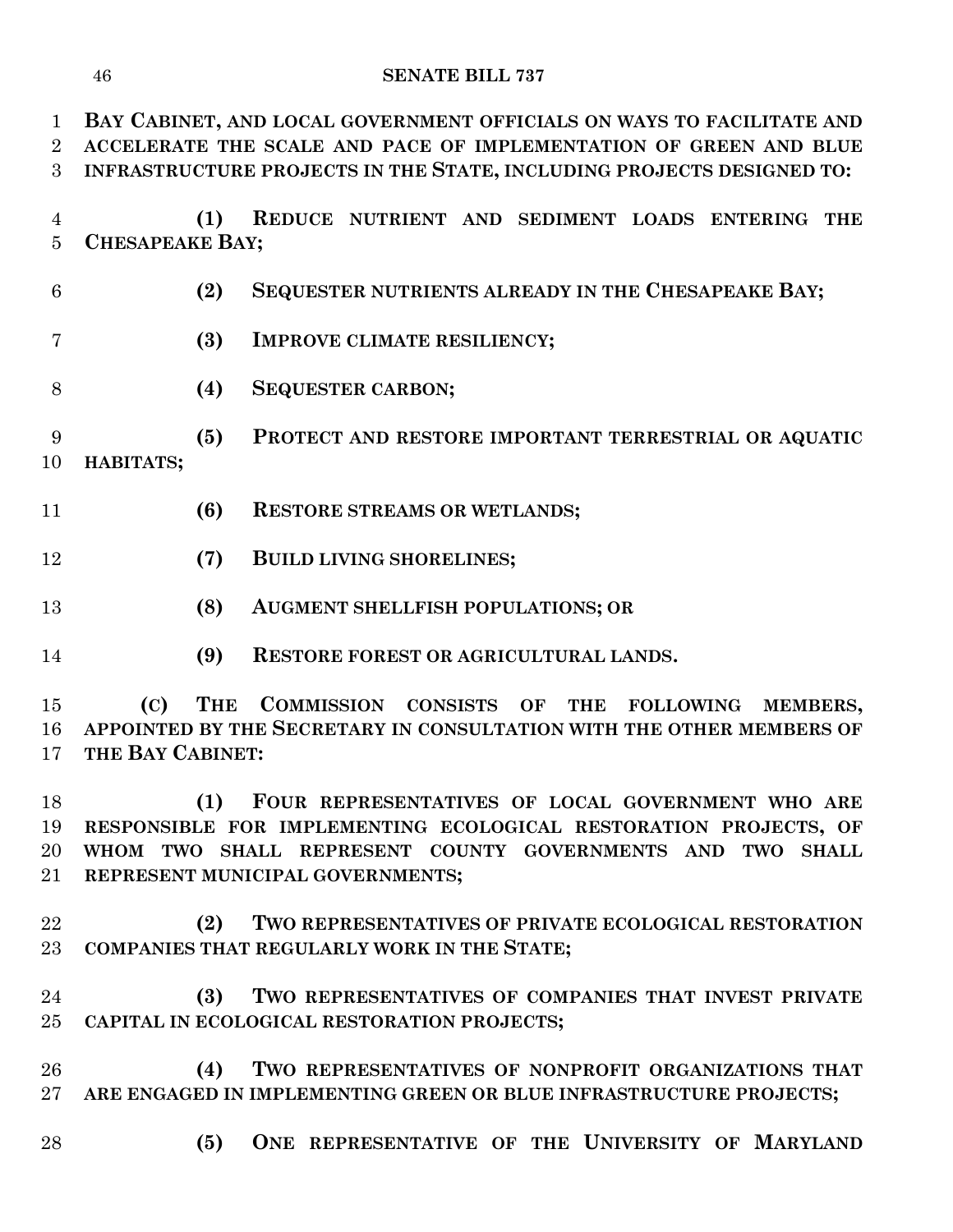**SENATE BILL 737** 47 **ENVIRONMENTAL FINANCE CENTER; (6) TWO MEMBERS OF THE PUBLIC WHO HAVE A DOCUMENTED AND CONTINUING INTEREST IN ECOLOGICAL RESTORATION; AND (7) TWO REPRESENTATIVES OF STATE AGENCIES WHO ARE RESPONSIBLE FOR IMPLEMENTING GREEN OR BLUE INFRASTRUCTURE PROJECTS. (D) THE SECRETARY SHALL ENSURE THAT, TO THE EXTENT PRACTICABLE, THE MEMBERSHIP OF THE COMMISSION REFLECTS THE GEOGRAPHIC, RACIAL, GENDER, AND CULTURAL DIVERSITY OF THE STATE. (E) FROM AMONG THE COMMISSION MEMBERS, THE SECRETARY SHALL DESIGNATE: (1) ONE OF THE STATE AGENCY REPRESENTATIVES TO SERVE AS COCHAIR; AND (2) ONE OF THE LOCAL GOVERNMENT REPRESENTATIVES TO SERVE AS COCHAIR. (F) A MEMBER OF THE COMMISSION: (1) MAY NOT RECEIVE COMPENSATION AS A MEMBER OF THE COMMISSION; BUT (2) IS ENTITLED TO REIMBURSEMENT FOR EXPENSES UNDER THE STANDARD STATE TRAVEL REGULATIONS, AS PROVIDED IN THE STATE BUDGET. 5–1403. (A) THE COMMISSION SHALL MEET AT LEAST ONCE PER YEAR AT A LOCATION DESIGNATED BY THE SECRETARY. (B) THE COMMISSION SHALL STUDY AND MAKE RECOMMENDATIONS REGARDING: (1) WAYS TO PRIORITIZE GREEN AND BLUE INFRASTRUCTURE PROJECTS THROUGH STATE PERMITTING PROCESSES;**

 **(2) CHANGES TO LOCAL DEVELOPMENT POLICIES AND REGULATIONS THAT WOULD FACILITATE THE TIMELY REVIEW AND APPROVAL OF GREEN AND BLUE INFRASTRUCTURE PROJECTS;**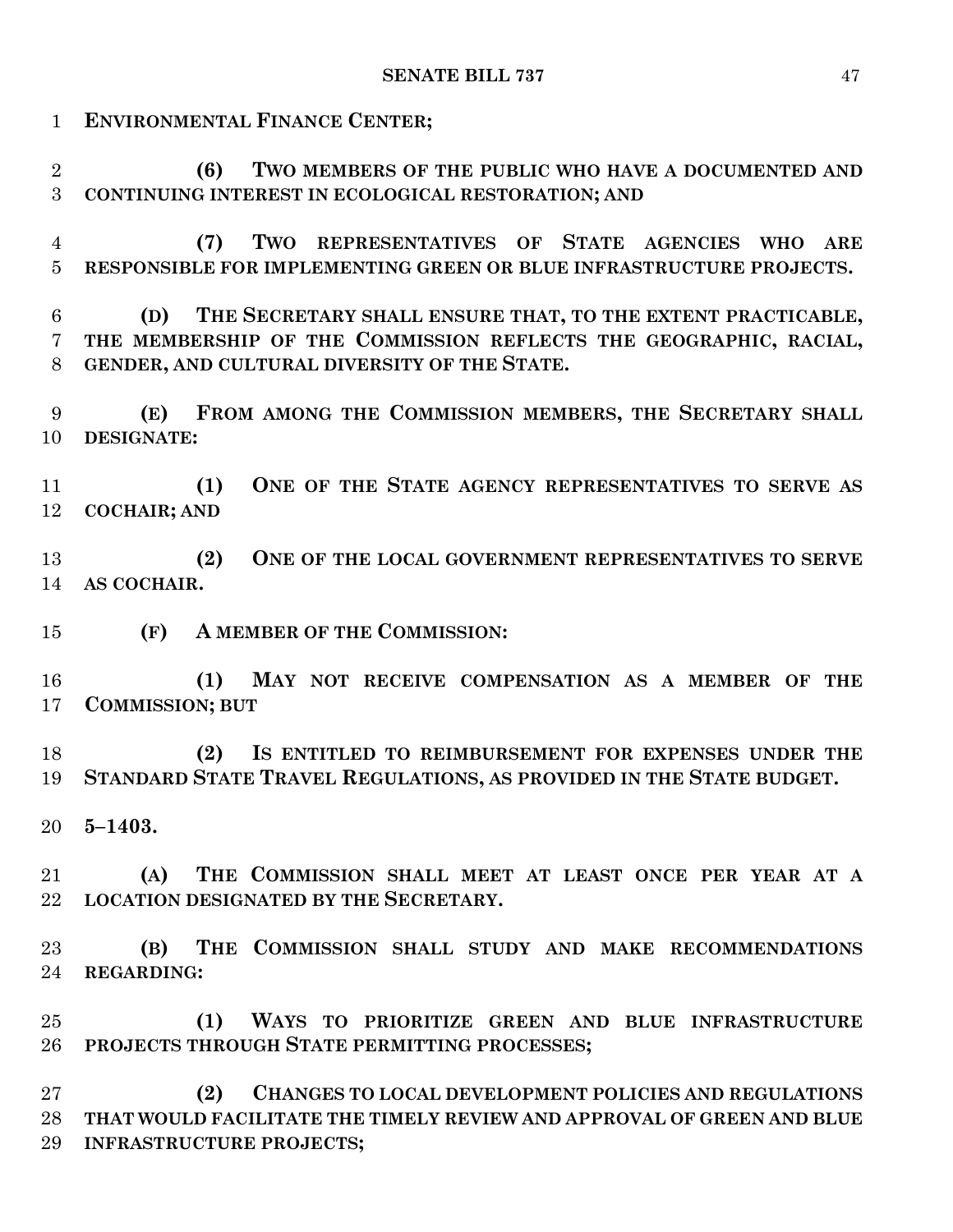**(3) WAYS TO PHASE IN LIFE CYCLE COSTING REQUIREMENTS FOR LONG–TERM MONITORING AND REPAIR OF STATE AND LOCAL GOVERNMENT–FUNDED GREEN AND BLUE INFRASTRUCTURE PROJECTS;**

 **(4) STRATEGIES AND POLICIES TO PRIORITIZE GREEN AND BLUE INFRASTRUCTURE PROJECTS THAT BOTH CONTRIBUTE TOWARD THE ACHIEVEMENT OF CHESAPEAKE BAY RESTORATION GOALS AND CREATE LOCAL ECONOMIC, SOCIAL, AND ENVIRONMENTAL BENEFITS FOR DISADVANTAGED COMMUNITIES;**

 **(5) POLICIES TO ALLOW THE STATE AND LOCAL GOVERNMENTS TO ATTRACT SOURCES OF PRIVATE CAPITAL INVESTMENT AND MAXIMIZE PUBLIC SECTOR FUNDING FOR GREEN AND BLUE INFRASTRUCTURE PROJECTS;**

 **(6) CIRCUMSTANCES IN WHICH VOLUNTEER–BASED GREEN AND BLUE INFRASTRUCTURE PROJECTS SHOULD BE PRIORITIZED BECAUSE OF COST–SAVING BENEFITS;**

 **(7) BEST PRACTICES FOR STREAMLINING THE PROCUREMENT AND FINANCING PROCESS FOR ENVIRONMENTAL CREDIT BUYERS AT THE LOCAL LEVEL; AND**

 **(8) OTHER POLICIES TO ACHIEVE THE INCREASED SCOPE AND SCALE OF ECOLOGICAL RESTORATION.**

 **(C) ON OR BEFORE JANUARY 1 EACH YEAR, THE COMMISSION SHALL REPORT TO THE SECRETARY, THE GOVERNOR, AND, IN ACCORDANCE WITH § 2–1257 OF THE STATE GOVERNMENT ARTICLE, THE GENERAL ASSEMBLY ON ITS FINDINGS AND RECOMMENDATIONS.**

SECTION 3. AND BE IT FURTHER ENACTED, That:

 (a) There is a Task Force on State and Local Government Accounting for Natural Capital.

- (b) The Task Force consists of the following members:
- (1) the Secretary of Environment, or the Secretary's designee;

 (2) the Director of the University of Maryland Environmental Finance Center, or the Director's designee;

- (3) the Secretary of Agriculture, or the Secretary's designee;
- (4) the Secretary of Natural Resources, or the Secretary's designee;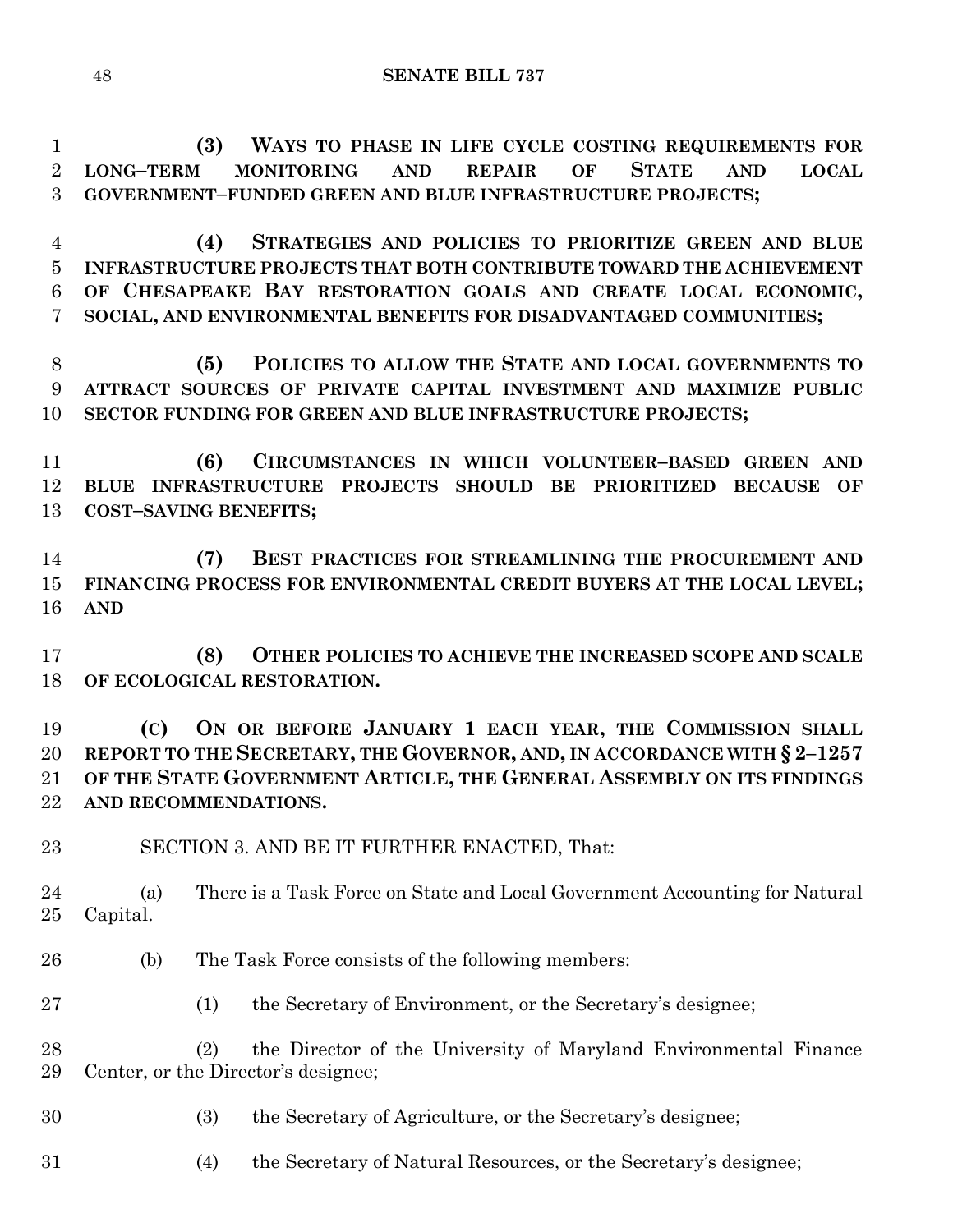(5) the Secretary of Budget and Management, or the Secretary's designee; (6) the State Treasurer, or the State Treasurer's designee; (7) the Executive Director of the Chesapeake Bay Commission, or the Executive Director's designee; and (8) two county government representatives with expertise and experience in accounting and budgeting, selected by the Maryland Association of Counties; (9) two municipal government representatives with expertise and experience in accounting and budgeting, selected by the Maryland Municipal League; and (10) the following members, appointed by the Secretary: (i) one representative of the Maryland Society of Accounting and Tax Professionals; and (ii) two representatives of local water utilities who serve as chief financial officers or their functional equivalents. (c) The Secretary of the Environment, or the Secretary's designee, and the Director of the University of Maryland Environmental Finance Center, or the Director's designee, shall serve as cochairs of the Task Force. (d) The Department of the Environment and the University of Maryland Environmental Finance Center shall provide staff for the Task Force. (e) A member of the Task Force: (1) may not receive compensation as a member of the Task Force; but (2) is entitled to reimbursement for expenses under the Standard State Travel Regulations, as provided in the State budget. (f) (1) The purpose of the Task Force is to assist State and local governments to take full advantage of Government Accounting Standards Board accounting standards in order to unlock the financing needed to scale up the installation and maintenance of green and blue infrastructure and other conservation and restoration projects capable of contributing to a net reduction in the use of public funding while improving community health and resilience. (2) The Task Force shall: (i) document the extent to which Government Accounting

Standards Board standards have been adopted in the State, identify barriers to the